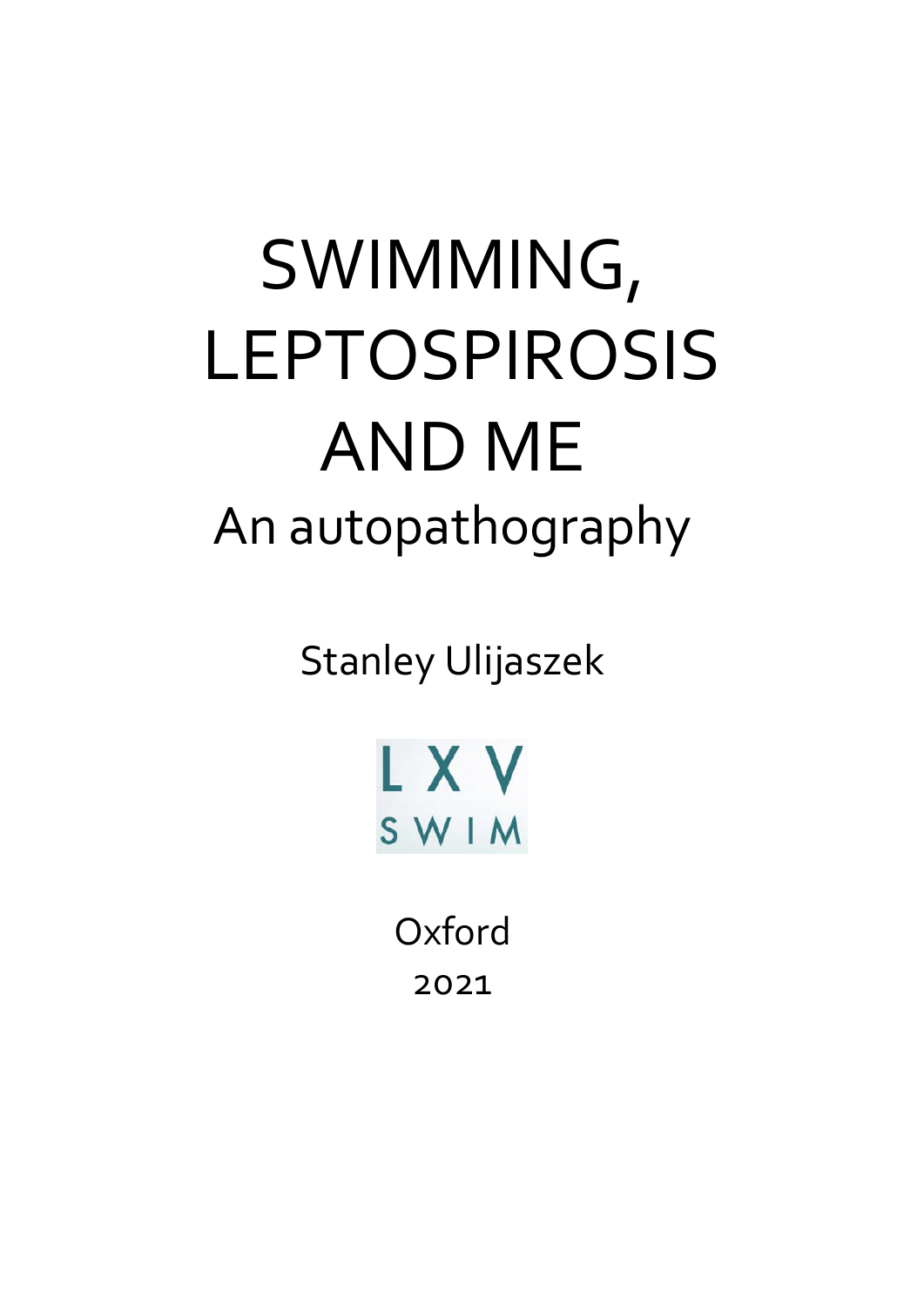# **The Preamble**

- Just in August 2021, I contracted leptospirosis, although I didn't know it at the time. Wrong time, wrong place. All I had were my experiences of the rapid changes to my physiology, to my physical and mental state, and my interactions with the United Kingdom (UK) national health service (NHS) while I underwent illness. I am a professor of anthropology at the University of Oxford who works in both biological and social arenas, mostly on nutrition, obesity, but also in the past on infectious diseases as they relate to undernutrition. My lines of research have taken me to many countries, including India, Bangladesh, Sarawak, the Cook Islands, Japan, Australia, Poland, the United States, Mexico and Papua New Guinea. It is in the last of these that I contracted malaria. Three times in total, twice on returning to the UK after stopping taking anti-malarials. I am also a very keen open water swimmer, and have been for most of my life. My brush with Weil's Disease, or leptospirosis – brought these two worlds together for me in August 2021. I scribbled many notes across this vile week of severe illness, often in the grip of fever, after dreaming and when drowsing, such that realities seemed to merge and mingle. This account of my treatment-seeking experience is based on these notes, as my condition worsened, into sepsis, and out again, with the expertise and integrated hard work of the medical staff of the University of Oxford's John Radcliffe Hospital (the JR).
- I came to Oxford from Australia in 1999, having swum in the ocean regularly there, and continued swimming, initially in the River Thames at Eynsham Lock from the that first summer of living in Oxfordshire. Since then, I have swum in many lakes and rivers, mostly in the south of England, as well as across Europe. These days I mostly swim in Oxford and Oxfordshire, in the River Thames and in Lake Hardwick, ten minutes drive from where I live in a beautiful honey sandstone village in West Oxfordshire. I never expected to suffer from leptospirosis, although I know that it is a risk. A comment I sometimes hear from passers-by while swimming in the river is "you know you can get Weil's Disease, don't you?" My internal response, never spoken, is "Yes, but…" it is so rare that it is hardly on my swimmer's radar. In retrospect I am surprised by how it took me by surprise, even though I thought I knew what it looks like. The lived experience of a disease is always very different to what it says in the textbook, although the textbook is essential to knowing how to treat it. So, despite knowing the symptoms of leptospirosis (reading and talking with other open water swimmers) it surprised me how quickly it took hold of me, how quickly it became distressing, and how quickly I started to lose my mind while at the same time thinking that I was holding it together. And how unlucky. The first confusion was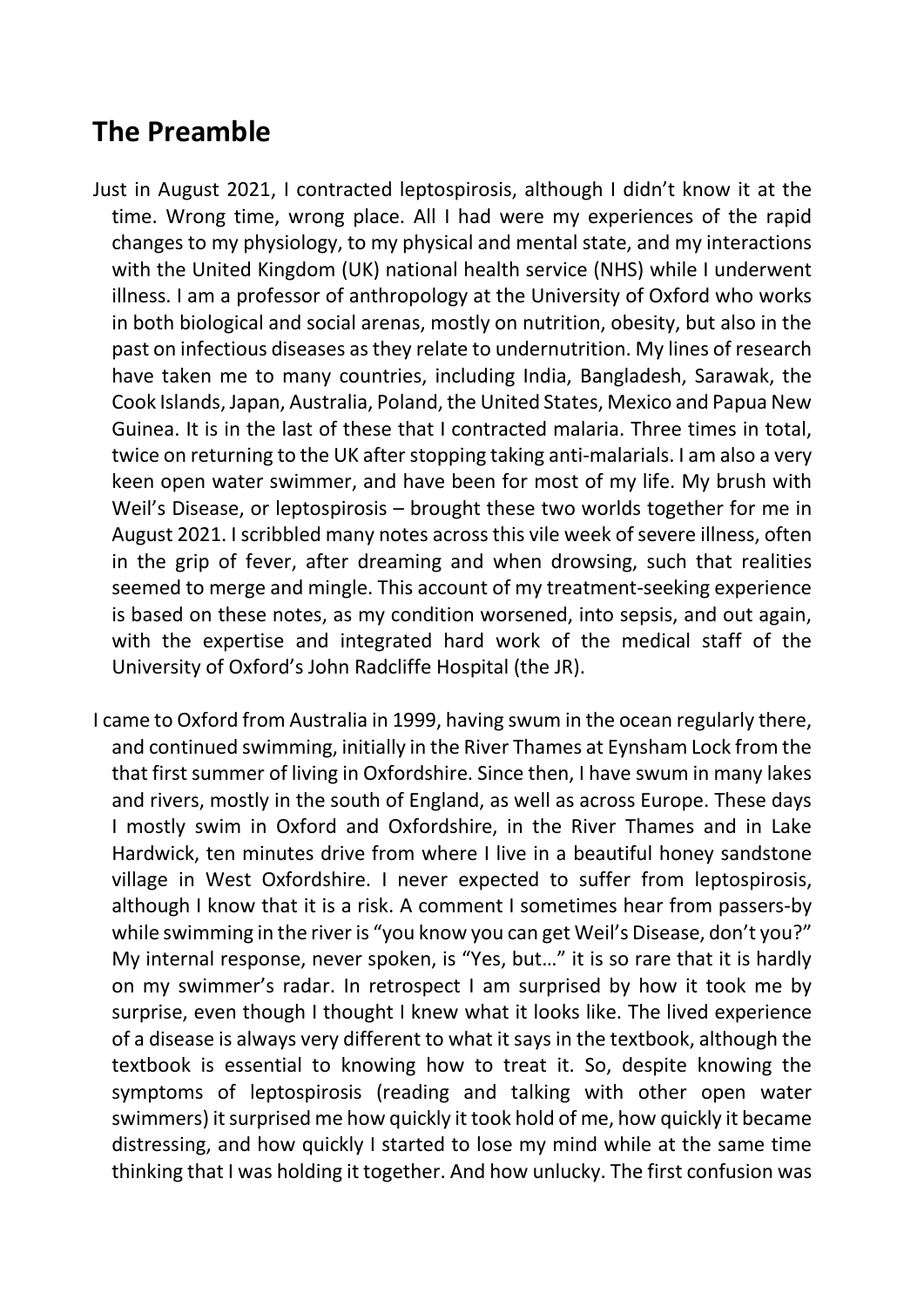that I thought it was a passing fever, and thus was reluctant to seek medical advice early. The second confusion was with the old enemy met three times previously, malaria. It felt like malaria, in intensity of both fever and in feeling ice-cold and shivering. The third confusion was that it initially felt like the postswim effects of winter swimming (which I have practiced for over a decade, swimming in open water throughout the year, in the past five without a wetsuit), which can involve intense shivering then later a transition into deep warmth. In a way, it was a perfect storm, and I was self-deceived into ignoring it for a day, long enough for it to progress and intensify and to make me a hospital case.

Leptospirosis risk, according to Public Health England, looks like this:

- 'Humans mainly acquire infection by direct contact with the urine of chronically infected animals, particularly the brown rat *Rattus norvegicus*. Infection occurs when spirochaetes in urine, contaminated water or soil enter microabrasions in healthy intact skin, intact mucous membranes or conjunctiva. They may also cross the nasal mucosa and pass through the lungs (from inhalation of aerosolised animal body fluids). Individuals at increased risk include those working in the farming and water sports communities, with animal and water exposures. Person-to-person transmission is not known to occur. Leptospirosis has changed over the years from being a predominantly occupational infection to one now more commonly associated with recreational activities. The risk of acquiring *Leptospira* infection is increased with exposure to inland surface waters both at home and abroad, especially involving water-based and adventure sports and where the risk of skin abrasions is high'.
- This is all stuff that open water swimmers kind-of know and from time to time think about before swimming, usually in the broader context of river contamination and whether it is safe to swim in. In London, for example, there is often concern about whether there has been recent sewage discharge into the River Thames – this can sometimes be enough to cancel or reschedule a swim. At the Serpentine Swimming Club, I have heard people say they won't swim because they have a cut or an abrasion. What swimmers rarely think about is the possible severity of leptospirosis, if they were to become infected.
- Infection by the most common form of the disease in the UK is described by experts in the field in the following way:

 'Following exposure to *Leptospira interrogans* there is an incubation period of between one week and one month before onset of symptoms, usually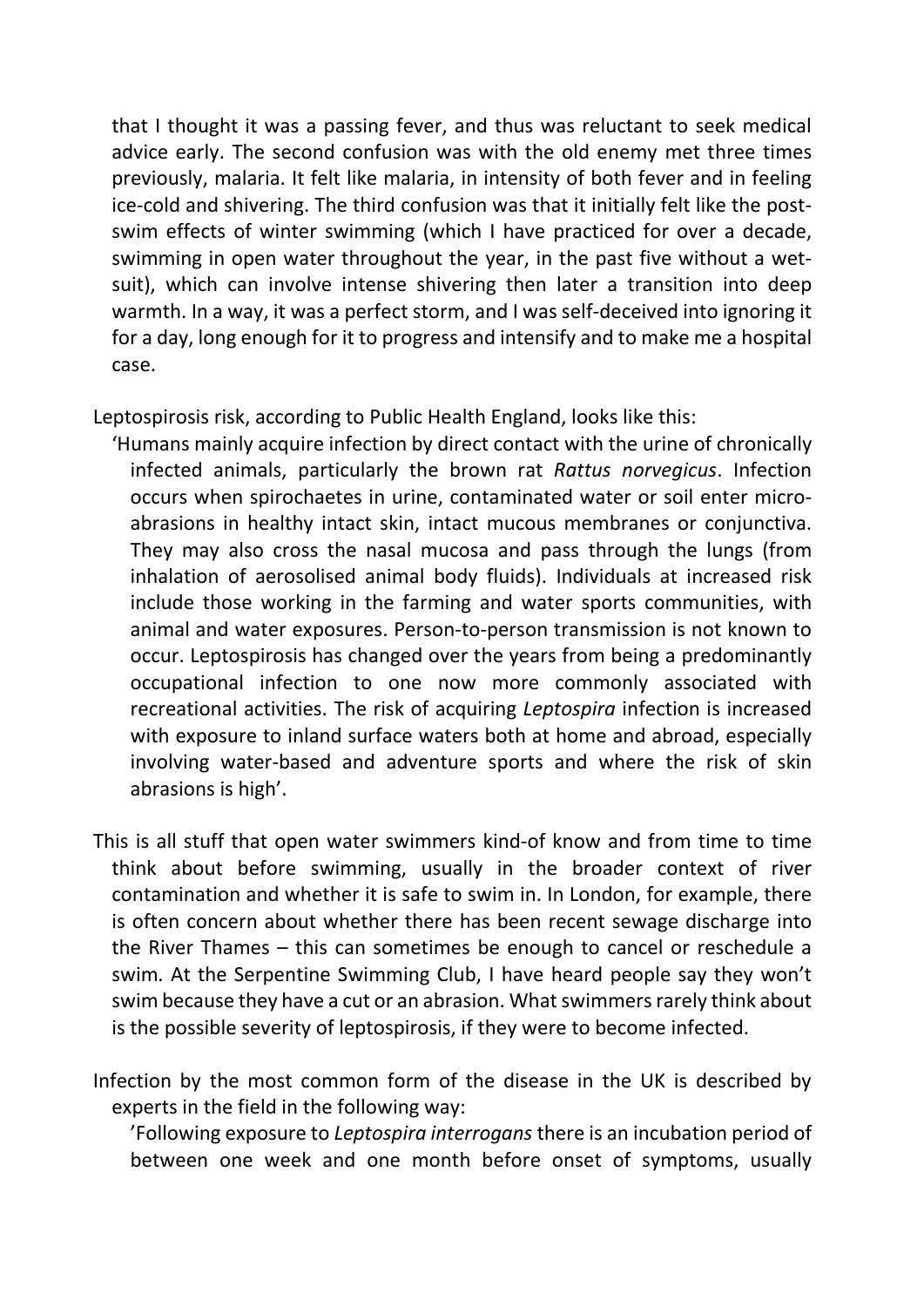beginning with sudden onset of fever. Myalgia (lumbar area and calves) and headache are the most common symptoms in this early 'septicaemic' phase. Nausea, vomiting, and conjunctival suffusion are also common. After a few days the symptoms resolve as antibody responses develop. The illness may end there or progress after three to ten days to the immunological phase, with return of fever and myalgia and the sudden onset of complications including renal failure, jaundice, pulmonary haemorrhage, and aseptic meningitis'.

- Heavy stuff. As a swimmer you kind-of know the risks, but not in the kind-of detail given by Public Health England. But it helps, in that if you become sick within a day or two of a swim, it is unlikely to be due to that particular swim. As someone who contracted this very form of the disease (confirmed with a blood test), I have no recollection whatsoever of being in an early 'septicaemic' phase. Small fevers come and go, and they are hardly something I would worry about. Muscle pains in the back and legs – well, aches and pains are part of everyday life when you are in your late sixties. So nothing unremarkable there. But boy, the 'immunological' phase was full-on, in a lot of ways just as it is described above. This short account is my experience of it, the real and the fantastical, how it progressed and was resolved, and how I sought to understand it through the eyes of medical anthropology and open water swimming. Given the narrative nature of this account, and the extent to which my experience recruited memory to meaning, I am tempted to call it an autopathography, which is to say, an illness autobiography. The term was coined by G. Thomas Couser in 1997, to describe autobiographical narratives of illness or disability, often as a form of life writing and of recording memories and experience related to the experience of illness. Autopathographies have been described variously as 'medical confessionals', 'patient's tales' and 'plain tales from the ill'. They often give accounts of diagnosis, treatment and outcomes, and frequently share how an illness relates to the sufferer's wider life course, their social networks and their views of health care institutions. Perhaps the best known autopathography is 'Prozac Nation', a memoir written by Elizabeth Wurtzel, published in 1995 and turned into a movie in 2001. In the few days that I developed what was diagnosed as leptospirosis, I saw myself comparing it to both my past experience of contracting malaria and to what I understood about the infectious disease of the day, COVID-19.
- Paul Garner, Professor of Infectious Diseases at the Liverpool School of Tropical Medicine, is someone I know from Papua New Guinea in the 1980s. His recent posts in the opinion section of the British Medical Journal on his recovery from long covid collectively forms the most recent autopathography of infectious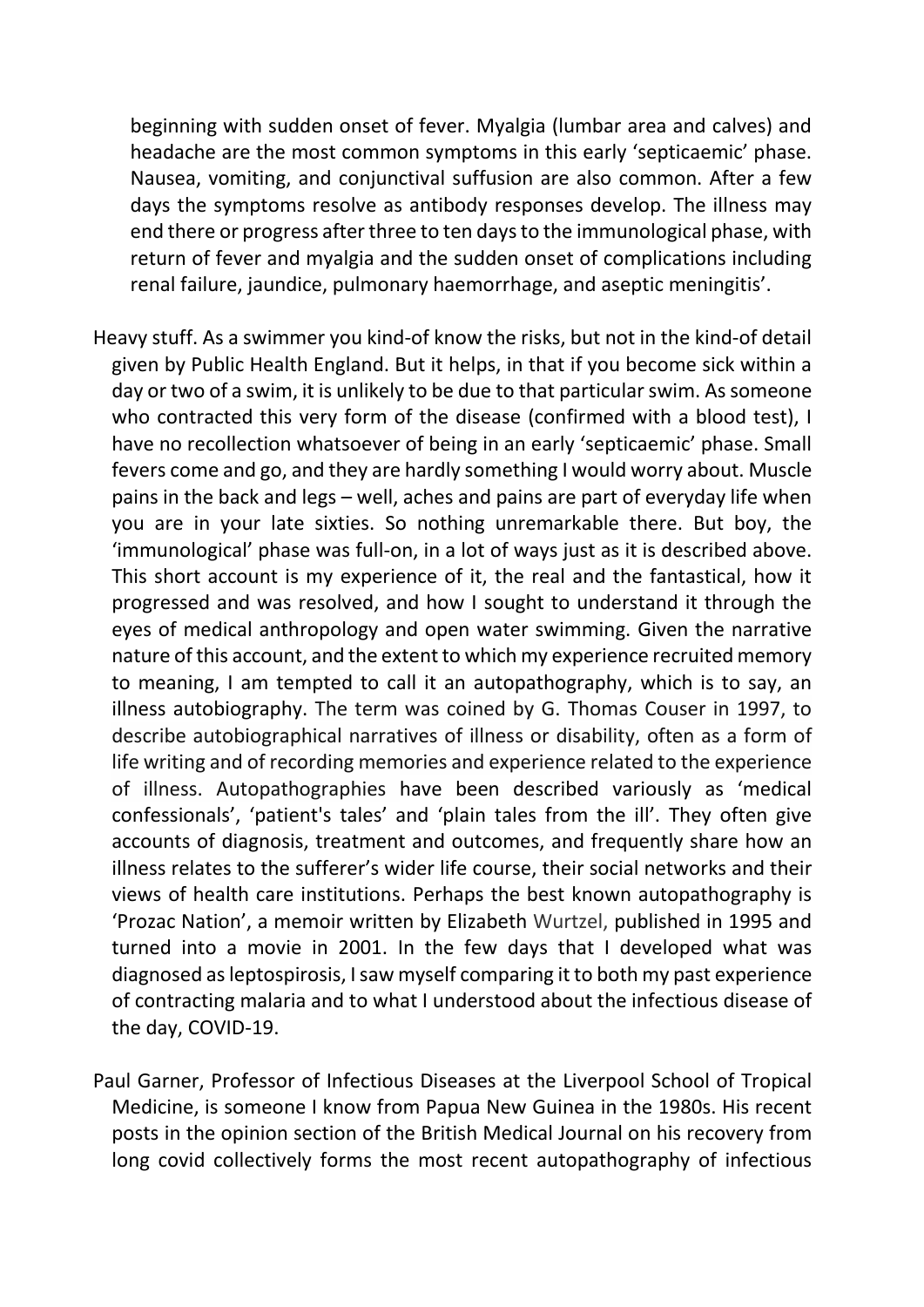disease in the UK. His observations of his own experience of COVID-19 across the best part of a year is currently helping to widen the conversation about this new disease, its symptoms, its longer-term progression, and recovery from it. Like Paul, I have both experienced severe infectious diseases, and am a scientist. Unlike him, I have not experienced the same extremes of malarial infection, nor have I been (knowingly) infected with COVID-19. But Paul has always put himself out there. At the height of his illness, Paul sent me an email to say that he could only do electronic correspondence for twenty minute stretches maximum, three times a day. Beyond that, he was fatigued. I had asked him to comment on something I had written with colleagues for the Lancet medical journal on COVID-19. I wished him well and didn't pursue it. He didn't have the capacity to deal with any but the most immediately important matters. He kept notes of his circumstances, and of the correspondence he had with others, with experts, with people formerly ill with COVID-19. He is now recovered, to my immense joy. Likewise with my experience of leptospirosis, I scribbled notes, sometimes very brief and telegraphic, sometimes longer, while I moved across the stages of disease – at home and in the community, in the emergency room, on the night wards, at the day clinic, and then back home again. As an anthropologist, I have always kept field-notes. Now was no different – the field had come to me in the form of leptospirosis. This is a reconstruction of what I perceived to be happening, and of my relations to the past, with the medical profession as I interfaced with it, and with the broader open water swimming community, for whom leptospirosis is most usually a background issue, mostly framed within the context of contaminated open water.

In this (what I choose to call) autopathography, I layer the practical and the mundane with flights of fantasy at the height of infection and into recovery, something that I experienced as being very real at the time, layering biochemical and physiological facts as I saw them upon my often feverish and mentallycontorted recollection of events. The most important thing I take away from this episode is that since a lot of things can cause fever, the very best thing I did was to disclose to the medics very early on that I am an open water swimmer. Open water swimming matters to me, and I hope that in presenting this reconstruction of events and imaginings, my experience of this vile disease can be of some use to others.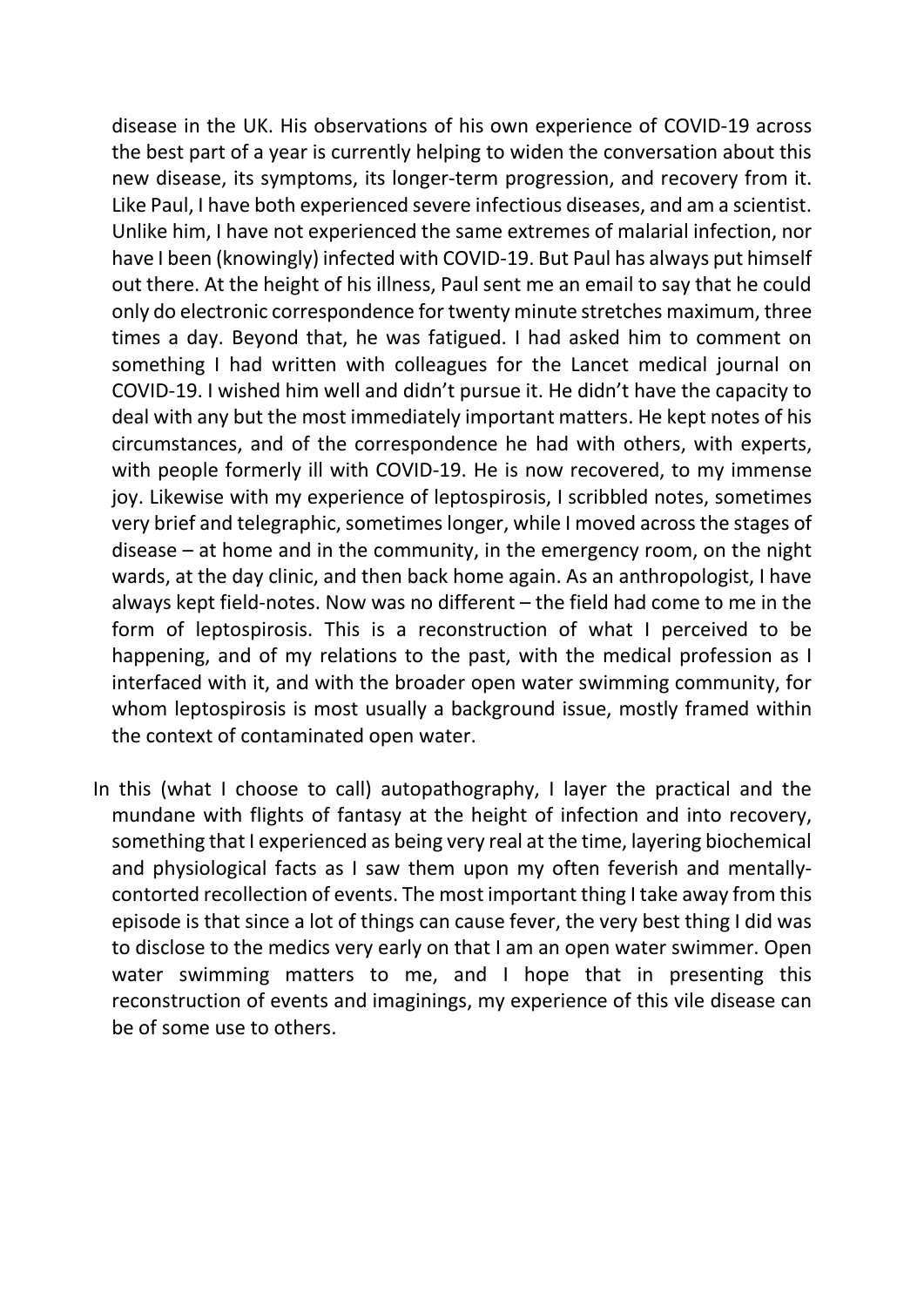# **Acknowledgements**

- Dr Rachel Hall-Clifford, at Emory University, Atlanta, is a medical anthropologist who applies social science approaches to global health research and implementation. She has carried out research on illness narratives and autopathography, and she shared with me very valuable insights into this form of work. Thank you, Rachel.
- Dr Paola Esposto, at the University of Oxford, has leading expertise on experiential anthropology and on sensory perception and imagination in the medical encounter. I thank her for helping me relate the personal and imaginative experience of leptospirosis infection to the practical and medical.
- Dr Michelle Pentecost, physician-anthropologist at King's College London, I thank for offering very valuable insight into infectious disease management and on the clinical framing of disease risk. I thank him also for telling me to stop beating myself up over contracting this rare disease.
- I thank Professor Sir Andrew Pollard, Director of the Oxford Vaccine Group, University of Oxford, for his observations on vaccination against leptospirosis infection.
- Anthony Wood and Alex Foster both read the work and gave their swimmer's perspectives, which have helped shape this work to be helpful for open water users.
- All the above I thank deeply for helping to make this account of leptospirosis infection a much stronger work, for medical anthropologists and swimmers alike.
- Finally I thank Pauline Ulijaszek Scott, who has seen leptospirosis infection previously and first-hand, for calling the ambulance.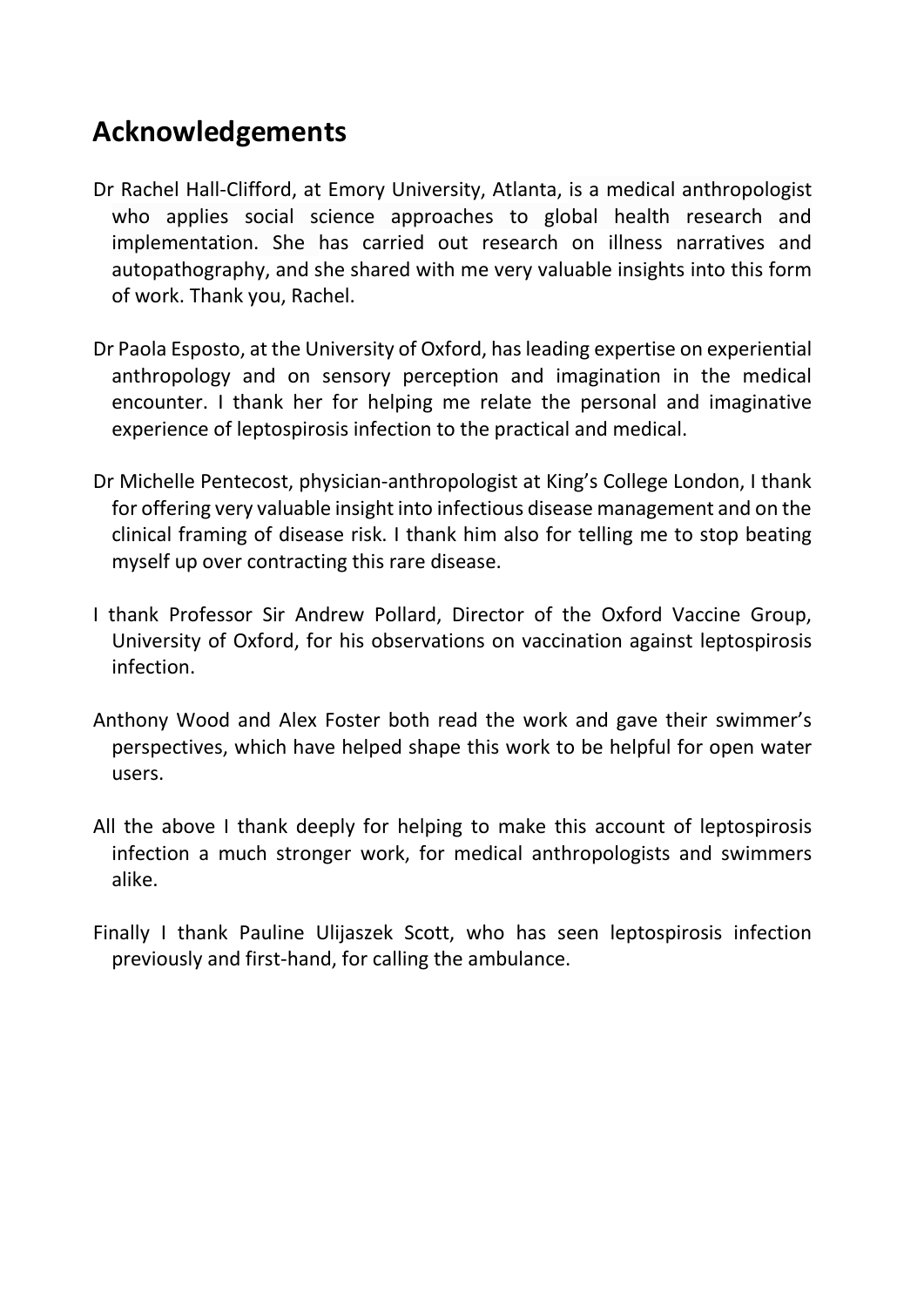# **The Prelude**

- I had swum that afternoon, on my own, a mile in Lake Hardwick, and started to shiver a little even while I was coming to the end of the swim. I didn't think much about it, but perhaps I should have done. It was August, not a month I usually associate with swim-shivering. I went home - my son had arrived from London for the night, his very large-sized Stan Smith sneakers in the hallway signalling this as I walked through the door. An unexpected pleasure. The evening was unremarkable – we ate a simple supper together as a family, then my son and I watched the cricket together on the television. Very pleasant, but unremarkable. All evening I had a gentle shiver, but didn't think anything of it. As a winter swimmer, shivering gently is part of the practice. You even get to enjoy it. You learn to calibrate how much you swim in relation to how much you shiver, all in relation to the conditions on the day. This slight shiver would be unremarkable in winter, but this was August. I put on a jumper and this helped. By the end of the evening the slight shiver was supplemented with heat. I was burning inside, making huge heat, starting to sweat in the way you might if you have too many layers of clothing on in an over-warm room. Except that, unlike with clothing, you can't take any more off to cool down. I get this kind of burn sometimes hours after a cold water swim, after initially getting cold and subsequently recovering from that cold. This is something that is very pleasurable to me, almost addictive, an internal heat that turns on readily after a cold water swim. A cold water swimming adaptation – technically, it's called brown fat activation. You probably know that not all body fat is the same. As someone that does research into obesity, that's something I know well. Brown fat is extremely special, in that it's job isn't especially to insulate, but to produce heat when it is triggered by cold conditions. If you swim through winter, then your brown fat might well be triggered by cold exposure, as mine is. Again, this was to my mind unexceptional – except that it wasn't winter.
- I went to bed, lying with all the covers off, still gently shivering and my metabolism, my bodily heat generator, set high like someone had reset the central heating thermostat to keep running when the house was already plenty warm enough. And still thinking that it was due to getting cold while swimming that afternoon. But I couldn't then get to sleep, as the burn didn't ease but just intensified, as did the chill-shivers. After winter swimming, the shivers generally go down as my metabolism gets turned up. In retrospect I can see that I was doing just what most people do, which was to minimize and explain away what was happening to me until I couldn't rationalise it any more. The parallel with this and with what people did in the early days and weeks of the COVID-19 pandemic is quite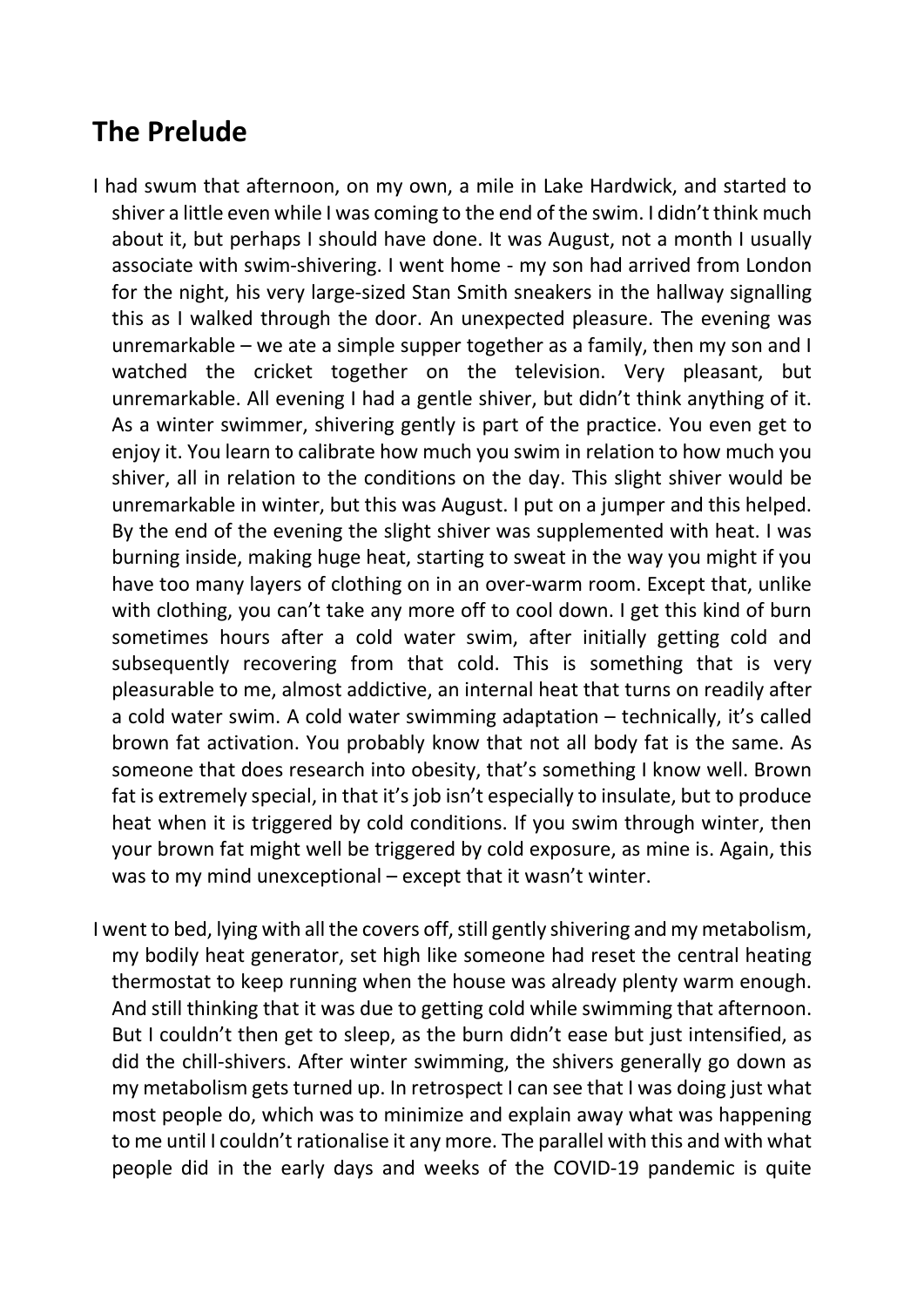striking to me – which is deny that they were ill, often infecting many others while trying to normalize what was happening to them. We are still doing this with COVID-19 collectively in the UK and elsewhere, downplaying the pandemic as it continues, now especially in the largely unvaccinated global south.

- I stayed in denial all that night, as the combined freezer-oven of my physiology and metabolism stayed with me through the night. I woke, I peed, I woke, I peed, I woke, I peed. More than three times, but couldn't remember exactly how many times because I couldn't think any more by the early hours, now out of my mind with the body heat. You know, the kind of tropical heat that doesn't let go? And there you are in the sunlight with no shadow to get into? Maybe sometime into the early morning it let go of me, the heat. I stopped burning and just felt exhausted-tired, falling asleep and over-sleeping easily. I was useless for anything, so went back to bed, hoping this was a transient fever which I might now sleep off and get back to business as usual. I have had them before, fairly non-specific fevers, which resolve themselves within a day or two. So that morning I wrapped myself in my sweat-soaked sheets and tried to sleep. I had no appetite, and it was as much as I could do to hold down a glass of water and a piece of flapjack. Pauline, my wife, brought me a cup of tea and it tasted like swamp water. Something was shifting.
- The rest of the day was unremarkable, beyond being tired and sleeping a lot. I have learned not to try to do work that involves decision-making when I feel like this because easily-made bad decisions often need time for their undoing. So I did some very routine tasks in and around the laptop, and that seemed to be enough, to tread water.
- The night started in the right way, with bright new sheets and a shower, clean and nice. But at some unclearly defined stage I think of as being 'the middle of the night', in rolled the waves of fever again, one after another. And shivering, like strong rain showers on the rolling ocean. And headache. Again, I tossed and turned and shivered and sweated. One clear thought helped, which was to take a shower, to dowse myself in cold water, which indeed helped. Cold showers are part of a winter swimmers' routine too, so this felt extraordinarily good, once I persuaded myself to turn on the water. To bring down my skin temperature, like in summer, when my office under the roof at Oxford University's School of Anthropology is a sweat box in the afternoon, and I take myself down to the close-by River Thames at Port Meadow for a dip to cool off. I was back in my comfort zone mentally and physically. I settled and slept, but in a slightly off-mymind way, like after a night's partying when the euphoria of alcohol has given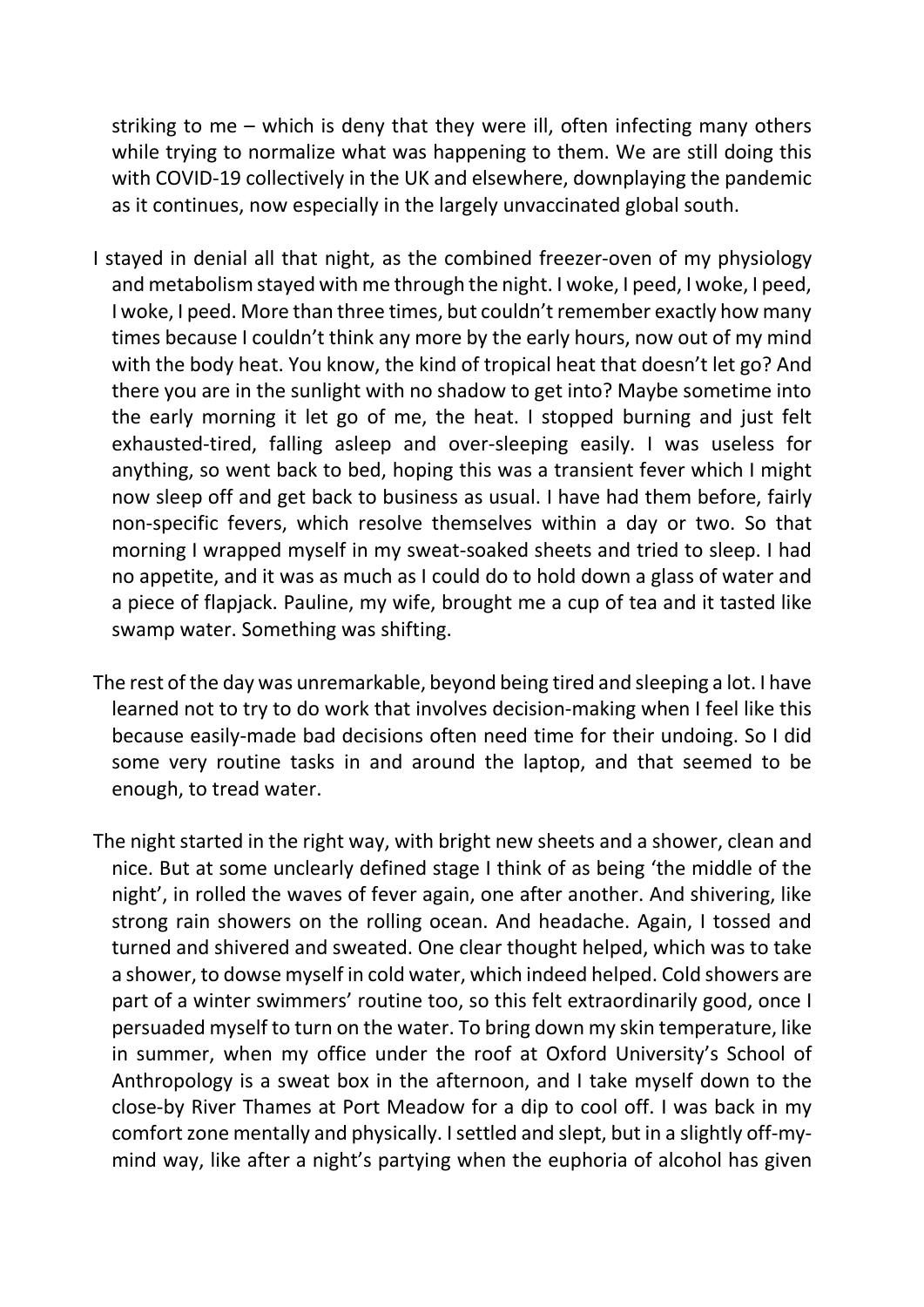way to headache and exhaustion. Not that I have done this much in my life – the last time being nearly half a century ago.

- I woke around seven in the morning, still hopeful that this was a transient fever. Pauline – we have been married for over thirty years now - was already awake and worried, waiting long enough to ask me how I felt before calling 111 to get help. In Papua New Guinea, she had been a midwife to women in a rapidlymodernising local population, and she knew her 'tropical' diseases, as they were then known. An ambulance came and the paramedics did some on-the-spot tests, probably routine stuff for them, but reassuring for me. Pauline had taken my oxygen saturation first thing, and it was low - a sign of COVID-19 - and that's what alerted her in the first place. I had taken a lateral flow test in the meantime and it proved negative. I was starting to wonder if it was malaria all over again, like a twenty-year anniversary, 2001 – it was possible. The paramedics measured my oxygen saturation, and it was within the normal range. But then they found my blood pressure to be low and found signs of a chest infection. They phoned my general practitioner with this news, and she prescribed broad-spectrum antibiotics for this suspected infection, and with that, the paramedics left. I showered and dressed and shuffled slowly to the pharmacy in the village, the two hundred meters' walk feeling like a mile. I went back to bed once I took my first antibiotics; it was the only thing I felt I could do.
- I woke up confused apparently I had been talking in the night about going to the lake, and just then I had been talking again in my sleep to Pauline that we should get ready to go to the lake. I ate a little flapjack, not because I was hungry but because I knew I should eat. I tried to drink some water, and then threw it all back up again almost immediately, trying to hold it in my mouth as I shambled to the bathroom toilet. I was convinced it was night-time, and was surprised to learn that it was only three in the afternoon. Back in bed it wasn't long before the next wave of fever took grip, reducing me to a sweating ball, knees tucked up to stop shivering while sweating profusely at the same time. This went on for I don't know how long. It was still going on when I stirred awake upon having my name called out. I raised my head expecting to see Pauline, but instead saw two paramedics, a different two from the morning. They asked questions, they did tests, and concluded the same as the paramedics who were called in that same morning, but worse. My blood pressure had dropped since the morning's low measurement. Back pain – that was new. I had packed a bag in the morning ahead of the first paramedic's visit, anticipating the possibility of being taken to hospital. I hadn't unpacked it, so was hospital-ready, in tee-shirt and trackies. They just needed to make a couple of calls and then we were off to hospital,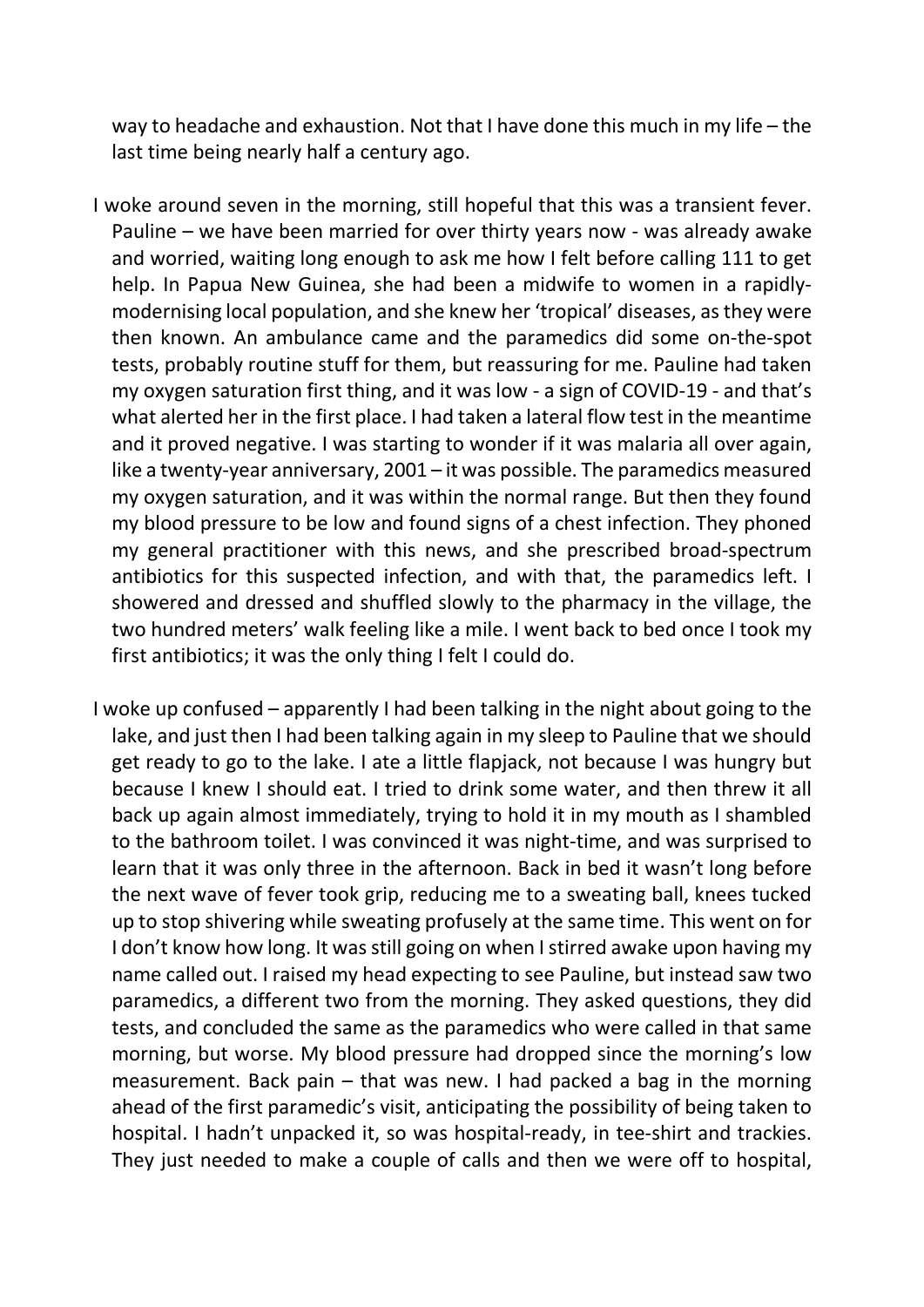exactly where, yet to be determined. It didn't really matter because Pauline couldn't visit anyway, because of COVID-19 security.

#### **The Emergency Room**

- Today it was my turn in the back of the ambulance, carving through the traffic to the JR. Across many years of cycling into work in Oxford along these seven kilometers of the A40, I have seen many ambulances do exactly what mine was doing right then. Thinking 'one day that will be me', I have repeatedly imagined what drama might be enacted within a tiny mobile theatre such as this one. I have watched ambulances, with sirens and flashing light, making drama of the rush-hour, parting the traffic and forcing drivers to reflect on the fragility of their own lives, if only just briefly, just as the ambulance came through. I have imagined cardiac arrests, blood, carnage, overdoses and vomiting, Shakespeare's Titus Andronicus in a twenty minute ambulance ride. There wasn't much to see in my ambulance drama. Less Shakespeare, much more Samuel Beckett and Waiting for Godot - watching my blood pressure drop in real time. Watching the meter drop, then drop some more. There have been times when I have pumped up my cycle tyre half-way to Oxford along this very road, to get me to a repairers before the tyre gave out altogether. Today I was that rapidly deflating bicycle inner tube.
- The JR was much more the F1 pit than a bicycle shop the pit crew were the clinical staff coming and going in a confusion of uniforms and attire, each with their particular role, duty, place in the hierarchy, job to do. I was on the trolley bed, now not paying attention to the drama around me, drowsing off, falling asleep at the theatre. I was startled awake by an imperious-sounding question – "Who is the Prime Minister?" I was immediately in Lewis Carroll's Alice in Wonderland. Expecting the Mad Hatter in front of me as I opened my eyes, I saw instead a vivacious uniformed medic, who asked my age and was immediately flattering – "You don't look 67!". I could take that. As she took my records – date of birth, address – she took note of my outdoor swimming. She said, dropping a look to her colleague at one side while simultaneously dropping her hips - "We're active girls!" I could see that. They talked about their gym-work briefly as she typed up. She was keeping me awake and aware, wanting to see if I had my wits about me - in retrospect I can see that, but at the time I just asked for a scrap of paper and a pen. She was writing, making notes, and so was I, if short telegraphic scribbles count as notes. At least it was keeping me awake. The thought of Boris Johnson had been effective in disrupting my drowsing anyway. I felt oddly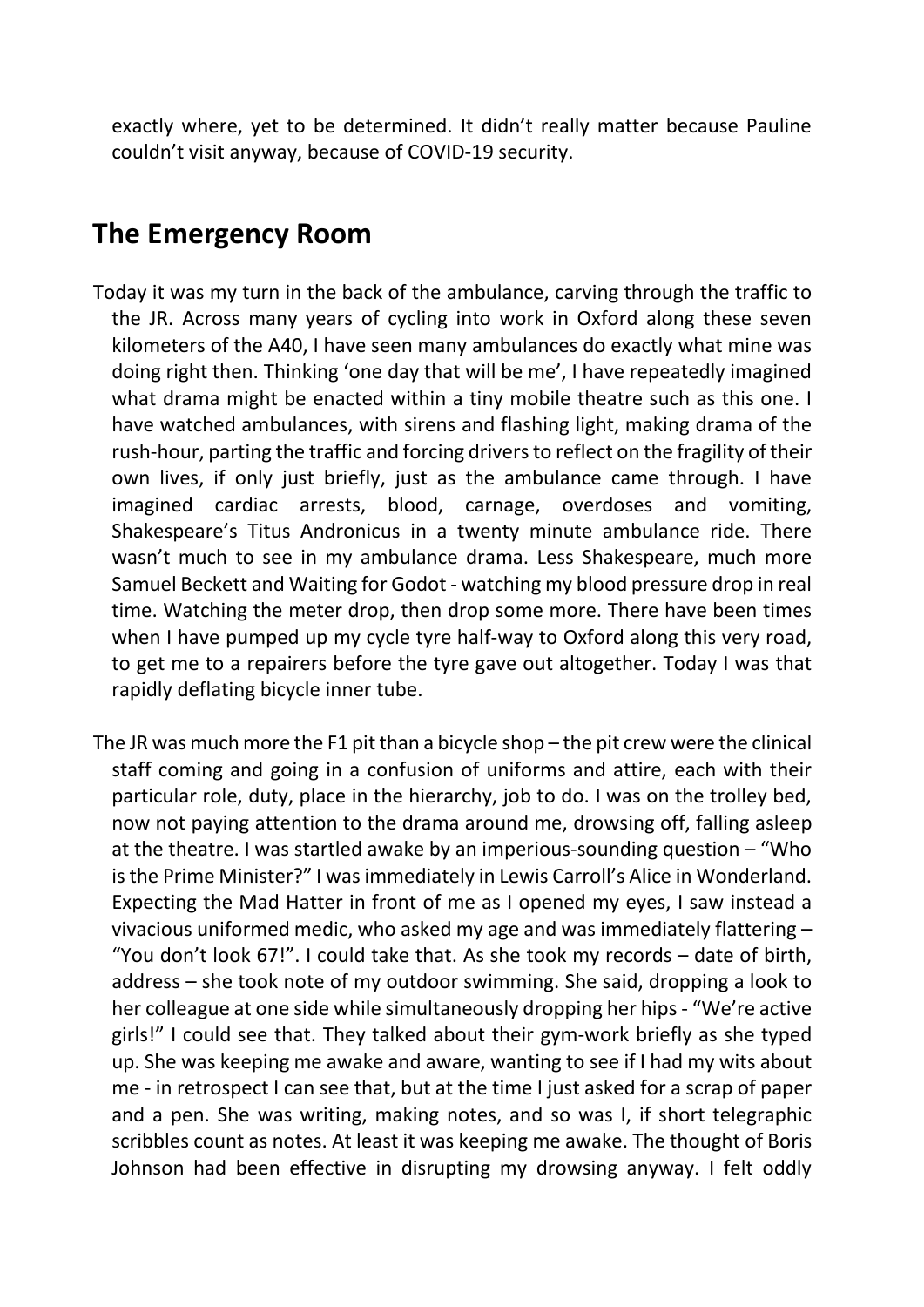content, with interavenous antibiotics going into one arm by cannula and fluids into the other, with blood pressure meter and oxygen saturation monitors in place, taking regular readings. Exhausted but somehow content – it was well out of my hands and in the hands of the professionals. It was sweet relief to have handed myself over to them. In retrospect again I guess this happens all the time, resisting going for care or waiting-and-seeing until it gets so dire that getting any help is a relief. But there is also the implicit expectation that good available care is there when it is needed that makes it easier to try and tough it out. At the peaks of infection and hospitalisation with COVID-19, this expectation was abruptly disrupted - imagine if I had been this ill this quickly at the height of the pandemic?

- More blood was taken, then taken again if it wasn't COVID-19, could it be malaria, could it be leptospirosis? 'Blood samples – blood vials - vials' disease – vile disease', the word-play was rolling in my mind, keeping me alert. The uniformed medics were actively sticking electrodes to my chest, ten or so it felt like, hooking up leads to each of them, like threads connected to an embroidery machine, so that the background music of my everyday life, my heart, could also be measured, watched. I became aware of the noises – the bleeps, the rustlings, the clangs and the breathless whistles – what was me and what was machine became very blurred. Then I drowsed, slept, to wake again who knows how much later, as another uniformed medic came to check on me and my machine outputs and inputs.
- In the pause, now, the lull. The uniformed medics had taken their attention to another person, to the next stall, and I was left alone in the rumbling-humming half-quiet to reflect. I was brought back in memory to the malaria I had a previous time, in London in the mid-nineteen eighties. I had been working at the British Council then, and had experienced periodic night-time fevers and shivers which kept me awake. I remember struggling to get into work, tired as with a hangover after nights of malaria-fever, in denial of disease, hoping I would shrug it off.
- Then one day I slumped over my desk at the end of the working day with the shivers and sweating – rigors, they call them – the shiver-fever had called in early that day. At the next desk was my boss, a no-nonsense woman with many years' experience of working in India. "He's got malaria" I remember her calling out, "get him to hospital!". And so I was hospitalised, at St Thomas's, London, bedded in a room with a view across the River Thames to the Houses of Parliament, for several days. And was treated for malaria. As with Pauline and her ringing 111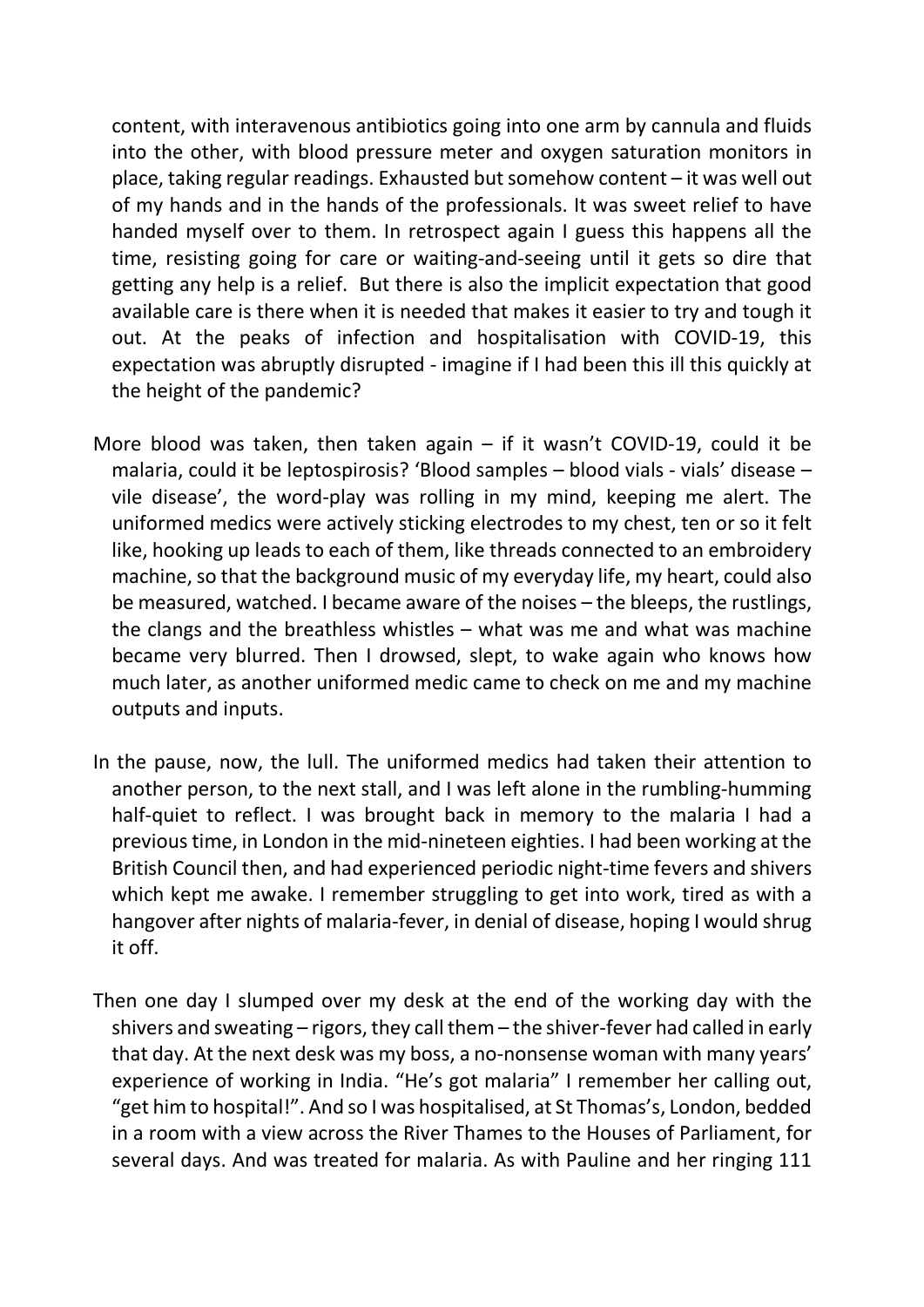this time round, I was eternally grateful for the intervention of a good woman, because without her intervention I would have ignored it and ignored it while all the time my health would have continued to deteriorate. St Thomas's hospital then, was merging in my mind with my present experience. As I drowsed I saw in my mind's eye Boris Johnson in the next stall, with drips and cannulas being stabilised after being brought in with COVID-19 infection. Yes, he the Prime Minister had been in St Thomas's hospital at the start of the pandemic. I thought to ask him if they had asked him too 'Who is the Prime Minister?' I imagined him pondering over the question. I twisted my head expecting to see the Prime Minister, flat as a slab in the next bed, but instead watched the blood pressure monitor give its fifteen-minute read-out. Disappointed, I turned what very limited energy I had to working out how to scratch my nose without disturbing any of the many leads connecting my body with the machines. And struggled with scribbling just a few notes, trying to make some sense of it, even while I was given to flights of strangeness and surrealism.

- And what sense was I able to make of it, now in the pause? Well, it started the day before yesterday. The burn, the heat, hadn't subsided, but had just grown and kept on growing through the night. By the despairing hour of four in the morning I was burning, hotter than you could imagine a body could be, sweating enough to drench the sheets and giving me headache enough to stop me lifting my head and body. This was so much like the malarious rage of past infections, so similar to it. Bringing back memories of fevers past, I tried to pin down whether I had the cold shower that night, or on the previous night. Or both. It seemed important for to me to be able to remember, if only to stop drowsing away, it seemed important to try and stay awake.
- When drowse I did, which I couldn't stop myself doing, I was in a different kind of theatre, a movie-theatre, watching a movie you can't stay awake to. I was that movie. I saw myself through the scratchy brown-smeared glass as the lean youth I had been maybe half a century ago, talking to me, but not in a way I could hear. I tried to say hello, but it was a movie, one of those flash-back movies. This must be purgatory, I figured out, the movie theatre where my medieval human spirit was purging itself to prepare for heaven. Or elsewhere. Death seemed to be winning, but it was a comfortable feeling, watching my younger self on the big screen, behind smudgy brown glass.
- "Who is the Prime Minister?" that question again, jolting me out of movie theatre purgatory. I opened my eyes, slow and little, and then wider. "Boris" I spat. I was in Alice in Wonderland, and this was not the Mad Hatter; it was the consultant,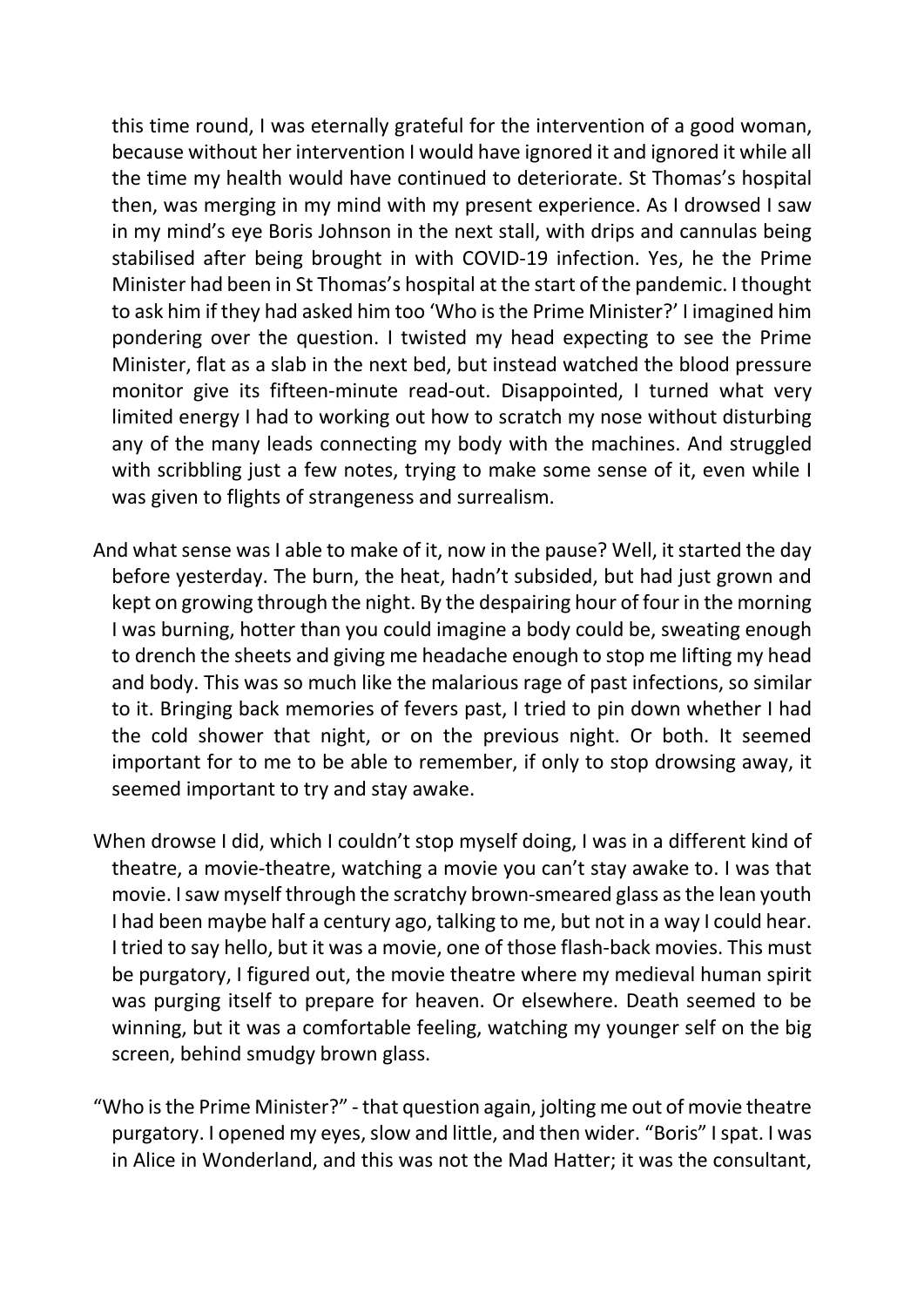she who controlled my fate, I was to find out much later. "Professor Ulijaszek. You are a medical anthropologist". A statement of fact; I concurred. Then more questions; the same questions again. I was careful to make sure I gave the same response each time, or as close to it as I could. If this were a television quiz, and I were a contestant on stage, I might get eliminated if I got one response wrong - so I answered with care. More questions - "How much do you swim in – fresh - water?" She sought for the best term, non-judgemental. In my medical notes it says 'between three and five kilometers in the Thames in London each weekend for the prior three weekends', which must be close enough to what I said. She continued "You must know about Weil's Disease, and know the risks?" Of course. Almost in passing as she left, I heard her mention to a junior doctor that "There is a lot of leptospirosis in this country, not just in Bangladesh". On one level I felt reassured that what I might have had may not have been so very uncommon; but on another level I felt disturbed by the comparison. It felt like another example of the kind of thing I lecture on in disease ecology, an infectious disease that is common in the global south that is now resurgent in the global north.

- In the pause I kept scrolling through events, again if only to stay awake, making some scrawly telegraphic notes to my self. That morning's paramedic responded to my disclosure of being an open water swimmer with "It's supposed to be good for you!" I had replied then that I very much hoped so, fearing the thought of Weil's Disease. The Consultant returned to examine me now, confirming the observations of the senior house officer earlier. She was there too, the senior house officer, standing in the background nodding with each confirmed observation, with each pain located, with my narrative staying consistent, even if I wasn't quite sure of what was true anymore. I felt like a kid in kindergarten, getting the teacher's smiling nod of approval for each correct answer I gave. It felt reassuring, against the fierce clinical gaze of this, The Consultant, in whose hands my fate lie.
- Then what happened? More clinical silence, a non-silence really the white noise of machines, the ping and pop of monitoring. Drips dripping, mind drifting, head spinning, in a swirl down the rabbit-hole. Then time elapsed, passed, stretched, contracted, and again I was asked "Who is the Prime Minister?" I flinched again, spitting out "Boris". I felt for a moment that everyone was asking me who the Prime Minister was because they really didn't know themselves, and that I was the only one who did. Down the rabbit-hole with Boris Johnson, time was topsyturvy, and where the Mad Hatter was the Prime Minister. 'And this is where the Mad Hatter's tea party will take place!', I was suddenly convinced. I felt like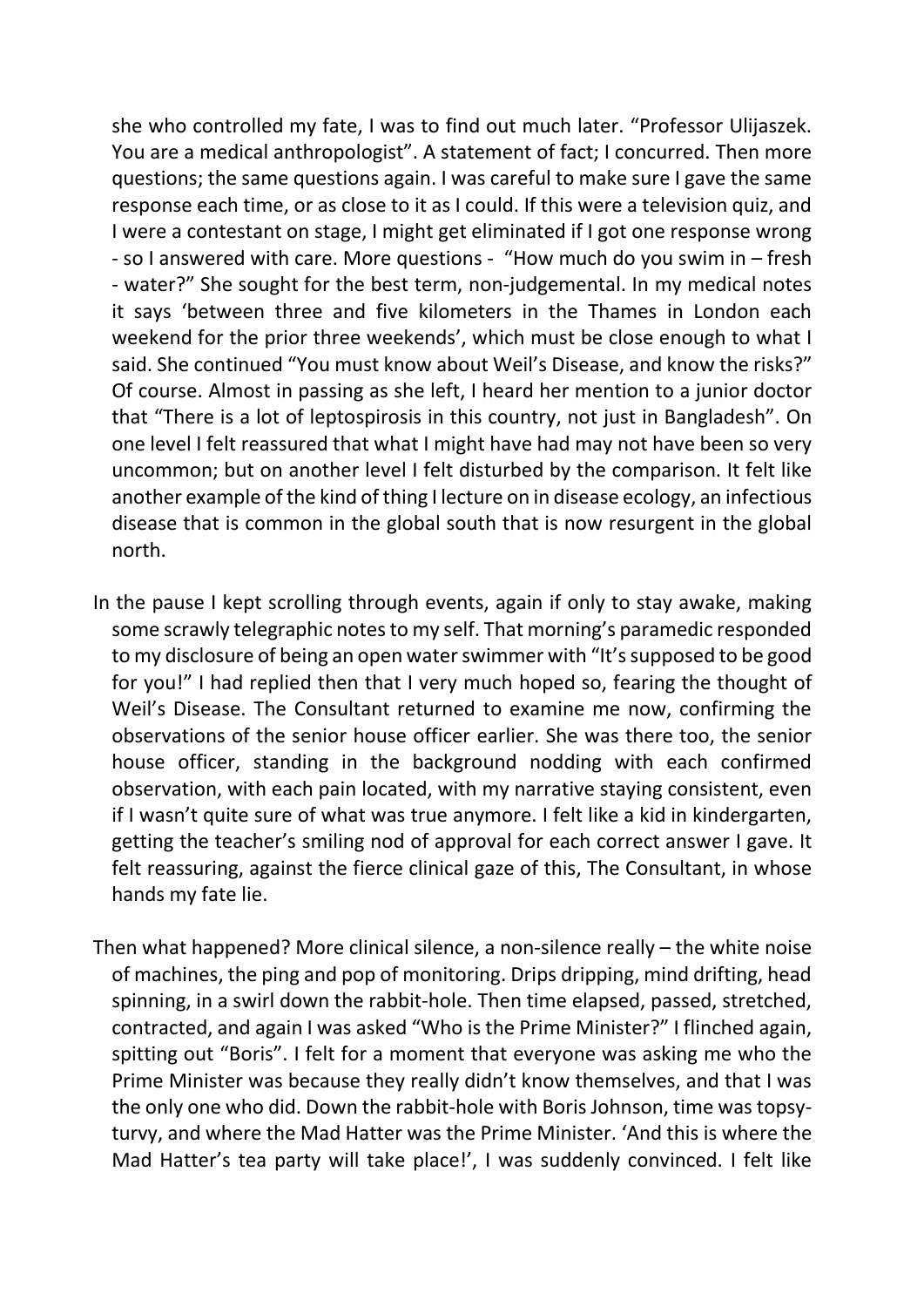asking the uniformed medic adjusting my drip-feeds to come back with a teaservice, with tea and cake. I turned my thought to working out how to set up for afternoon tea on my trolley bed without dislodging any of the leads and cannulas. It would soon be six o'clock, I thought, when time would stay by my side forever, perpetually six o'clock, tea-time in purgatory.

# **The Night Wards**

- I was awaiting a tea-set to arrive, with neither pleasure nor dread time in this wonderland was approaching six o'clock and I was falling asleep, into one of those deep sleeps, when along came a porter. He woke me, to let me know what was happening with me next. I couldn't take it in properly – 'take me from the tea-party to a holding ward' I remember thinking. To a holding ward, bay fourteen. I remember this big number above me. This turned out to be a dim liminal space made dimmer by the porter lowering the blinds while still daylight outside, shut away from the wider world to the place where it is forever teaand-cake-o'clock purgatory.
- I drowsed, I slept, I turned and tangled, a ball of feeds and leads. A face close to mine as I opened my eyes slightly - which then pulled back. I smiled - I didn't know who it was, and tried to look friendly and harmless. I looked up a little and there were four of them, The Queen of the Night and her attendants, watching me from the distance of a few meters. Or was she the Queen of Hearts, the ruler of Wonderland? No, she was the Queen of the Night, and this was a night at the opera - but I wasn't sure if it were they, or me, on stage. It looked like it should be me - I half-expected them to fall into song, but instead they were watching me. I looked to them and slurred 'it's great to be getting all this attention…' 'Quite' said The Queen of the Night. She had come out of Mozart's opera The Magic Flute, with a mission. She was really The Consultant, I realised when she started talking. The three ladies in her service departed very quietly to stage left, but within a moment one of them returned to inform me that The Consultant wanted me cannulated for urine flow.
- "Does that mean?" I was suddenly very awake "A tube up the penis?" The answer could only be "Yes". This issue had come up earlier, when I pulled the vilest of faces – Onryō-like, twisted, writhing and contorted in disgust, like the Japanese Noh theatre spirit of the dead. In Japan, usually on the grounds of Buddhist temples, in the Bon Festival, the souls of dead ancestors return to visit earth once each year in August. It was August; was this Noh-figure really me? I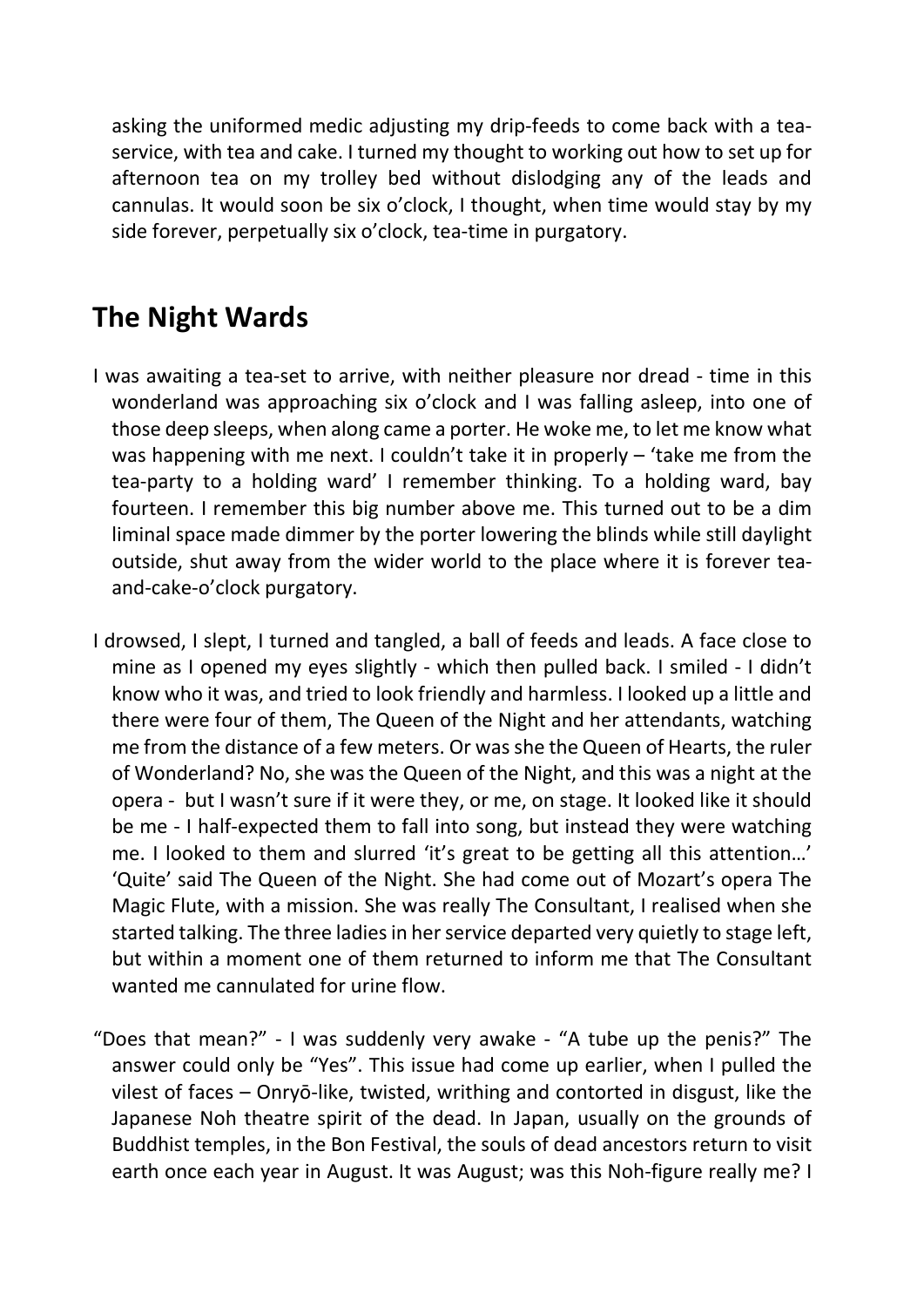was wake-deadened, confused, still at the opera, dancing with death at teatime.

- I have had this procedure before a cannula up the penis is very difficult to describe. It is a tube, a line sent somewhere deep in the body - perhaps to the land of the spirit of the dead, perhaps to the heart of darkness. All you know is that you should not go there without real purpose. I turned down the offer – would that life were so simple – when I learned that this was not a matter of choice. The Queen of the Night returned quickly on hearing this and insisted firmly, with emphasis, that I-must-have-a-line-up-my-penis. There really was no other way - I was persuaded immediately. And was I wide awake? There was no other way I could have been.
- The penis cannula came on a tray with trimmings it wasn't Sunday lunch brought by the doctor in night-charge. He said "I hear you do a lot of swimming?" I concurred - "outdoors, yes". I hestitated to say more, expecting some form of moral judgement, but no, it didn't come. "You'd be close to the angels with doing the swimming" is all he said. Ex-Baltimore, we talked about East-Coast United States, a form of small-talk as he snaked the cannula to the heart of darkness. I was very wide awake. Inner and outer worlds were connected by the narrow plastic tube that rankled and disturbed my mind every time it moved even just a little. The downstream end of the small plastic tube was attached to a bag and a meter, both held together on a coat-hanger affair, which was hung low-down at the end of my bed.
- At two in the morning, another porter came for me, silent in the night. He woke me up - I must have fallen asleep despite all the tubes and tangles and the peniscannula. I stirred from dreamless sleep, to find that I gained an oxygen feed to my nostrils. My blood oxygen saturation had been dropping in recent hours. I counted - 'one, two, three, four, five, six'. Six tubes, maybe ten ECG leads, a line up the penis, an oxygen feed to my nose. I was a medical line-and-lead puppet. Drowsy and sleep deprived, near-death dream and memory coalesced. The Queen of the Night was now again at my trolley-bed – 'how did she do that so stealthily?' I drifted back into the night and she followed, singing her own aria from 'The Magic Flute'. She presented me with a dagger - I must kill Sarastro, the force for good in this particular opera. She had earlier pressed the peniscannula upon me, and now the dagger. Where would it end? I was just hopeful she wouldn't ask me the memory questions again; or 'Who is the Prime Minister?' - I was afraid of being eliminated from the quiz show - I really didn't want to be on stage; but nor did I want to be eliminated.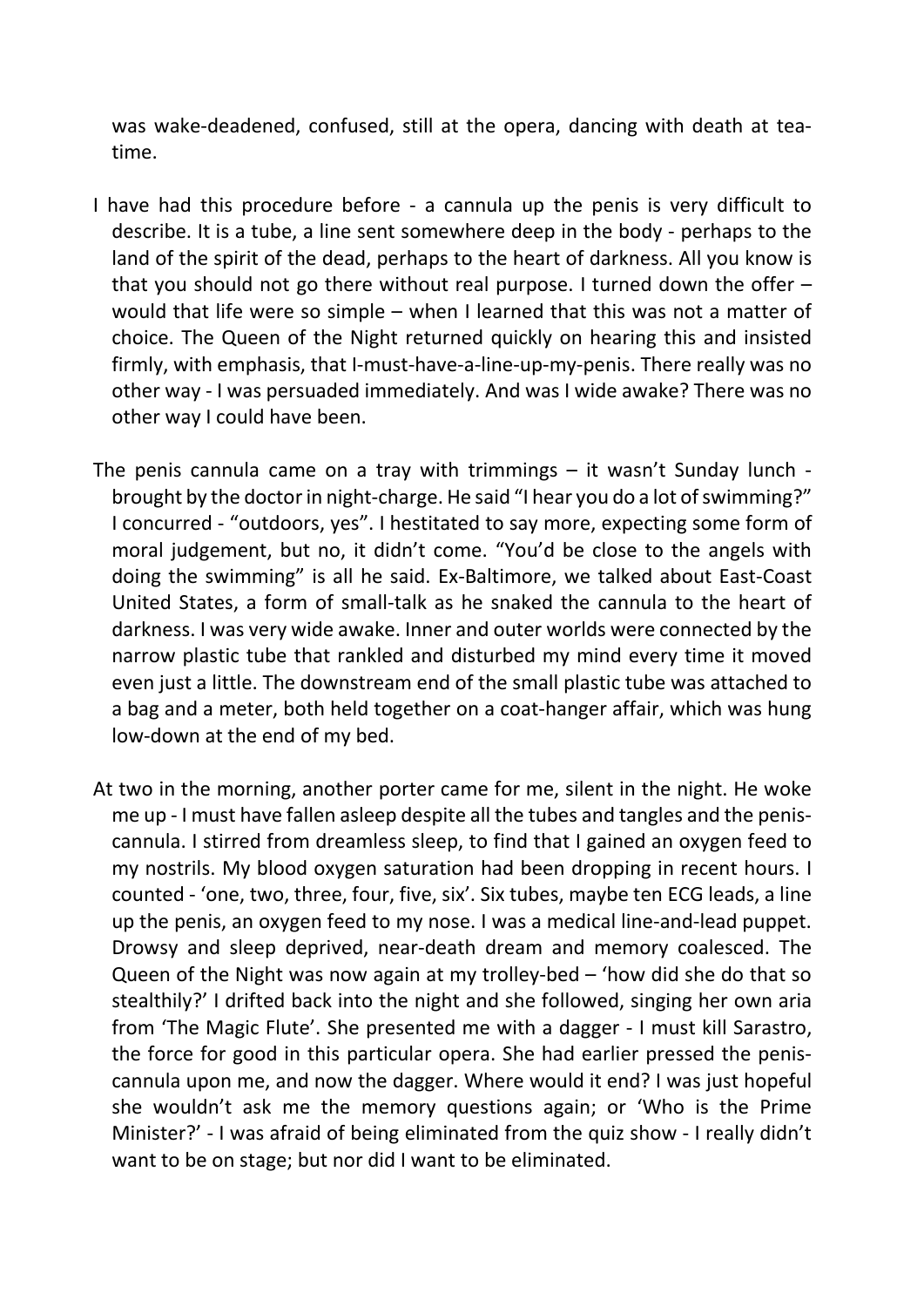- So I took the dagger. In my hospital robe, I was Pamina, seeking Sarastro, all goodness, knowledge, wisdom, I was to kill all of that. Stalking the corridors of the JR on my hospital bed, pushed along by the silent night porter, seeking to kill all reason. In truth, the porter was taking me to the John Warin Ward, infectious diseases. But in dream and delirium, he was taking me to the Heart of Darkness, along corridor after corridor, up the elevator, to the source of the Congo River. Joseph Conrad's novel starts on a boat on the lower reaches of the River Thames, in London, where Charles Marlow, the narrator tells the story. 'The old river… …spread out in the tranquil dignity of a waterway leading to the uttermost ends of the earth'. My river madness, my leptospirosis, probably came from the lower reaches of the River Thames too. I was flying now, in my fall-asleep state, looking down on a body as Joseph Conrad spoke to me again - 'the form of the white man… …was covered with a mosquito-net that was itself illusory like everything else, only more so.' I was that man, that body, on the edge of the Darkness, outside the John Warin Ward, a place I already knew from two decades previously.
- How did I know it? Malaria took me there. I had returned then to Oxford from Papua New Guinea, a work trip into its hinterlands, a place with very intense transmission of malaria. I dutifully took anti-malarials and slept under mosquito nets, applying the heaviest of heavy-duty insect repellent each morning and evening. But it was impossible to avoid being bitten. Each night, the one mosquito, whose job it was to find a gap in the mosquito net, would buzz in my ear, sing high and low, settle briefly, sing high again, settle, take a bite, take a blood meal. At which point I would take a sleep-deprived slap against my face to try and kill it. And off it would fly again, singing in my ear, announcing that it was still there, ready to dine on my blood. Slapping myself on the side of face repeatedly never killed the mosquito. I would eventually fall asleep anyway and the mosquito would then dine fully. So it was every night. In the morning I would examine my body – face, neck, ankles and wrists mostly – for new mosquito bites. I would be happy with less than twenty at any time. I stopped taking the doxycyclin antimalarial a few weeks after returning to Oxford, whereupon I came down with malaria. I already knew malaria from two previous times, and it felt something like this. Shiver-fever, intense shiver-fever, sweating out my soul while covering myself with blankets to try and stop feeling so intensely cold. For hours. And then the storm would pass, leaving me exhausted and very, very hungry. That time, in 2001, getting a bed in The John Warin Ward was quite easy. Getting out, well – I suggested to a nurse that time that I should be out in a few days, and she said "I wouldn't think so", placating my dillusion. The John Warin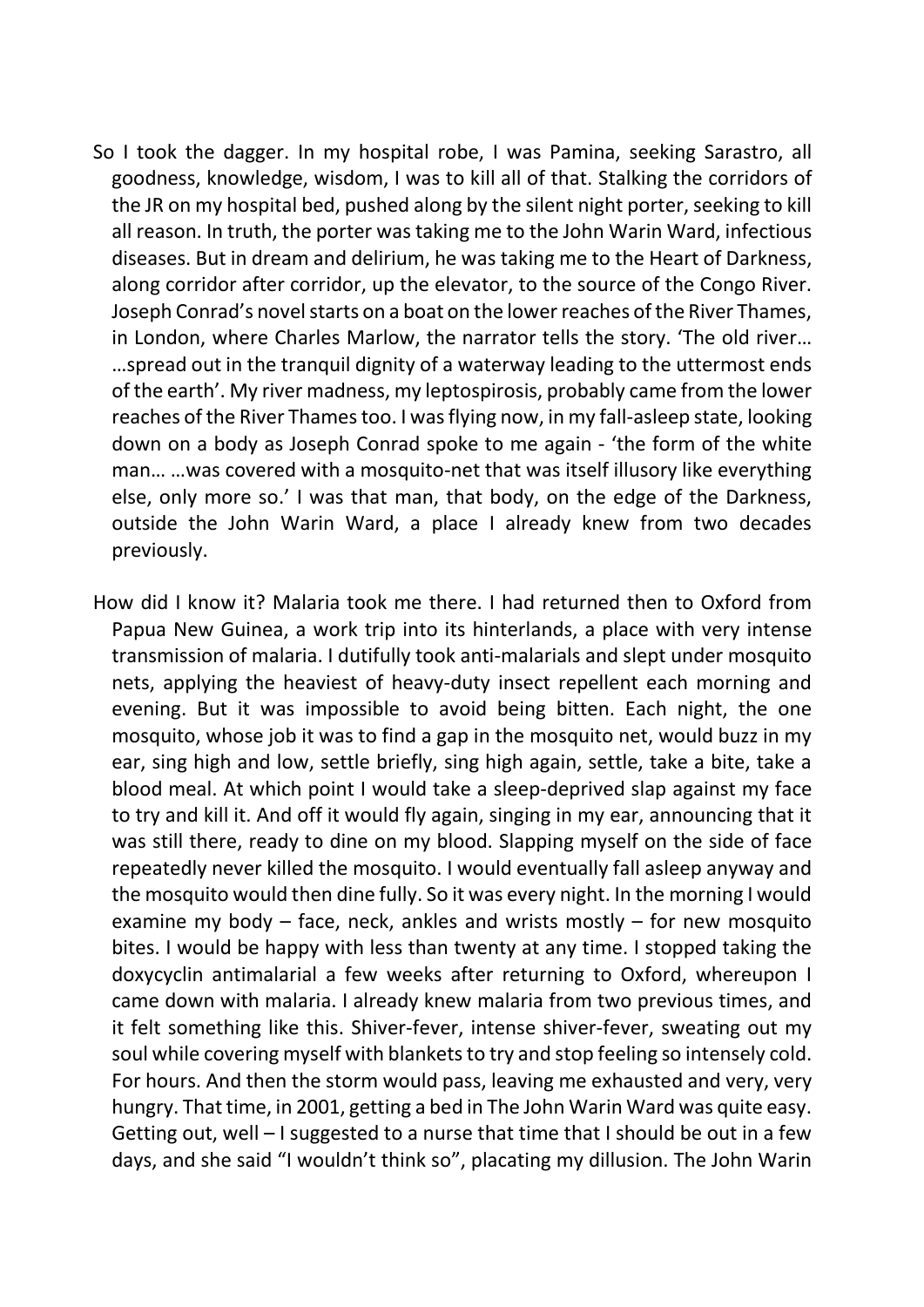Ward at the time had mostly patients with AIDS, the ones for whom the then recently developed protease inhibitor anti-retrovirals didn't seem to work so well. She hadn't checked my notes and thought I had AIDS. Which I hadn't.

- The trolley bed jolted and I was awake again, fist clenched around a fictional dagger. I was ready to kill all reason. There was a grim familiarity to the entrance to John Warin that night in 2021. Not its physical location, but its association with the most common infection of the day. In 2001 it had been AIDS, twenty years later it was now COVID-19. There might as well have been a large red skull and cross-bones sign on the door that night. I held the dagger tight and drowsed again as Dante's Inferno rose large above the door, in neon - 'Lasciate ogne speranza, voi ch'entrate' – abandon all hope, ye who enter. But enter we did.
- You know how you can work yourself up over nothing. The Heart of Darkness, through that door, turned out to be shades of grey. Joseph Conrad again – 'I have wrestled with death. It is the most unexciting contest you can imagine. It takes place in an impalpable greyness, with nothing underfoot, with nothing around, without spectators, without clamour, without glory, without the great desire of victory, without the great fear of defeat'. I couldn't really know if I had or I hadn't wrestled with death that night. I knew they had been worried about me, in the emergency room. The Consultant told me so the next day.
- Now in the grey light of the night ward, I was received by a uniformed medic who was soon joined by another. What ensued was a fairly routine but urgent scrambling around me to make sure that the ECG leads, the blood pressure monitor, the oxygen saturation meter, cannula bag, drip-feeds of fluids and of antibiotics were all in place and working. It was an especially uncomfortable few minutes – every little disturbance hurt. But at least I was awake. The penis cannula seemed to be the worst – every little movement found a corresponding pain floating deep within me. In the Upper Congo River, John Conrad's protagonist, Marlow, said that 'you lost your way on that river as you would in a desert, and butted all day long against shoals, trying to find the channel, till you thought yourself bewitched and cut off forever from everything you had known once -somewhere- far away in another existence perhaps'. Perhaps every little movement, every little pain was that of trying to find myself again after a wrestle with death. Finishing their work, the uniformed medics left me, still a long way away from the River Thames, the start of Conrad's story and the origin of leptospirosis and me.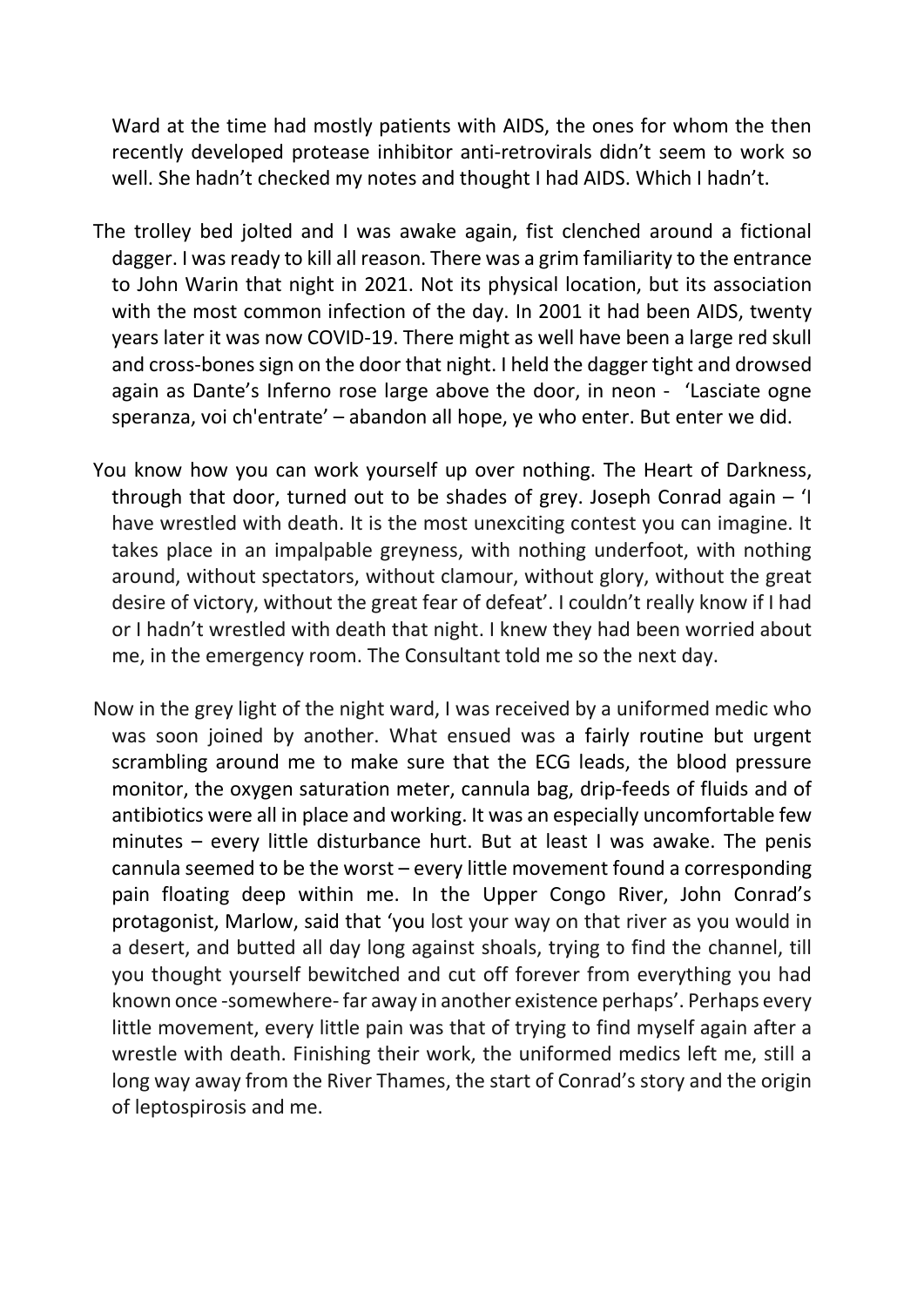- Then as if in a dream, a uniformed aide, smiling and bright as a pin, came into my room to take my order for breakfast, lunch and dinner the next day. Maybe I was dreaming - maybe finally I had gotten my appetite back? Difficult to tell, but I remember that the thought of regulation white bread and processed cheese sandwiches seemed very appealing just then. Or maybe something was shifting. I was still disconnected from the world and connected to the life machine by many leads and tubes, in a place where breakfast is in the middle of the night and dinner maybe takes place at breakfast time. But it was not forever six o'clock any more, and no longer was I expecting to host the Mad Hatter's tea party. I placed my dream-like order for breakfast, lunch and dinner the next day – I wanted everything at once and right now, and was disappointed when she said that I would have to wait until morning.
- She left, and now calm and alone, I fell asleep finally to the periodic inflation and deflation of the blood pressure arm band and the intermittent bleeping and burping of the life machine. I woke less and stirred less, but turned my head when prompted by the life machine, to read off my blood pressure measurement, each one reassuringly and more consistently climbing, or rather steadily walking uphill. I was in the grey light of early morning, dreaming of icecream and a plastic beaker of water, gazing across to the adjacent hospital block, to the points of light in ward-windows, imagining each to be a life machine with its cannula puppet, each, if not in the same ward as me, then in the same boat. I drowsed, no longer in anticipation of never waking. I woke as the shutters to my room were fully raised to let in the daylight, and there were cornflakes and a cup of tea for breakfast, served by another aide. I thanked her, as I had everyone. I sat up and saw that I had a room with a view, looking down on two trees and the entrance to the JR, two ambulances and their paramedics standing an talking, on call, ready to go. I wondered if any of them had been the ones that had helped me yesterday.
- The Queen of the Night swept by on her way to her morning shift, now again The Consultant, my ship's captain through the storm. She wanted to see how I was. "You are looking so much better!" she beamed. "I was so worried about you!" I was deeply thankful, to her, to everyone. I had ridden the storm, but really it had been her quick, insightful and intelligent thinking that pulled me through in the right direction – The Consultant, my ship's captain. I felt amazing. Beatenup, but amazing. From the heart of darkness to the bottom of my heart, from the depth of despair to the depth of my soul, I thanked her, The, My, Consultant. I told her of my 'Queen of the Night' delusion, and she laughed. She went on – "stranger things can happen; the mind can take you over some unlikely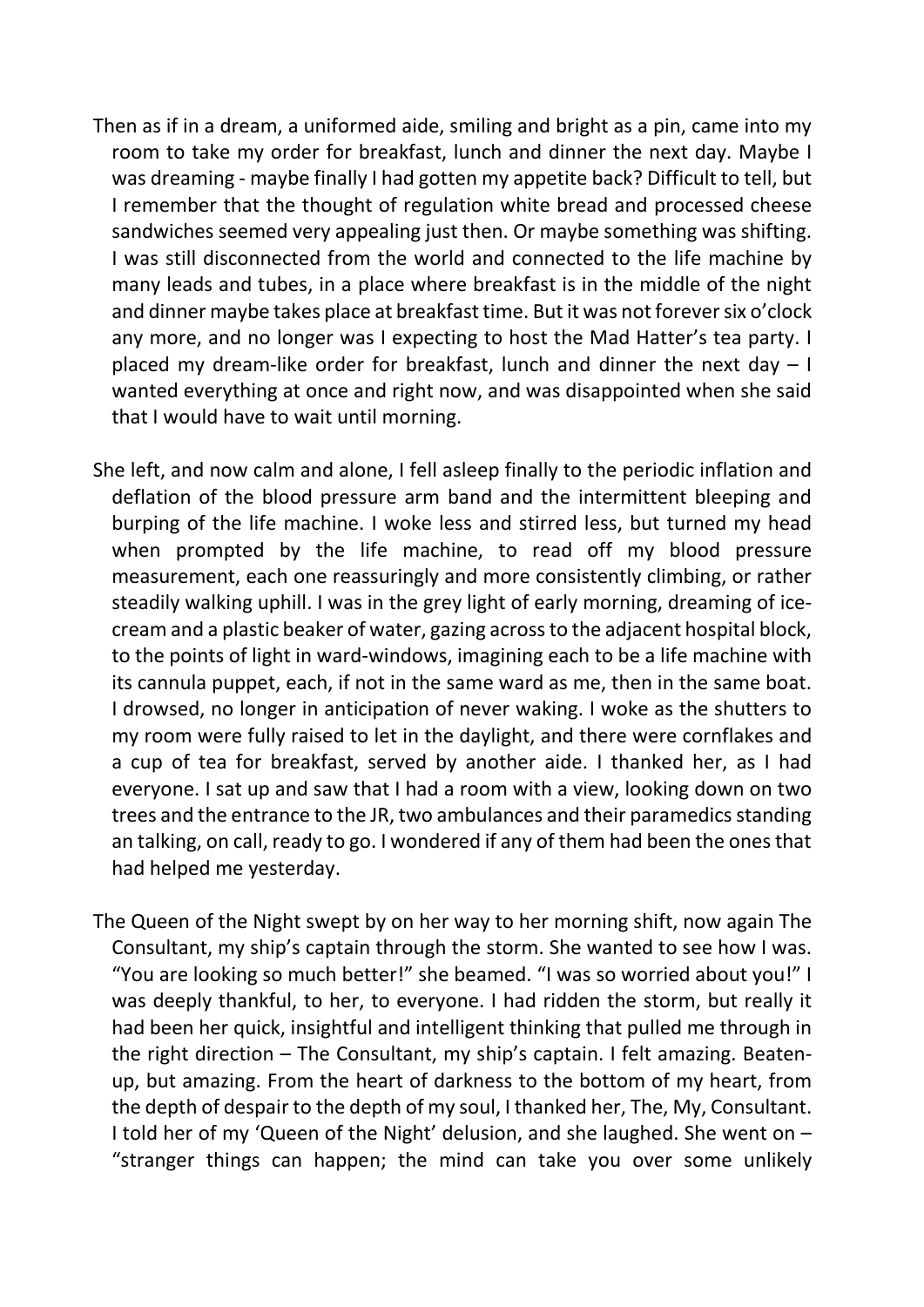landscapes, especially when you have the kind of severe inflammation you have just experienced; I'm glad you landed here". Here - in the John Warin Ward, with its memories and resonances. Here – at the JR, how it might have turned out so very badly for me if I didn't live so close to this amazing hospital. 'Landed here' – in this world of people and things. So was I – happy to be here, here in all its forms. We talked about Sri Lanka. I had spent ten days there in the mid-nineteen eighties when the civil war stopped all ferry crossings into India. I took to renting rooms in people's houses and cycling around much of the south of the island while waiting to get a flight out. The same civil war resulted in My Consultants' family migrating to the UK when she was a small child. An accident of politics and history had brought her to the UK. This was home and her work was her duty. There was not a word about me swimming in the River Thames. Later in the day, at the end of her shift, she dropped again to say goodbye, and to ask a small favour. How could I possibly refuse her?

- That morning saw leads and cords being removed, one, or several at a time. The drama had ended, and now they were tidying up the stage. Last night's Bangladeshi clinician came by and asked "aren't you bored?". "No", I said. "I have my phone, a little radio, and a book. I am content". And I was.
- An aide brought me cups of tea, which I accepted every time, and then came lunch, on a tray. I felt like I was flying business class to Tokyo. I was now eating. No, I was dining, after struggling to keep down even a piece of flapjack on any of the previous days. The lunch I had ordered in the dream world of the middle of the night turned out to be very a very decent one of properly-made quiche and real mashed potatoes, not at all like the hospital food of days gone by. The day's consultant and his much younger junior doctor side-kick came to my room as I took my third mouthful. "Perfect timing", said the (new) consultant, offering to come back later. I put my food to the side, and we talked, I didn't want to be wasting their time, and I said as much. But first, I made my request to have the penis cannula removed. I had asked earlier, but no-one I asked was empowered to do so.
- The Monitor at the Heart of Darkness could only be inserted or removed by high authority. We continued the conversation, The High Authority and me, discussing the likelihood that this was leptospirosis. "Suspected, but yet to be confirmed" – the lab results hadn't come in yet. So many bloods had been taken across the past twenty four hours – 'Vials Disease' I had called it. They didn't call it that, not even Weil's Disease. Why not? Because Weil's Disease is the most extreme expression of this infection, and it's not really helpful when trying to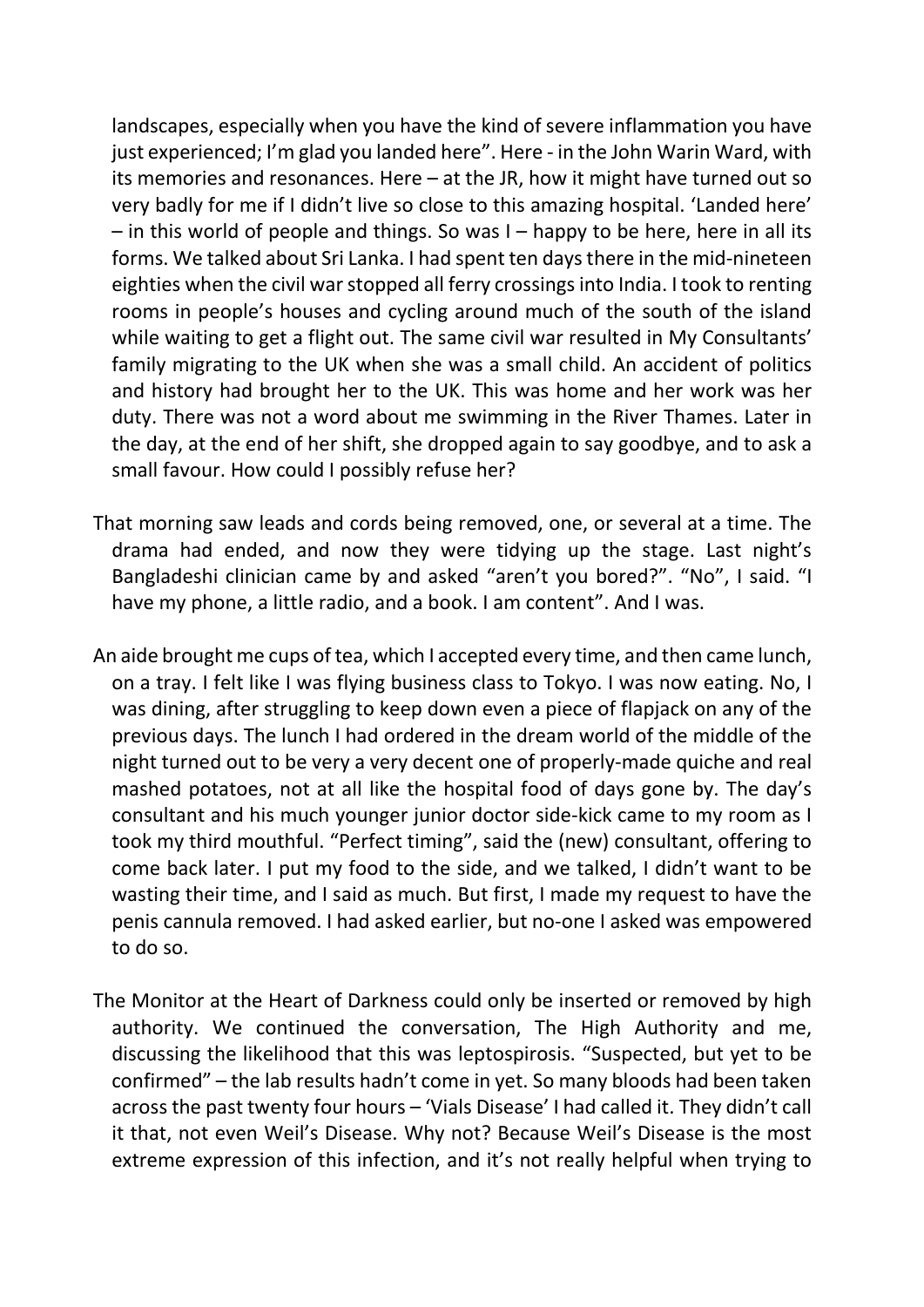pin it down as a condition. That's what he said. The new consultant didn't seem worried about making a confirmation now. He was satisfied with what they had done across the night, that it had worked, that it had brought up my blood pressure, that it had stopped the fevers and the shiver-chills, that they had stabilised me and more. That was enough for now. This had echoes of my experience of malaria in this very ward twenty years previously. They couldn't find a malaria parasite then, across the days I was confined, struggling with the fevers and the shivers and the sweating. In the end it was the consultant of the day to make the call, without a parasite having been identified  $-$  a consultant with experience in Africa who knew what malaria looked like, even without identifying the parasite in a thick blood smear on a microscope slide.

- The good news was that I could go home, and return to the day clinic for more blood tests in a few days' time. Again, I raised the issue of swimming in the River Thames. Again, like everyone else, the consultant was non-judgemental. He noted the feverish scribbles by the side of my bed, the ones I made across the previous day and through the night. "Spider-scribbles", I said, "in the grip of the fever". "You and John Keats", he said. Again the memory of my two decadeprevious experience of malaria here at the John Warin Ward - 'Touch has a memory - O say, love, say, What can I do to kill it and be free - In my old liberty?' so Keats had written, scribbled, through the fevers and night-sweats of tuberculosis. Keats and Hampstead Ponds would be swimming conversation for another time; I held my thought back from speech.
- Across the afternoon, further leads and tubes were removed, the penis-cannula withdrawn, leaving an irritant memory of this disease event every time I went to pee for the week that followed. A final bag of antibiotics was put through me, and I dined again on JR hospital food. How much I had ordered in the middle of the night! Soup and shepherds' pie, apple crumble, cheese and biscuits and a cup of tea. I ate it all, and was grateful. I thanked everyone that came through my door. By the early evening I was no longer a cannula-puppet and was free to go. But there were many unanswered questions. They could wait until Tuesday; meanwhile, I should rest.

## **The Day Clinic**

It was Tuesday and I didn't feel recovered, but I was at the JR again for the followup. In the days that had passed since being discharged, I took oral antibiotics morning and evening, rested, slept, but continued to feel pretty-well beaten-up.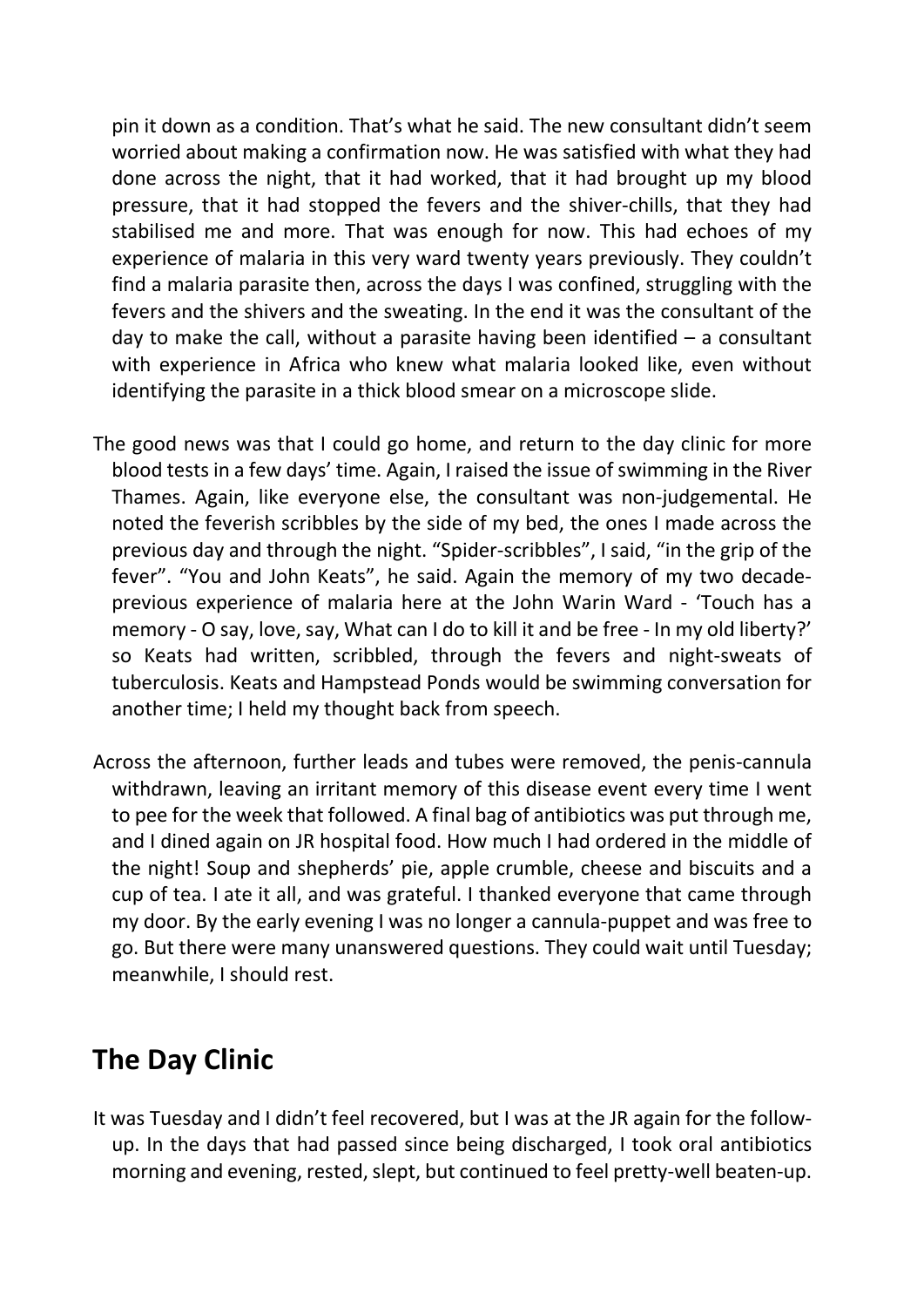That was OK, I wouldn't have expected otherwise. I was alive, and having read some dire accounts of leptospirosis infection in humans, was happy to be where I was now – discharged and following up. Happy to have one of the world's top infectious diseases outfits on the doorstep. Happy to be in Oxford, a place I have never regretted coming to. Just happy to be here, period.

- Having arrived early, I was in the lobby taking a mouthful of tea from my flask. Taking tea with me is a habit from outdoor swimming, and one which I extended to many other contexts during the COVID-19 year-and-a-half. I hadn't been to an airport for nearly a year now, but sitting close by the 'M and S Simply Food' store, and the W H Smith outlet, I felt close to how I remember Arrivals at Gatwick South Terminal, to be. The gauntlet of gaunt-looking smokers close-by the entrance, hanging onto their lives, hanging onto their privilege of smoking right next to the No Smoking signs, the smell of stale nicotine breath, also reminded me of Gatwick. Track suits and comfort clothes, bouncy trainers, those as well, all reminded me of what it feels like to be in 'the South London Airport'. It wasn't the foyer of the Royal Opera House, Covent Garden. I hadn't been to either for over a year and a half because of the COVID-19 pandemic, and was nostalgic for the latter but not for the former. So I sat in Arrivals, but really didn't yet know if I was coming or going.
- The Daily Diagnostic Unit (DDU) was easy to find, right by the John Warin Ward, where just a few days ago I sought to kill Sarastro, dagger in hand, in the middle of the night. But how differently things now looked in daylight, a few days on. Killing Sarastro would not, could not, have helped. I was here now, seeking to gain from all that Sarastro's Temple represents - knowledge, wisdom, truth. In truth, I had been in Sarastro's Temple all along, from the time the paramedics and the ambulance brought me to the JR to the time they discharged me  $-$  a temple of healing through knowledge. Maybe there is wisdom through delirium. Maybe John Keats had it right - maybe the interplay of dreams and reality is closer to the reality of the mind than any kind of rational thinking that we use to shape and understand the world. It felt like a conversation going on in my mind with my mind, like a conversation I had with Claudio, a leading researcher in immunogenetics and aging at the University of Bologna, now in his seventies, sitting in his daughters' kitchen one evening before the pandemic. About how, if the mind constructs reality based on perceptions of the physical and social world, why should it not also do so with perceptions of the internal world, and dreaming? He thought that to dream is to make the world real. I didn't do more than agree at the time, lacking in words then to express myself, but right there,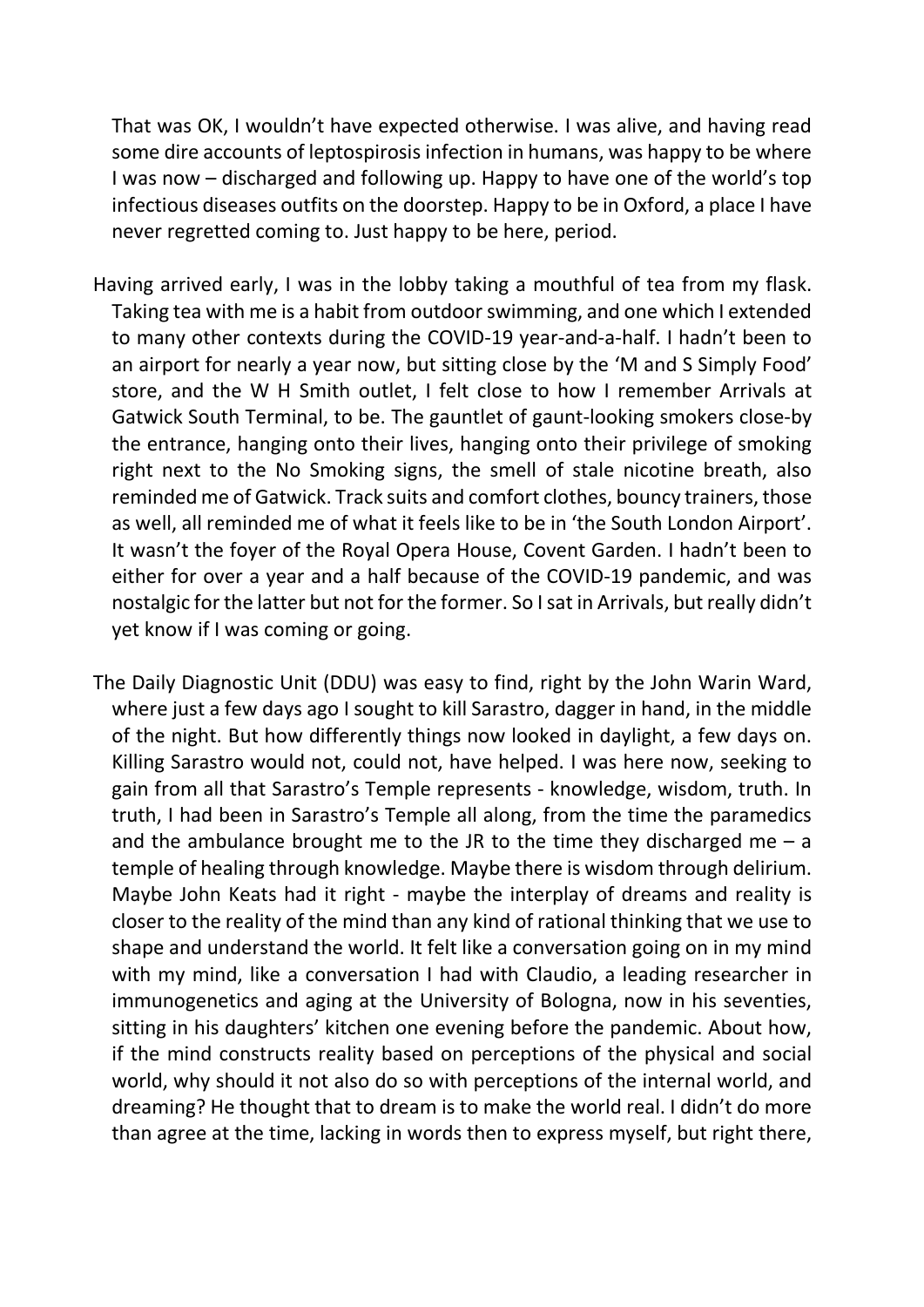about to go into the day clinic, it struck home. Me and John Keats - rational words were wrong for the task.

- I felt very humble indeed, at the DDU. I am no John Keats, but nor was I likely to burn out with fever, which is something he did at the young age of 26 years. I felt like crying, but of course I held it back. I thought instead to a time I saw Mozart's opera The Magic Flute, also in Bologna. So clever, that production - it used three dimensional mapping to create a theatre stage within a stage, then on the (real) stage, real-life singer-performers interacting, acting, with 3Dmapped figures, including an enormous serpent, which is killed by the (real) Queen of the Night's attendants. And then there was also opera as we know it, on the theatre stage as we know it, real-life singer-actors singing and acting, scenes opening and shutting like the shutters on a camera, with costumes straight out of Milan Fashion Week. And then there was the third theatre stage, the auditorium itself. In the finale, set in the Temple of Sarastro, the audience was discretely surrounded by members of the chorus, all dressed as front-ofhouse personnel - cloakroom attendants, ticket collectors, programme sellers, ice cream vendors and baristas – striking up the final chorus in the aisles, gangways and stairs, in the auditorium. These uniforms had been worn by the real-life front of house personnel all along, I just didn't pay attention to what they were wearing. Until I realised, at the very end that the opera house in its entirety had been the Temple of Sarastro all along. The lesson learned from this seemingly flighty but oh-so serious opera production was to recognise when I am in one of the many Temples of Sarastro in the modern world. In the Magic Flute, The Queen of the Night is cast out by the light of the rising sun  $$ knowledge - while Pamina is hailed for enduring the ordeals of darkness - in the end, wisdom prevails. And so it was with 'Leptospirosis and Me', my opera, still in its roll-down to the end. I mentioned this to the consultant who signed off on my discharge from hospital, that I felt the JR was one of these modern world temples of Sarastro. He laughed; felt he couldn't comment – "if you like!" he said. I liked.
- I still liked this thought, as I pushed open the door to the DDU. They were busy, but quick to get me registered - name, address, date of birth. No question about 'Who is the Prime Minister', although I was ready for it. A uniformed medic took seven more vials of blood for further analyses. And then the wait; I was more than happy to wait, to slow down to this form of hospital time, knowing how close I had been just a few days ago to Alice in Wonderland Time, all topsyturvey and six o'clock all the time. Here in the day clinic, time was slow and steady, under control. The wait for some of these bloods to return with results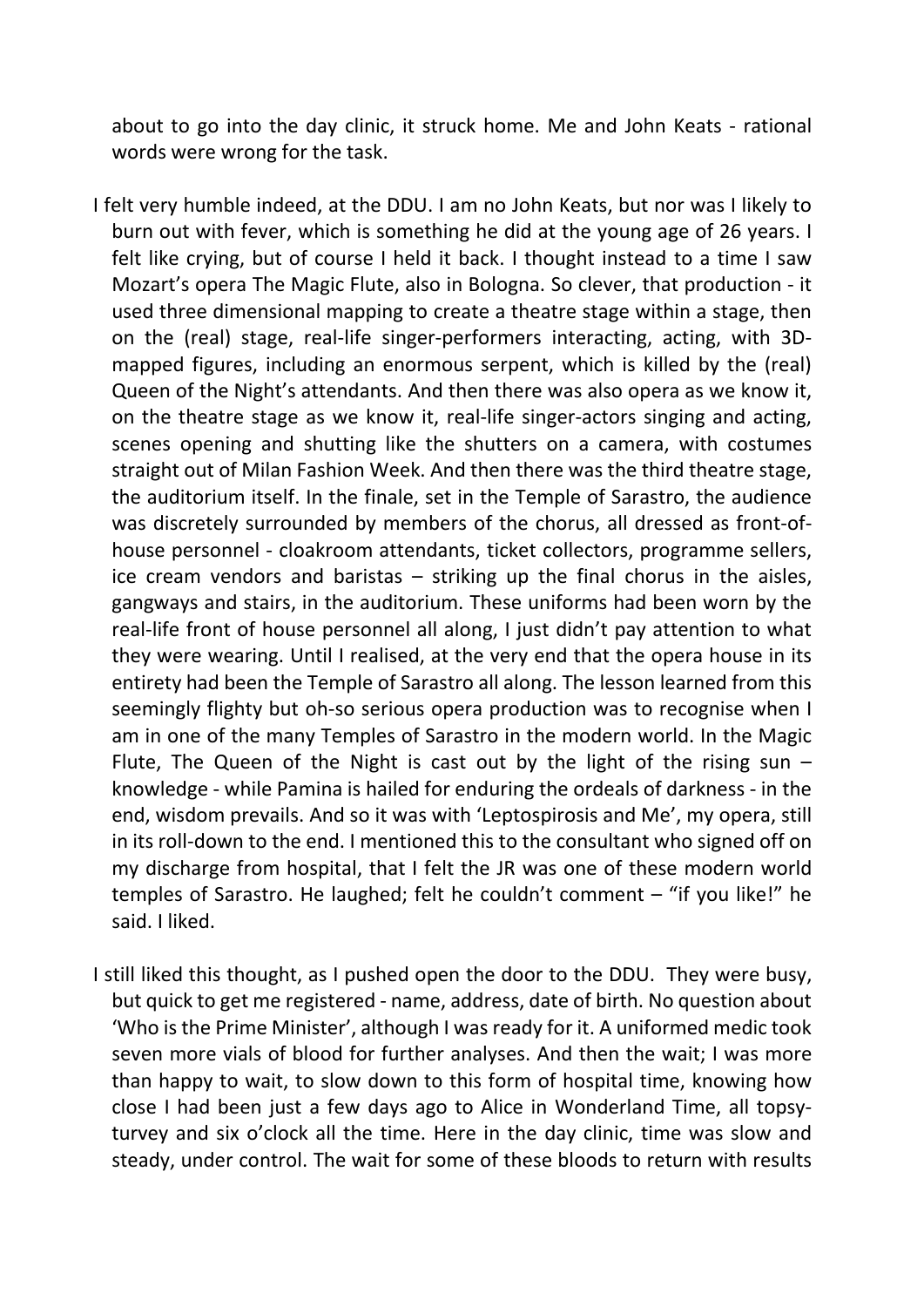would be at least an hour - more than fast enough, I thought. I gained permission to go to get myself a cup of tea. I didn't really want it, but this was a legitimate reason to spend much of the wait away from the busy day clinic. I just had to let the receptionist know – "enjoy!", she bid me. One banal word, but a comforting one.

- I felt so much better than in the previous week, I reflected over my tea. Not yet right, but so much better. Today I was hoping for some more explanations, and many were forthcoming. I saw the senior registrar twice, he was happy to give me the time I wanted. He said that they ruled out malaria once they saw that the antibiotics that I had been given had taken a big bite out of my fever-chills that night of the fire-bombing. "Leptospirosis?" It was now confirmed as the agent. "Open water swimming?" Yes, that's probably how you got it. Like Agatha Christie's detective protagonist Hercule Poirot, the senior registrar lead me through the detective-work. My role was to be Arthur Hastings to his Hercule Poirot on this film-set, being initially slow to see the significance of the clues on offer to those that can see them, but marvelling at Poirot's evident truths when they appeared.
- At his desk, Senior Registrar Poirot turned to the screen, and to a red line graph showing my C-reactive protein (CRP) across the time I had been in hospital, and today. This had been over twenty five times the normal level on the night of the criminal beating by Leptospirosis. Extremely vigorous inflammation. The senior registrar called it a 'cytokine storm', probably with lots of other immune system proteins going crazy, not too dissimilar to the cytokine storm which is key to the fever you get with malaria. There is also a cytokine storm with severe COVID-19 infection, of an intensity that puts people on ventilators, fighting for their lives. The print-out results of my inflammatory response that night and the days after gave clues as to what had been happening. This had been my body as battlefield. This cytokine, CRP, was fire-bombing the spirochete bacteria to bring them to submission, but in so doing, also doing a lot of collateral damage to my body. It was a bit like – 'we know the spirochetes are in this building - let's try and get them by burning the building down'. I had been that building, up in flames. My immune system pitting myself against myself in a potentially self-defeating way.
- The term 'cytokine storm' is evocative, of waves lashing a boat out at sea sink or swim. Maybe. But I didn't feel out at sea with my team at the JR, who were putting out the flames, stopping the fire-bombing.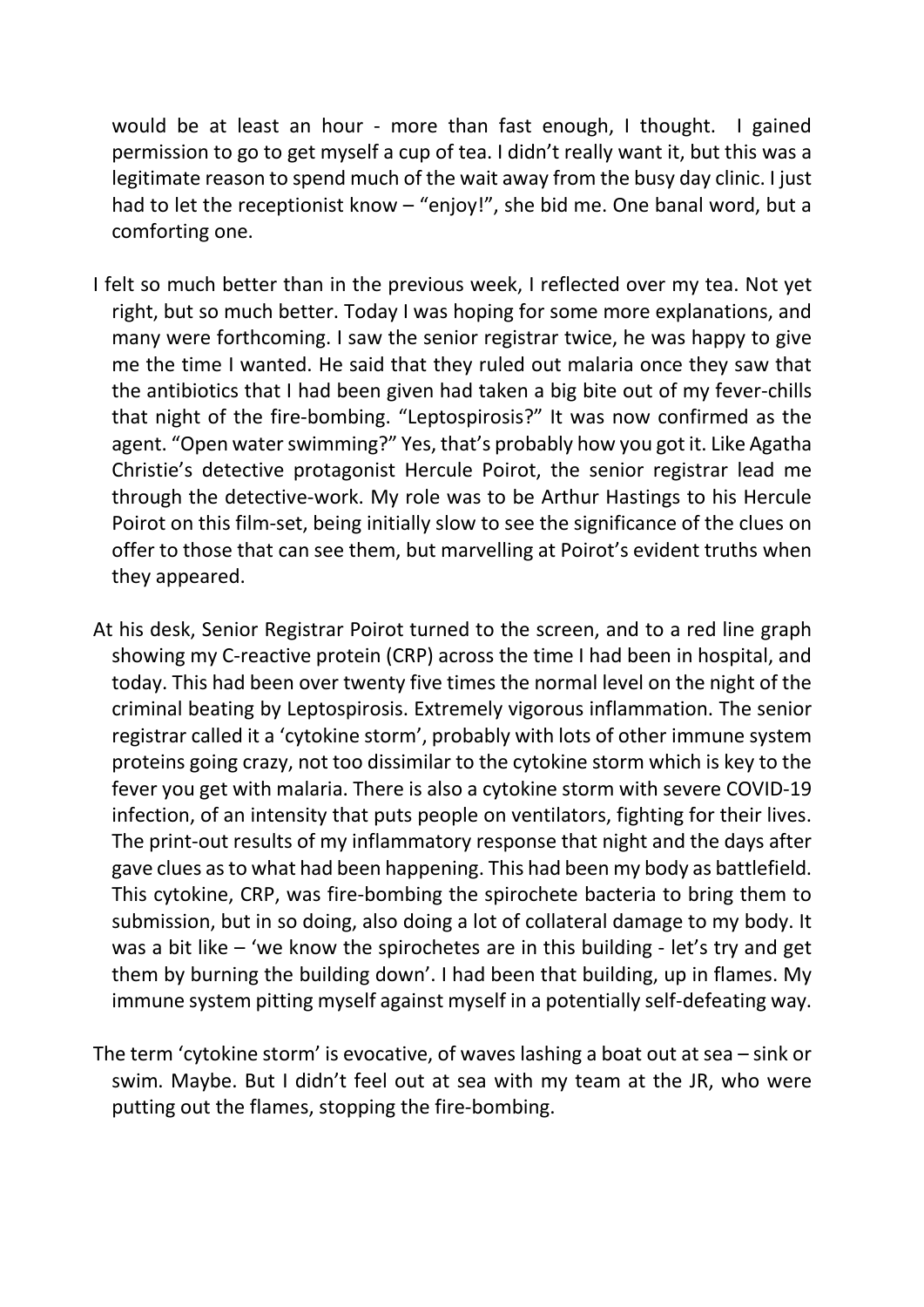- An evocative image presented itself of the city of Dresden, fire-bombed. Dresden has recovered the damage that was inflicted upon it in 1945. I have been there, I have swum there, in the River Elbe, one of the two great rivers of Germany. Dresden is thoroughly gracious and lovely again. Would that I could be so once rebuilt after this infection. Maybe not lovely like Dresden, but hopefully at least gracious. If not, then there is always room for improvement.
- My white blood cell count confirmed the infection, the size of it. The headaches it could have been the start of meningitis, said the senior registrar. This had been the first phase of the disease, he continued  $-$  "we were worried that you were entering the second phase of infection. Your chest and kidney pains suggested that this is what was happening". My Consultant on the night of hospitalization was right to be concerned, to do everything to bring me back from the edge of phase two. Fever, chills, aches and pains, all growing, blood pressure dropping. If they had done nothing, the disease would have spread  $-$  to the kidneys, the liver, and the meninges of my brain. And the fire-bombing would likely have burnt me out.
- "What type of leptospirosis did I have?" I knew there were variants. The senior registrar was straight-forward – "We'll know next Tuesday, once we have your latest bloods analysed". The following Tuesday I followed up – "*Leptospira interrogans*" was the answer. The most prevalent type in the UK. "That means I have some resistance to it?" I probed at that follow-up appointment. "Well yes, but there are other variants in this country and you will have no resistance to those". It turns out that infection with *Leptospira interrogans* is the one that most usually leads to kidney damage if it is allowed to go unchecked. It was all coming together. *Interrogans* had carried out a thorough interrogation on me, and I was still hurting a week later from the beating it gave me.
- Back in the day clinic with the senior registrar, sitting at the screen, he pointed to my blood creatinine levels, now clearly back in the normal range. Their high values on the night of the fire-bombing suggested that I had been on the way to acute kidney injury, and the confusion, pain and low urine flow that go with it. My low glomerular filtration rate on the night backed that up. That peniscannula had given very important information about renal flow – My Consultant that night was absolutely right to insist on me having it. After the appointment at the DDU I went for a pee before leaving, and the burning sensation it gave me linked me very directly to what might have been, without the timely intervention – serious kidney injury.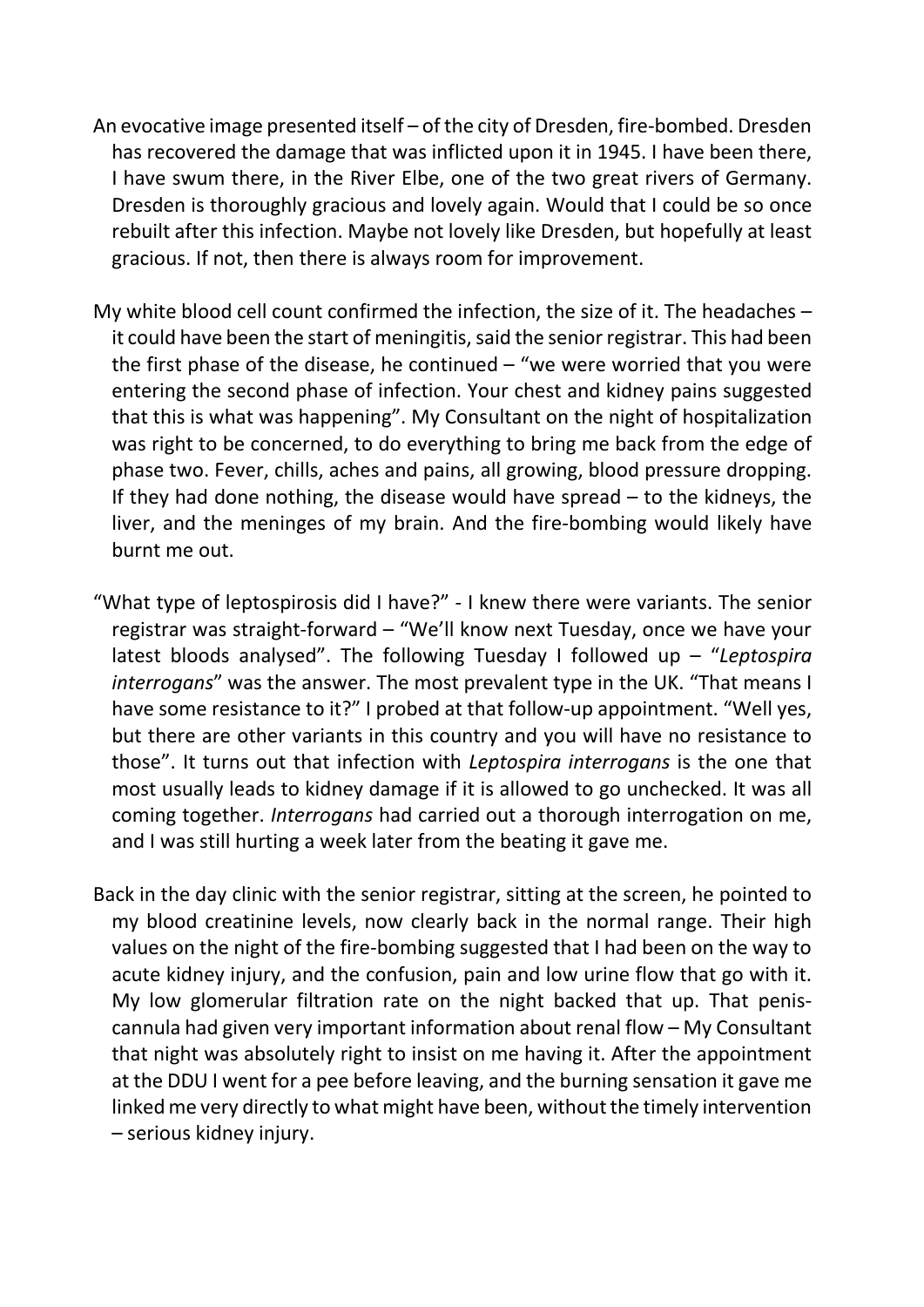- "Alanine aminotransferase"  $-$  the senior registrar enunciated. A term I recalled from my biochemistry undergraduate years. This is hugely important in nutrition, being the enzyme that allows many amino acids to be interconverted from ones that are not immediately needed by the body into ones that are, as well as preparing amino acids for breakdown to other more needed molecules when we eat more protein than our body needs. We wouldn't be alive without it – "So having a lot of it should be OK, no?" I quizzed. "No", he responded. The senior registrar's enunciated mouthful had been very high on the night of the fire-bombing, but it had dropped by more than half since then. Importantly, alanine aminotransferase does its vital work in the liver, and too much of it in the blood suggests liver damage. Luckily, my liver was not far gone, and recoverable. The senior registrar closed the screen, and turned his eyes to me. "Last Thursday we couldn't know how far gone you were when you came in. The biochemistry has helped us sort it out now, but on the night it was the emergency response, the antibiotics, the fluids and the constant monitoring, that brought you back". I asked, almost as an after-thought "What about the falling blood pressure?" This was the bomb-shell – "Septic shock. We thought the infection was spreading fast, and your immune system was dangerously over-reacting – sepsis. It can lead to heart failure, failure of the kidneys and other organs, it can make you lose your mind too". That's why they kept asking the questions about whether the pains were spreading, about whether I remembered that Boris Johnson was Prime Minister. A few days later I talked with a medic, a swimming friend, whose specialism is inflammation and inflammatory diseases, understanding them and knowing how to treat them. She said "You were lucky…" The emergency crew had been my life-savers, the A-crew of emergency, I said as much to the senior registrar. He was glad to hear this, said that he would pass this on to them. Whether he did or not is irrelevant, my gratitude was expressed. Again, and many times over again, I was thankful.
- I had more questions and the senior registrar was patient with me. I had to ask about how the bacteria got into my body - the river-bank, scratches and scrapes, rat urine, swimming distances in the Thames coming into London, all the likely suspects. Exhaustion leaving an open window of immune suppression for infection? Unlikely. But a cytokine storm can, and sometimes is, followed by immune suppression, he said. It was a relief to hear that I should accept that this my infection had been the result of bad luck, and that outdoor swimming and leptospirosis do not automatically go together. That I should stop beating myself up over it. On the night My Consultant had said "You know the risks?" and I said yes I did. But only now was I really finding them out. The senior registrar at the day clinic had answered all questions he could – I had many. He excused himself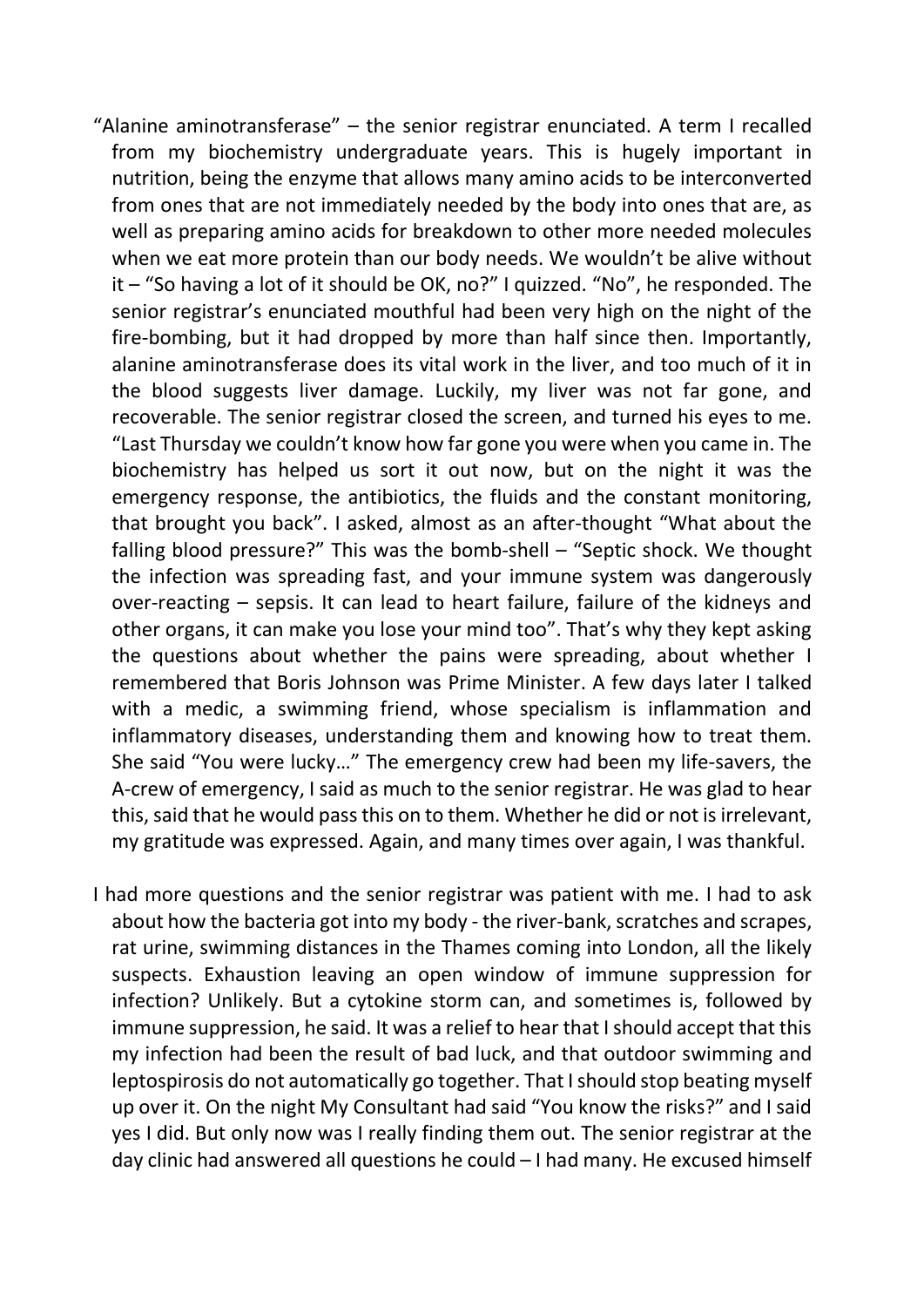as he went off for a short while to do other business, asked me if I was happy to wait. I was more than happy to do so. He returned over an hour later, having been able to ask the consultant of the day some of the questions he wasn't able to answer. He relayed the responses. The risk of leptospirosis is very low – reassuring to hear, even though I thought I kind of knew that already. But additional data was welcome. According to the senior registrar, the John Warin Ward, a referral centre for infectious disease, takes in maybe five cases a year, while the UK as a whole an average of around 80 cases per year, sometimes a few more, sometimes a few less. He went on – "Of diseases passed from animals to humans, leptospirosis is only one of around fifteen that are found in the UK, so not so special". Unless you get it, I thought to myself, hugely grateful and mindful of the medical intervention that I had received.

"And the swimming?" I asked directly now, what could be done to help? He shared a research article with me, published in 2012, which summarises how the disease presents itself. He thought it might be useful for thinking about leptospirosis and swimming. Most people who get it don't even know they have had it, and no-one knows how many of those there are, because they don't turn themselves in for treatment, and why should they, how would they know? As is the case with those who get brief uncomplicated fevers, even very high ones – it comes, it goes, who knows what caused it, but its gone, so why waste time with medical services? The same with the early septicaemic phase – how would I know I had it, and why would I bother anyone with it? But then there is the iceberg that you can see above the water – phase one, phase two, and on top of that the polar bear of death. You can see the whole iceberg in the diagram just here, but without a polar bear on top.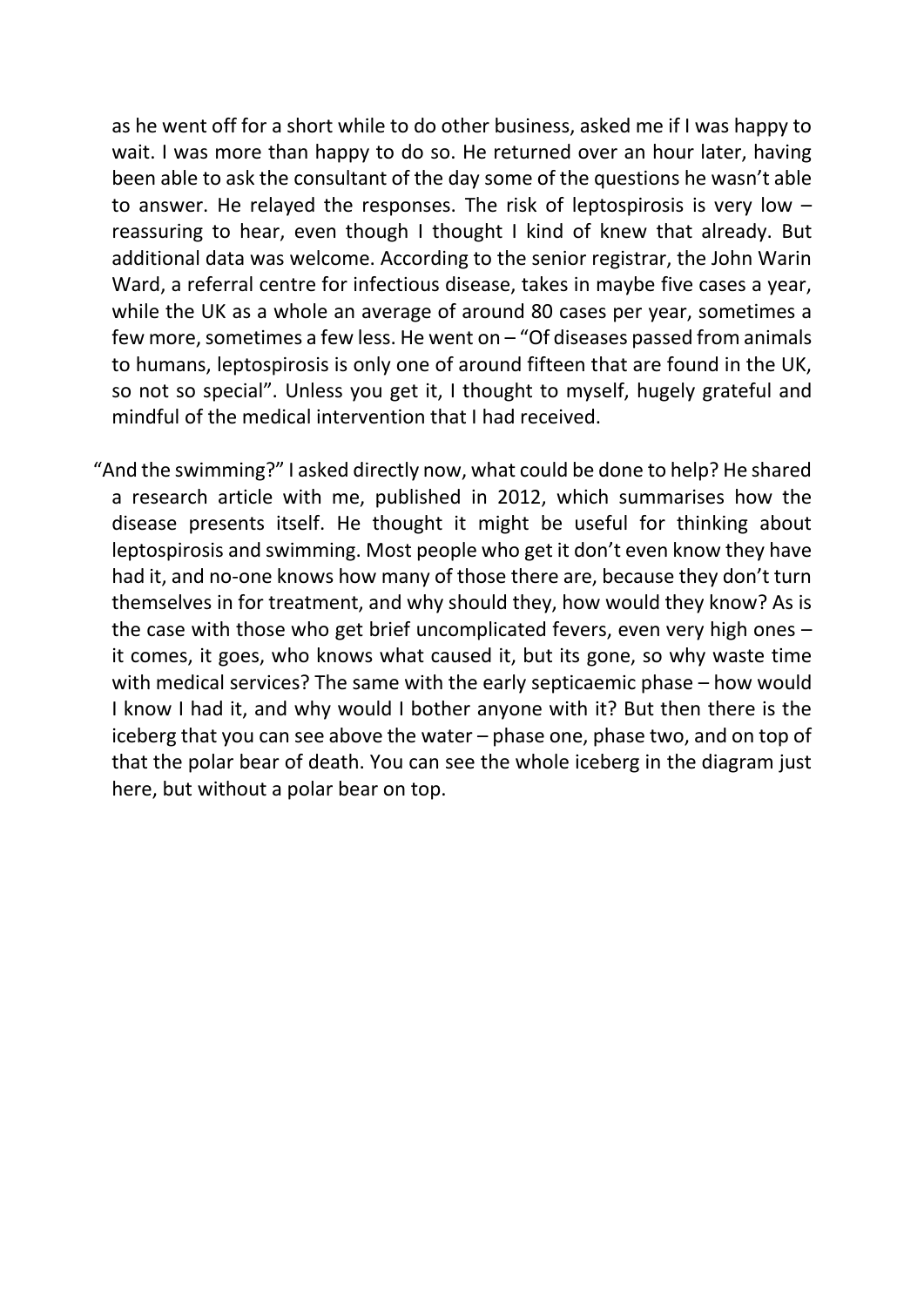

**Clinical features of leptospirosis, from the article 'Leptospirosis and Weil's disease in the UK', by Forbes, Zochowski, Dubrey and Sivaprakasam (2012).** 

- Since a lot of things can cause fever, I was told, the very best thing I had done was to disclose very early on in the piece that I am an open water swimmer. This helped them to come to some decisions early, to move to a management plan quickly, and to move towards a diagnosis, confirmed or not at the time. If they had had to work through a list of possibilities for the varied package of symptoms that leptospirosis presents with, that would have lost time while the fire was stoked and it built towards a fire-bombing.
- "Could it have been avoided?" I asked, immediately seeing this was a pointless question. The senior registrar again - "Well yes, of course it could". But mainly in the same way that you might avoid being in a serious car accident by never getting in a car or going near a road. Open water swimming is mostly a very healthy activity, and it was just dumb bad luck that I got it. Neither the senior registrar nor any of the medics I came into contact with had anything negative or judgemental to say about my swimming, nor about outdoor swimming in general. Given how much I swim in open water, and across so many decades, the risk of getting infected is very low indeed. How low? Well, don't take my figures as in any way definitive, but I took a little time to calculate, after leaving the day clinic, some very approximate life-time risk figures of getting very ill (but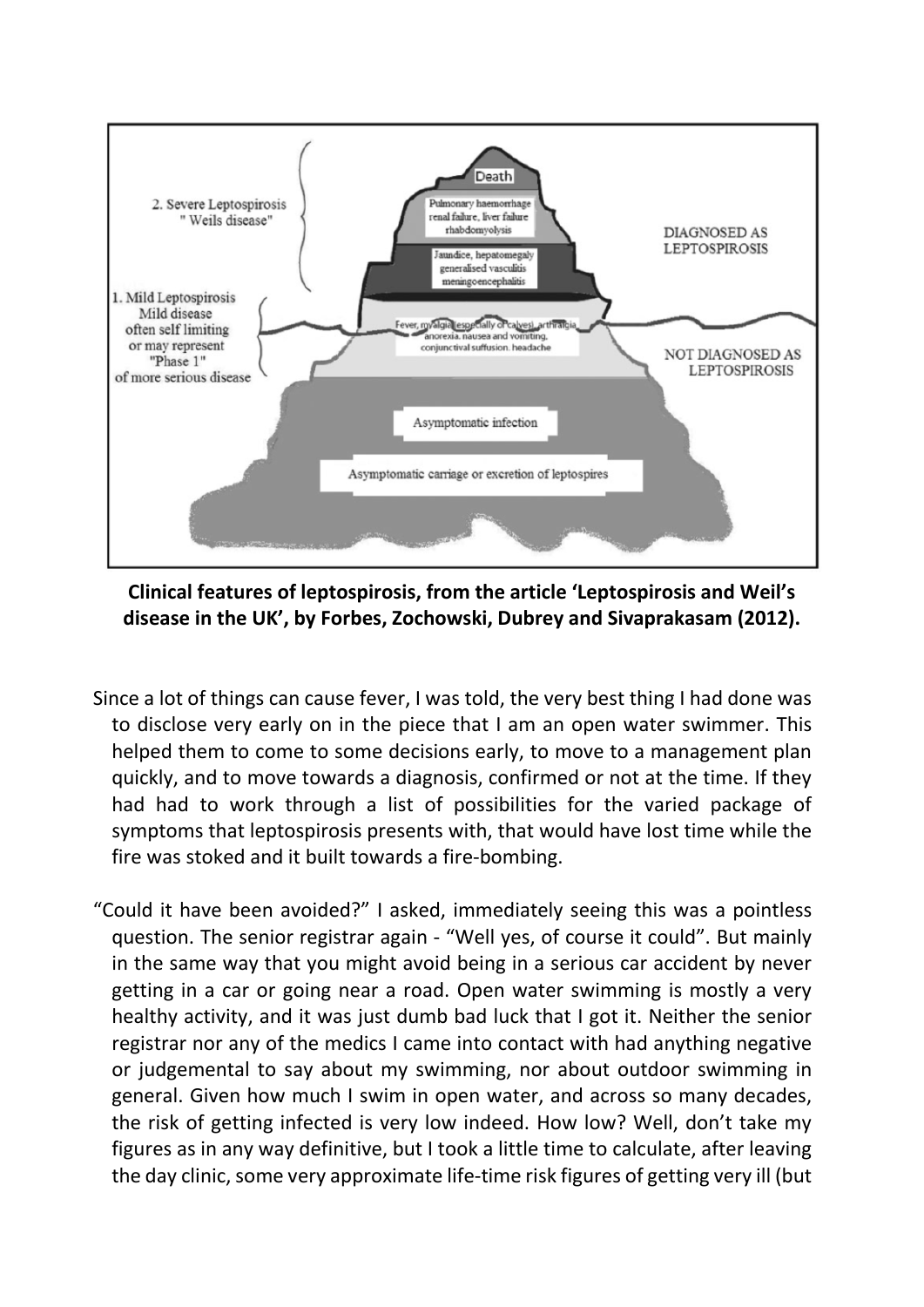not necessarily dying from) a number of 'exposures', as epidemiologists would frame them, alongside leptospirosis. Starting with flying in a passenger plane. The chances of being in an air accident across the course of a lifetime is around one in eleven million. At the other extreme, the chance of being in a serious motor accident once in a lifetime is about three in a hundred. The chance of contracting serious leptospirosis across a lifetime in the UK I worked out to be around one in ten thousand. Which is around three times less likely than being struck by lightning once in a lifetime. Of course, the risk increases with exposure – the more you do something the more likely you are 'exposed' to the risk factor. If you are attracted to smoking your risk of developing lung cancer across a lifetime is about two in a hundred. So across a life-time, using a car is more risky than as smoking, but many people see using a car as being an essential part of their lives – the benefits to them outweigh the risk. And so it goes with swimming.

Of course, it isn't an either-or kind of decision – if you smoke and drive a car, your overall risk of ending up in hospital is far higher than if you do either of these things individually. What the risk-benefit analysis for open water swimming looks like is far from clear-cut, even for individual risk factors, and of course the risks are multiple and layered upon each other. Leptospirosis is mostly spread by contact with water or soil or mud which is contaminated by the urine of infected animals, most commonly rats, cattle, pigs, dogs, horses, but also raccoons, opossums, and buffalo.  $OK - you$  are unlikely to come much into contact with contaminated buffalo pee unless you are a buffalo farmer or live in many parts of the global south where they are routinely used for labour, milk and meat. And as for opossums, you would have to have to work hard to be exposed in this way, even in the Americas where they are native species. But then again, dogs? Which river swimmer has not seen a dog peeing on the river bank? And cattle? Well, I have swum in the River Thames when it is in full flood, and the run-off from the fields, populated with cattle, must have been huge, surely? Swimmers are fair game, because they leave their flesh exposed, and they are in contact with water and natural ground when getting in and out. Open cuts and skin grazes are open season for leptospirosis infection. Chlorine kills *Leptospira*, as does salt water, so swimming in a pool or the ocean is safe.

But then how do you turn all this into numbers which you can use to calculate the risks of contracting leptospirosis? Number of dogs peeing on the river bank? The number of cattle in fields prone to flooding? Testing the water? And if so, exactly where and when? I wouldn't know how to start thinking about measuring exposure to rat urine – should we all be out sighting rats or catching them?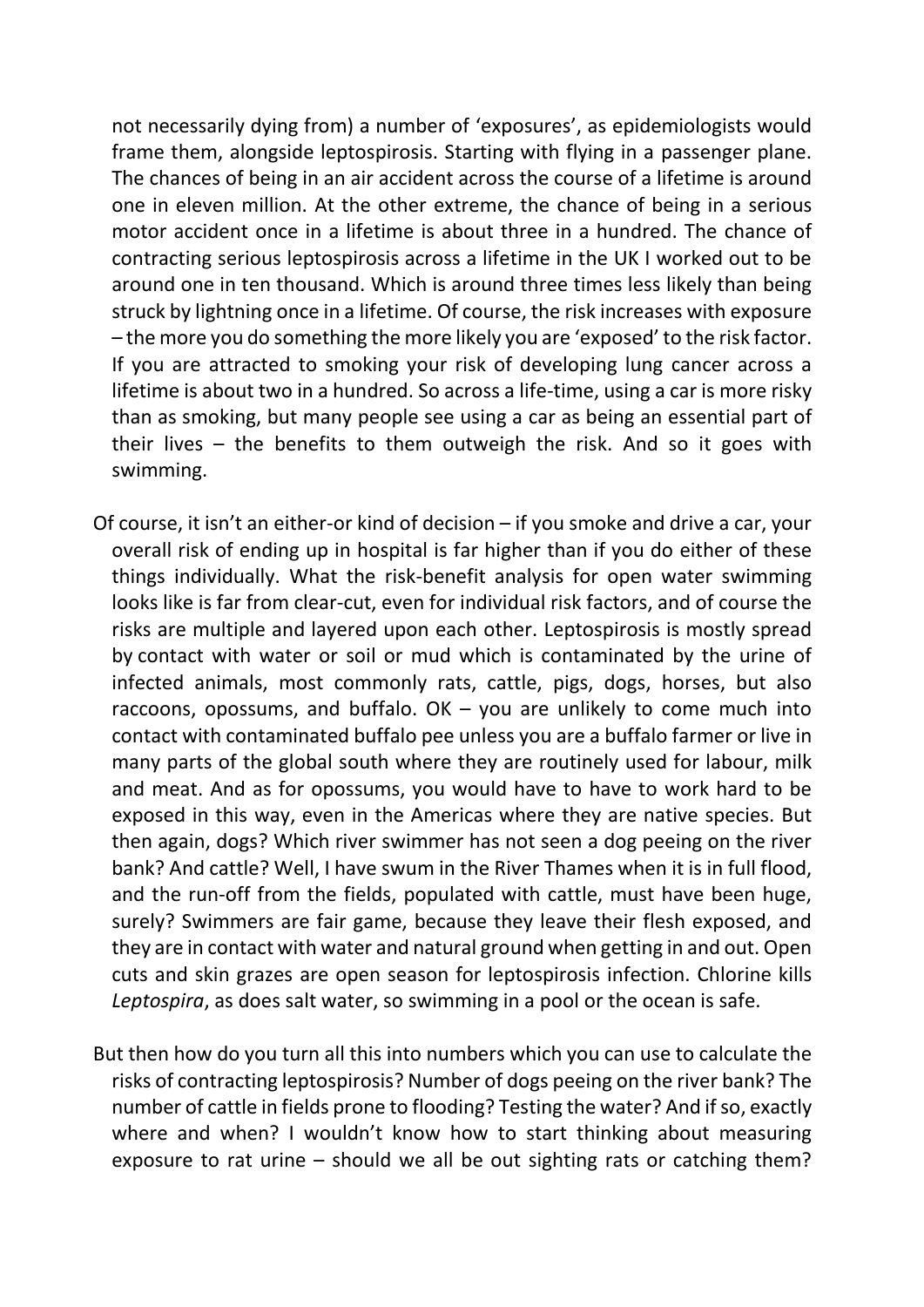Alternatively, should you measure dodgy get-in places, as defined by muddiness, or squidgy-ness of the river bank? Or of kilometers swum? And of where those kilometers are swum? These latter two things seemed to be of value for the medics in coming to a decision in my particular case. And even if you measured all of these things, so few people develop leptospirosis, especially in relation to outdoor swimming, that you might not be able to come close to an estimate, because the numbers would be too small for any meaningful statistical calculation of risk. Except.

- Except that researchers in Basel, Switzerland, and Amsterdam have managed to do just that. They used combined results from all the good research done across the world in this area to come to some view. I checked this out later, after leaving the day clinic. It came down to just 64 really good research articles that they could analyse, so with a cautionary note that a lot more work is needed, what did they find? The odds ratios calculated for over twenty different environmental or behavioural exposures is in the diagram below. 'But what is an odds ratio?' you might ask. Formally, it is the odds that an outcome will occur given a particular exposure, compared to the odds of the outcome occurring in the absence of that exposure. I know this is as clear as mud harbouring *Leptospira interrogans.* Well, think of it like betting on a horse. Odds of five to one give the horse one chance in five of winning. The odds of getting leptospirosis are five to one higher if you have to walk, paddle or swim with exposed limbs in floodwaters (as people often do in Bangladesh or Sri Lanka for example) than if you don't. Five times higher are also the odds of developing leptospirosis if you have an unprotected wound, than it you don't have a wound at all. This sounds high and almost alarming, for sure, but a number of these 'exposures' are specific to the global south and related to structural poverty, which for the purposes of understanding leptospirosis and swimming in the UK we can put to one side. But then again, if you are in a tropical country and an open water swimmer, you might want to count them in. To put these odds ratios in perspective, human leptospirosis is seldom seen in the UK, so these odds actually only translate into a very small number of cases of the disease.
- Exposure to sewage also carries a high risk, and among all the animals that could pass on leptospirosis through their urine, rats top the list, followed by livestock in general, then cows and pigs. And dogs? Well, they don't seem to add any risk of leptospirosis infection to humans at all. What a relief – dogs relieving themselves on the river banks don't count. Swimming? Well, there is a two-fold higher risk of developing leptospirosis if you swim in open water than if you don't. But all of the studies involving swimming were carried out in topical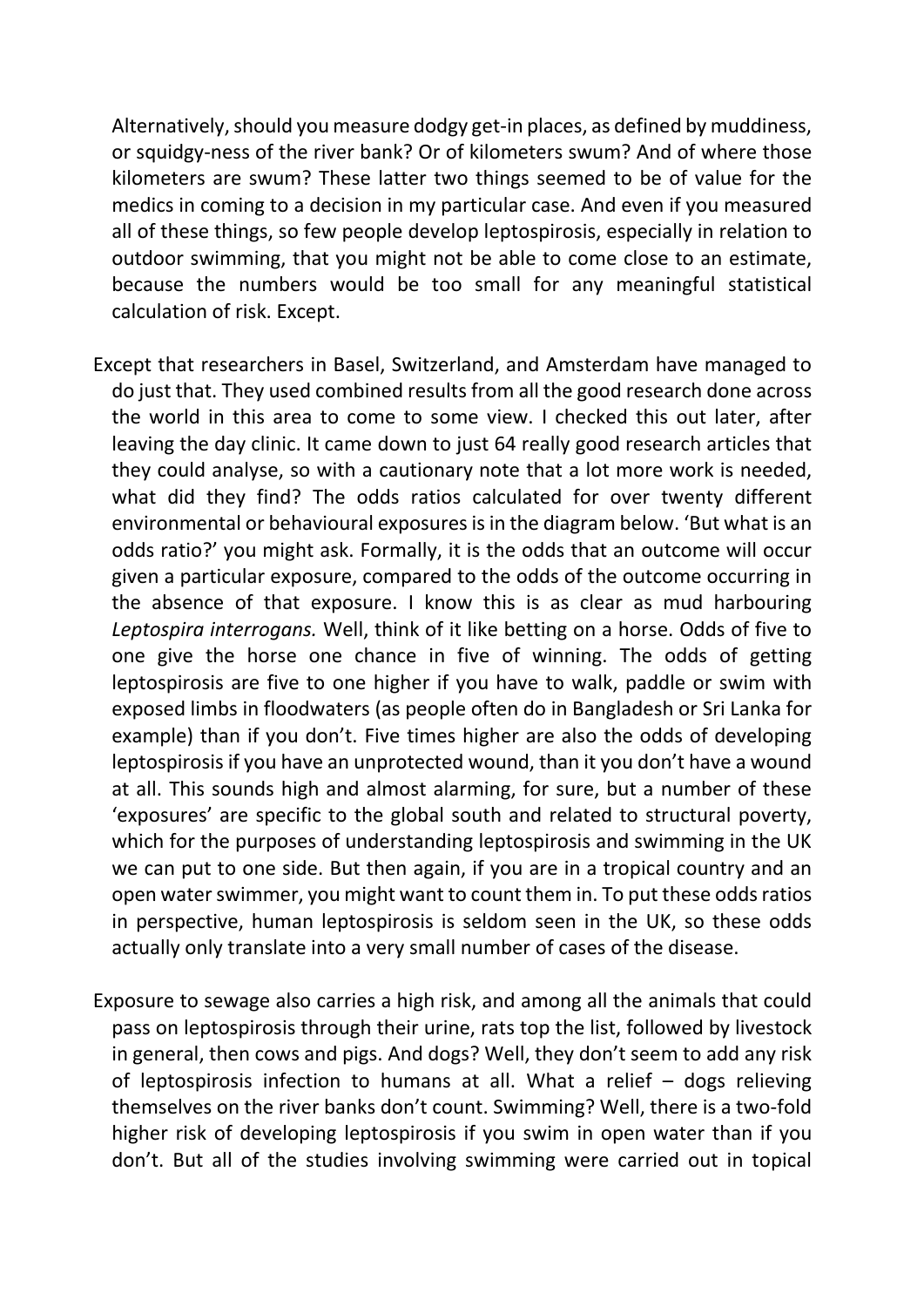countries, where rates of infection overall are higher than in countries at colder latitudes. There doesn't seem to be any good analysis of leptospirosis risk and swimming in colder countries like the UK, or even in the Scandinavian countries, where open water swimming is so much more popular than in the UK, even with the growth of numbers of people doing it in the UK.

The fact that the Swiss and Dutch research was published in a journal titled 'Neglected Infectious Diseases' speaks volumes about where it lies in the hierarchy of infectious diseases of concern - AIDS and COVID-19 have more popular attention than the ones that kill most people, mostly in the global south – tuberculosis, malaria and flu. Leptospirosis isn't a high priority disease; it is rare, but catastrophic when you get it. Like being struck by lightning, but rarer. Which I think is why none of the medics passed any moral judgement or censoriousness about my swimming in open water – just dumb bad luck. I am in general thirty times more likely to suffer badly in a car accident, a category of medicine that the emergency services have to deal with on a routine basis as compared to leptospirosis, which they only see very rarely.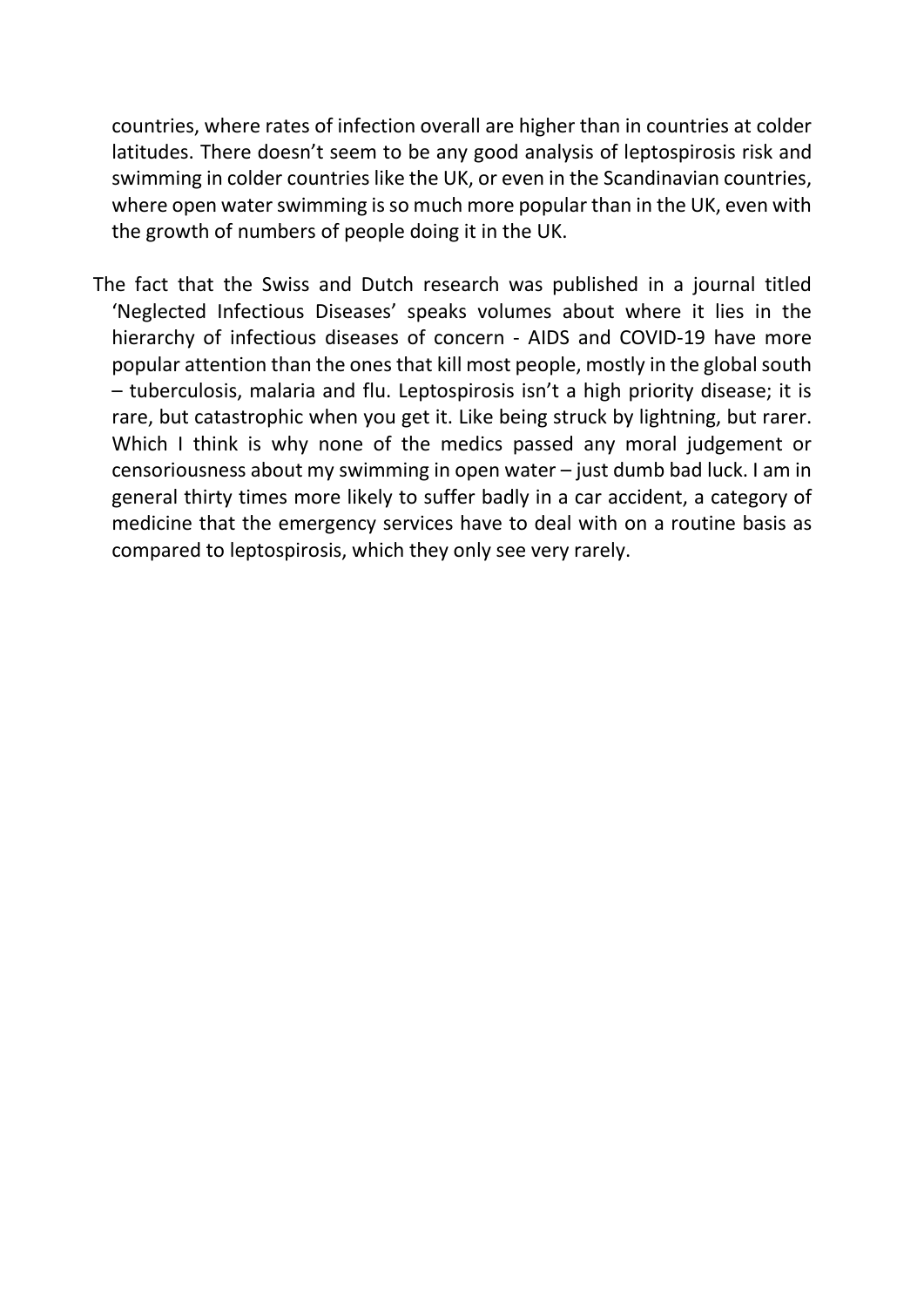

**Environmental and behavioural 'risk factors' for developing leptospirosis, from Mwuachui, Crump, Hartlskeerl, Zinsstag and Hattendorf (2015).**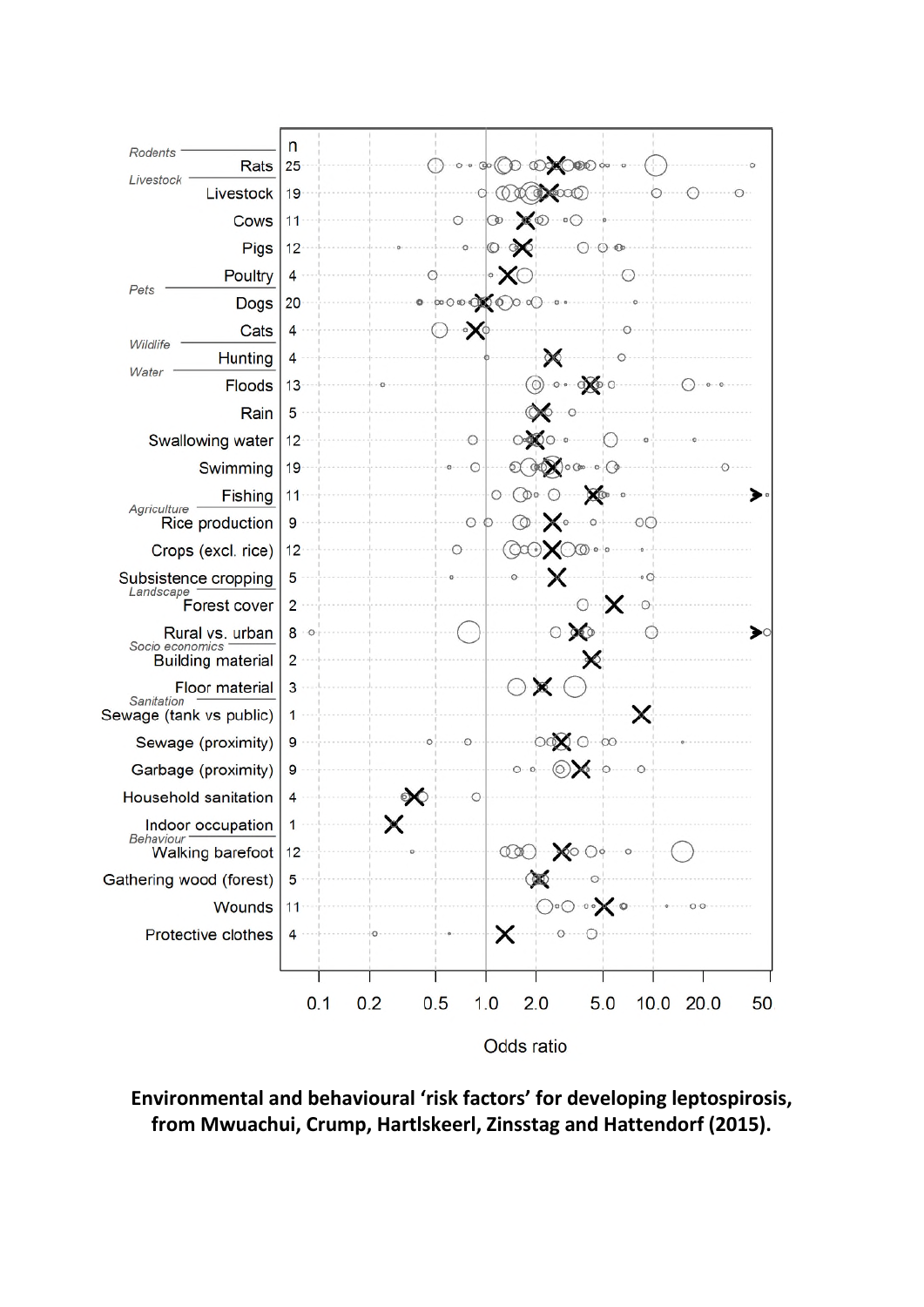- "So what can I do into the future, to reduce my risk?" I persisted with the senior registrar. No-one at the JR was remotely interested in stopping me swimming, some of them quite the opposite. He now stepped onto the stage on which people talk about the mental health benefits of outdoor swimming. "For many people it's a great help" he offered, although mental health wasn't his area of expertise, he acknowledged. I thought back to swimming in Lake Zurich one November a couple of years ago, where I met a sole woman getting changed to swim on the lake shore - "Do you get depressed too?" were her opening words, more or less. How could I not swim with her when she invited me like this? We had shared a companionable melancholic swim together, which suited us both – few words were spoken, shared feeling was shared, the water was felt and sensed, the water was healing – then, and then so often again over and over again. 'You never regret a swim' – something that is said over and over again among open water swimmers. I am not sure about depression and me – I have gotten deeply unhappy into my deeper past, not something I have experienced in more recent decades. I think the daily swimming must have something to do with it. I didn't want a mental health conversation with the senior registrar, so didn't offer these thoughts up  $-1$  just smiled as I thought about post-swimming cake at Zurich's Café Odeon. My melancholic lady in Zurich also smiled when I asked her about cake, and was very helpful in suggesting a good cafe.
- The senior registrar looked at me quizzically as I smiled I shouldn't bring cake into the discussion, I thought. I just shrugged and said I had a happy memory of winter swimming in Switzerland – "It's not relevant to the conversation that we are having now" I said. Thinking of swimming in Switzerland in early winter brought me to the next, now obvious, question - "Is the risk of leptospirosis lower in winter?" Yes, he said, but he seemed to think that was because far fewer people swim in winter, but again this might be worth chasing up, which I did. In connection with this, I found research in which Danish scientists had posed an interesting research question - 'Is it too cold for *Leptospira interrrogans* transmission on the Faroese Islands?' The Faroe Islands are far north of Denmark, and almost certainly a great place to swim if you want to avoid catching any disease from the water. The answer to the question was 'Yes'. It is too cold for *Leptospira interrogans* transmission there. The work was done on rat transmission of the bacterium, an important upstream factor for human exposure – if rats carry less of it, then there is less of it to be exposed to. As part of this research they published the coolest graph, which I show below. Each point on the chart represents a study where the infection prevalence of brown rats has been published, against the average ambient temperature across the year for the country the study was done in. The circles represent data for rural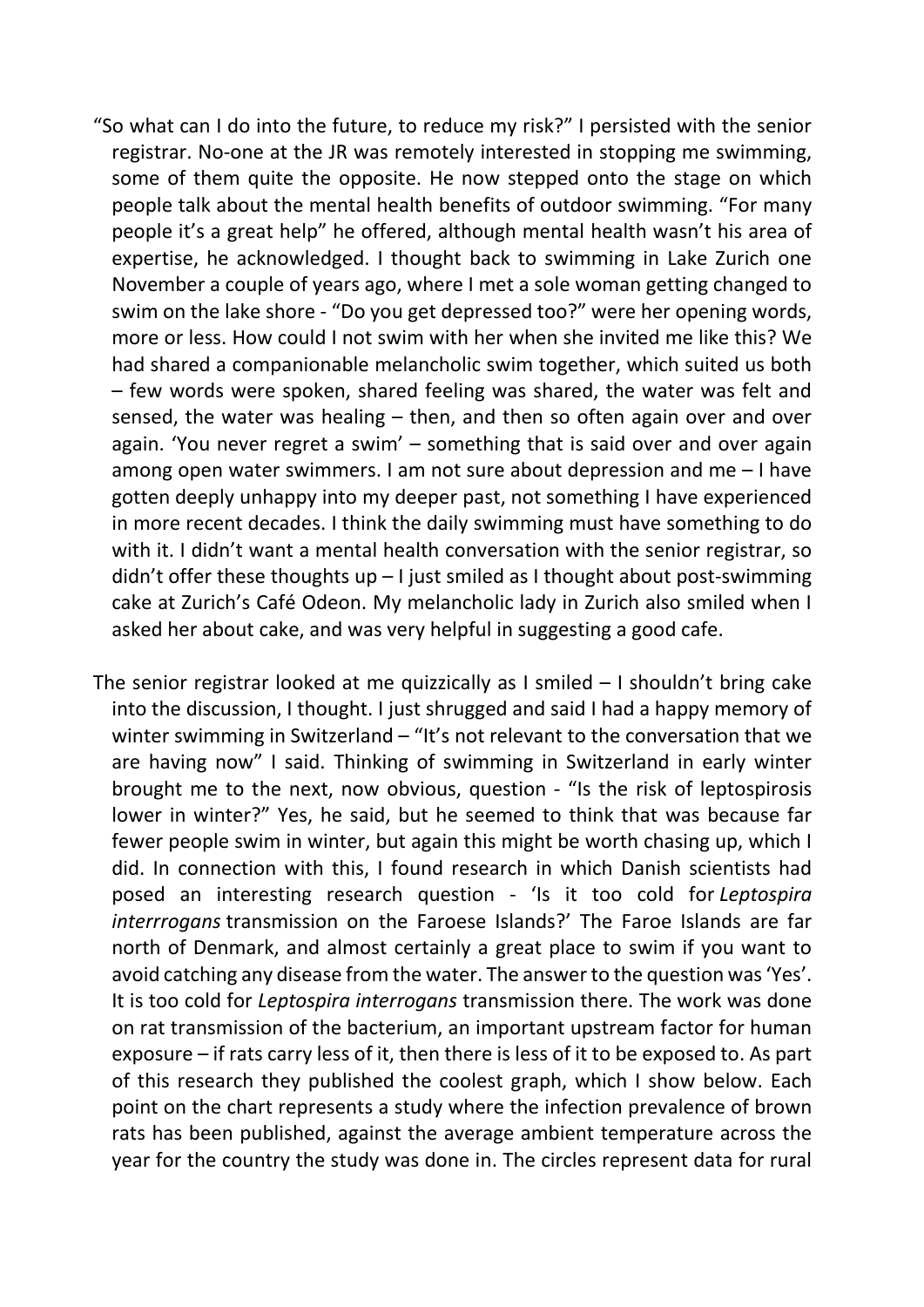rats, and the triangles represent data for urban rats. The open symbols represent studies where the prevalence was estimated from blood samples, and the closed ones where it was estimated from DNA or bacterial culture analyses. The error bars show how much variation there was in infection rates among all the rats in each study represented by each point on the chart. I apologise for all this technical stuff, but it helps to get to the implications of this work for open water swimming.

- Which is that urban rats carry three to five times more *Leptospira* than rural ones, at any level of average annual ambient temperature. For the UK, which has an average annual temperature of around ten degrees Celsius, *Leptospira* infection rates in urban rats are around five times higher than in rural rats. The chart is only indicative and should be interpreted with caution, but I figure that swimming in the Thames in London, rather than the rural Thames, almost certainly carries much higher exposure to *Leptospira*. Peak *Leptospira* infection rates among rats is between around 17 and 22 degrees Celsius, mostly in tropical countries, but not in the very hottest ones.
- Now that's not the full answer, because *Leptospira* can survive a long time in the soil, maybe six months or a year, depending on who did the study and under what conditions. But if far fewer rats are infected, then the transmission rates are also far lower.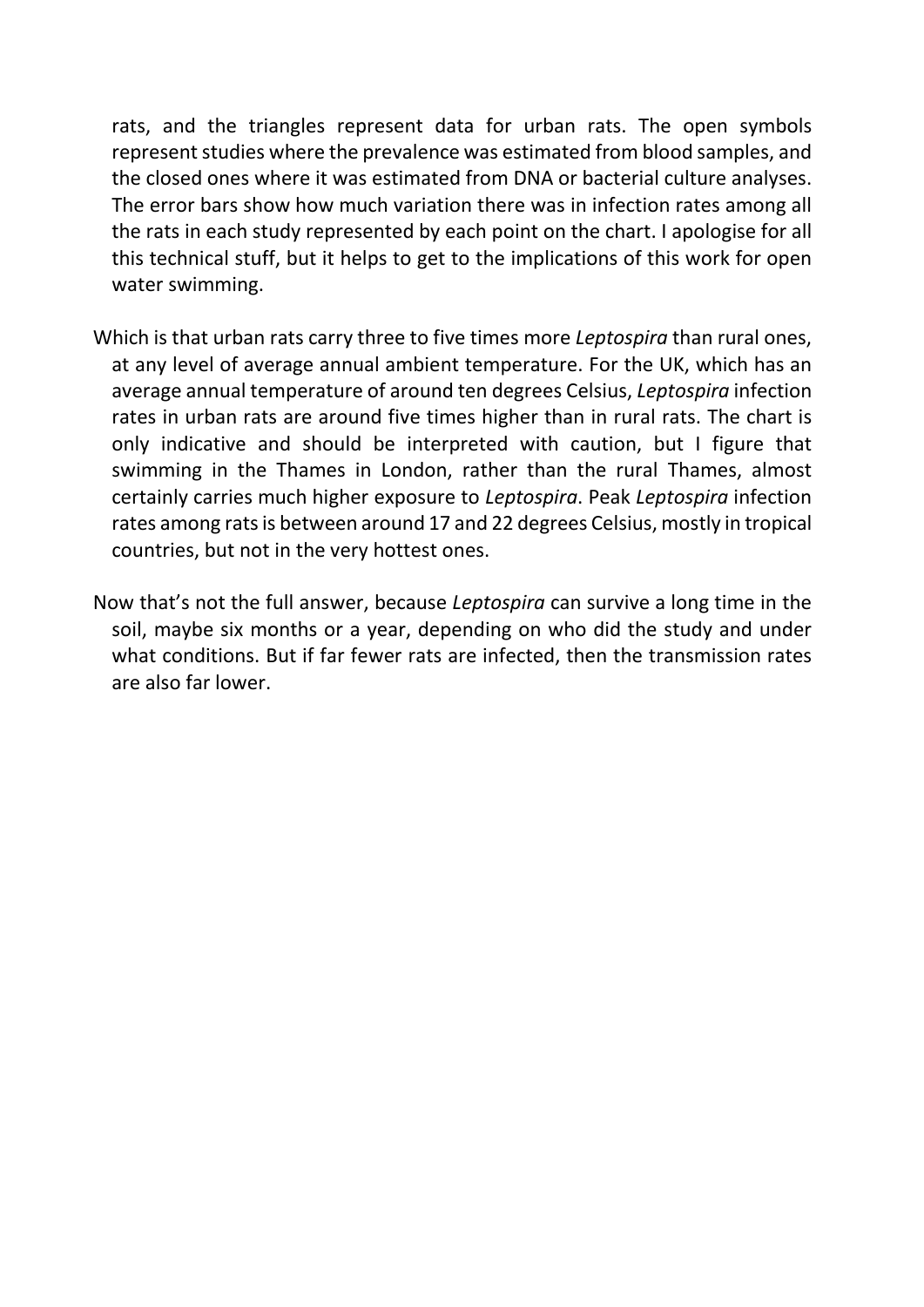

**Climate (mean temperature) and rates of** *Leptospira* **infection in brown rats, from Jensen and Magnussen (2016).** 

Going on, still questioning the senior registrar - "Would it help to rinse off at the end of a swim?" – maybe; it couldn't do any harm and it might actually help. The questions were flowing – an important part of my job as an anthropologist is to ask often seemingly obvious questions to get to understand how people frame an issue, often without questioning, trying to understand their logic and the extent that it is shared by people they know, to understand the social and societal basis of a phenomenon. So it was here – I knew I could get deeper answers by digging into the literature, which I did subsequently. But I could ask for informed opinion from an expert practitioner in treating infectious diseases, like this one in front of me now. I could get leads from him, and a sense of how they, in the JR, frame this problem – me and my leptospirosis, layered upon the public health and clinical ways of seeing it, much as I describe it in the prologue here. So I carried on - "Would it help to rinse your mouth out at the end of a swim?" - probably not. "Would it help to try and not take water into your mouth?" - yes, these bacteria love soft mucous membranes, and the pH in the mouth is just about right for them. "But to try to avoid swallowing water?" – sure but, the acidity, the low pH of the stomach, would probably kill most of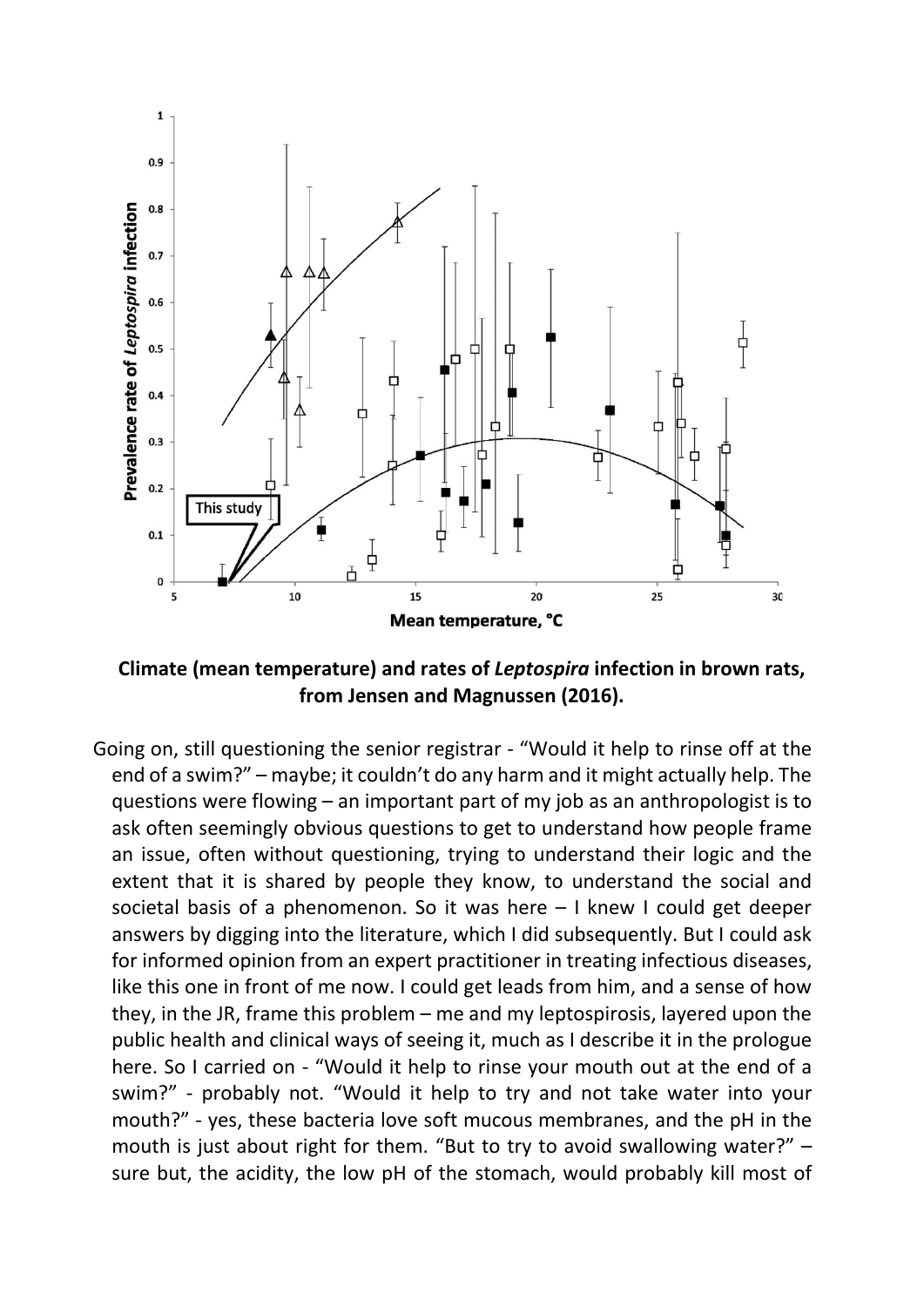them. "What about the river banks and the lake-edge? Maybe avoid treading in mud when getting in or out?" - that could help, in fact it makes a lot of sense. "Avoid swimming where you think there might be a lot of rats?" - yes, for sure, if you can have any sense of that – human population density close by the river might offer some indication, but there he was really guessing, he admitted freely. I offered that the River Thames in London might have carried a higher risk of leptospirosis for me simply because of the likely greater rat population there. "Could well be", he said. The link between leptospirosis risk and exposure to sewage and garbage is strong, as the Swiss and Dutch researchers showed. Also that rats carry several times more leptospirosis infection in urban waters than in rural ones, as the Danish research has shown. He repeated the message that others had given me, that "Saying that you swim, where you had swum, was helpful for us to working out what was happening to you". "Avoid rat urine?" – this felt like a hopelessly strange and surreal question, almost out of Alice in Wonderland, but he answered without a hint of humour. "Of course, if you know how to do that, beyond swimming in places where you think there may be a lot of riverside rats". This made me think of the children's book 'Wind in the Willows', set by a place the author Kenneth Graham calls 'The River', which has to be the River Thames downstream of Henley, perhaps close to where he lived either at Cookham or Pangbourne. The kindly and personable character of 'Ratty' in this story is actually a water vole, but despite this, is still a possible spreader of leptospirosis.

- I thought to myself that I didn't know anyone who willingly came close to a urinating rat, nor yet a water vole, and personally have never seen a rat urinating. "Cattle, pigs, runoff?" – I continued, expecting wisdom but getting common sense. "It makes sense to avoid swimming in a river in flood", he stated, without broadening the answer to other risks associated with swimming in flood water. Wisely so, I thought, flood planes are not his area of knowledge, while infectious diseases, even rare ones like leptospirosis, are. But the Swiss and Dutch analysis of leptospirosis risk backs up his view.
- The senior registrar now took charge of the conversation. I focussed my interest intently on what he was saying, ready to write everything down, much in the way that Lewis Carroll claimed he did after telling the tale of Alice to Alice while rowing up the Thames at Port Meadow, from Oxford to Godstow, that golden summer afternoon. Maybe I was concentrating too hard and he could sense that, so he carried on, speeding up. "Don't, if you can avoid it, swim when you have cuts or abraded skin" – check; a mental note, a nod of my head. "Treat any abrasions with an anti-bacterial before and after" – check; a serious nod of my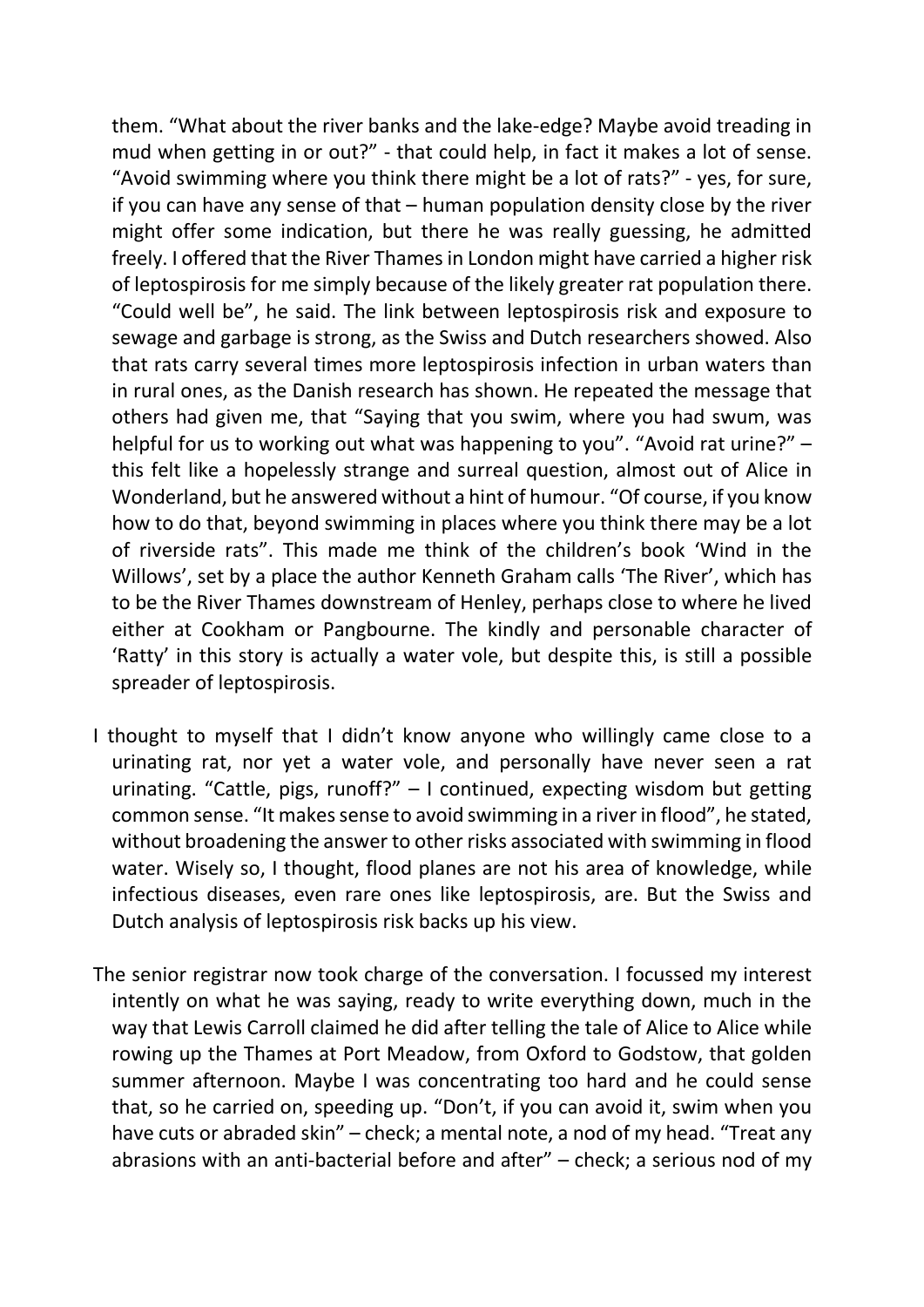head. "Shower soon after swimming" – check; generous nod of agreement from me. He went on to say that some people take a prophylactic one-dose capsule of the antibiotic doxycycline, the one I was put on to take after I was discharged from the John Warin Ward. But I was told that this is not for me, because I swim far too often, and the likelihood of doing some gut damage or developing antibiotic resistance through taking intermittent one-off antibiotics is far higher than the risk of leptospirosis. No, doxycycline prophylaxis is for the iron men and women who only occasionally swim in likely-infected tropical waters. "Having had it once doesn't mean that you are now risk-free. No, the risk stays the same, except if you were infected by exactly the same strain of the disease, when you would have some level of resistance". I nodded again. I longed to follow up with a question about types of leptospirosis and got a research article instead, at least a lead to be able to find it. The article was published just this year, and was on exactly this issue, by researchers in Sri Lanka, the United States and France. Apparently Sri Lanka is a hot-spot for leptospirosis infection, having annual epidemics and an annual hospitalisation rate of 52 per hundred thousand people. If the UK had the same rate, then every year over 30,000 people would be hospitalised with leptospirosis. It continued to fall into place - My Consultant, who was born in Sri Lanka, who had family there, was well-informed on the health problems of the Sri Lankan population, and was already sensitised to the possibility of my infection being leptospirosis in the first place. The leptospirosis hospitalisation rates in Sri Lanka would put it on an equivalent footing as influenza in the UK, a disease which is taken very seriously by the NHS, and which is vaccinated against.

Which begged the next question  $-$  "Is there a vaccine?" The senior registrar was now a little more thoughtful, weighing up what to say  $-$  " In the UK? No, it isn't routine, I'm not even sure how easily you could get it if you ordered it specially. No - and there are problems there, because the existing vaccines are very specific to particular types of leptospirosis, and I'm not sure there is one that would cover them all". I wanted to follow up with another question, but didn't. Instead I followed up later by asking someone who knows, and going into the vaccines research literature, a huge and growing area, especially since the start of the COVID-19 pandemic. So what did I find out? Well, for starters, over a million people are hospitalised with it globally, and each year around 60,000 people die from it. So like My Consultant said on the night of the fire-bombing, it is not so extraordinary, but mostly concentrated in the global south. There had been a presentation on human vaccines against leptospirosis at the Global Risk Forum in Davos in 2013 – I found it among my notes. It didn't seen important to me at the time, but now it was falling into place. China made leptospirosis a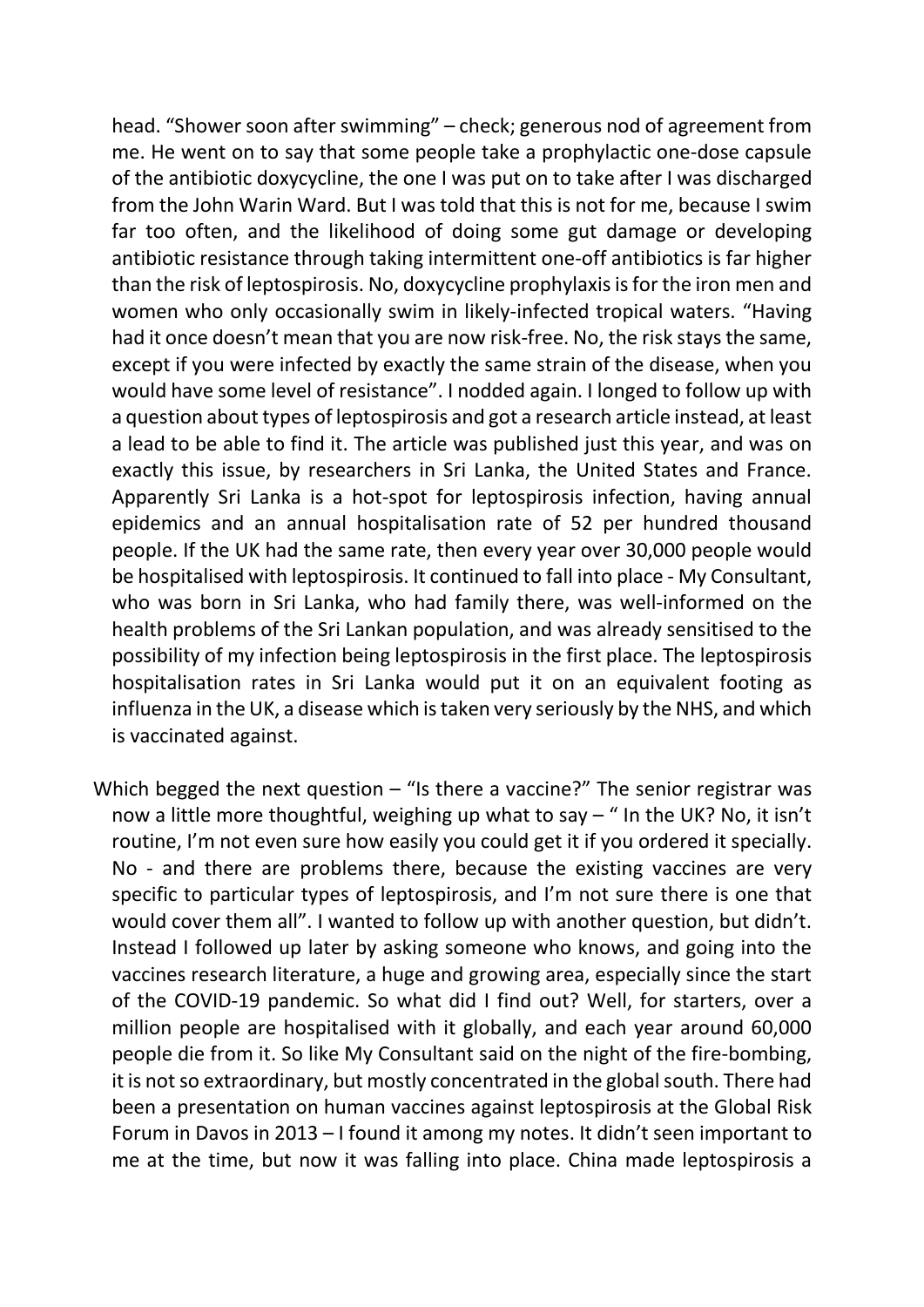matter of concern around half a century ago, infection rates having gone down dramatically since the nineteen eighties, mostly through improved sanitation and increased environmental protection of waterways. But also through mass vaccination since 2007. Japan was the first to develop a vaccine, way back in the early nineteen nineties, while China developed two of the existing five licenced human leptospirosis vaccines in the mid two thousands. Vaccines were developed in Cuba and France at pretty well the same time, also licensed.

- 'So why can't we have one in the UK?' If you go you the NHS web page on leptospirosis, it says there isn't a human leptospirosis vaccine. Why do they say that when it is clear from reading the scientific literature that there are? Beats me. But I could see a big demand for a leptospirosis vaccine in the UK. Some forgiving thoughts presented themselves to me. There doesn't seem to be a vaccine that can protect against all types of the bacterium - this is something researchers in Brazil have written about. I looked to the National Institute for Health and Care Excellence (NICE) to see what they say. NICE is the central body that guides treatment, management and prevention of disease for all public bodies involved in health in the UK, especially the NHS. I read what they say about leptospirosis vaccination for the UK, and then dug a little into their sources of evidence, which turned out to be sparse. The NICE evidence base is guided by the World Health Organization, whose report, published in 2003, states that 'Vaccines have been reported to give some degree of protection, and this is particularly important in areas where more serious forms of leptospirosis occur and where access to medical services is limited or delay in receiving treatment is likely. However, protection is of relatively short duration, and boosting at regular intervals is necessary'. Maybe the cost-benefit analysis for human leptospirosis infection implicitly accepts the 'rare but potentially catastrophic if you get it' scenario. But the World Health Organization advice is nearly two decades old now, and there are so many more recreational swimmers now, while the prospects for better vaccines are also improving.
- In France, leptospirosis is recognized as an occupational disease, with gamekeepers, fishery guardians, trappers, maintenance work on water courses, canals, marshes, ponds and lakes, natural reserves, reservoirs and lagoons, all offficially viewed to be at risk. In 2005 the French High Council for Public Hygiene issued recommendations for the prevention of contracting leptospirosis among these occupational groups, including collective and individual hygiene protective measures and vaccination. Recommendations for anti-leptospirosis vaccination were later extended to people who regularly practise freshwater sports including swimming, kayaking and canoeing. The most prevalent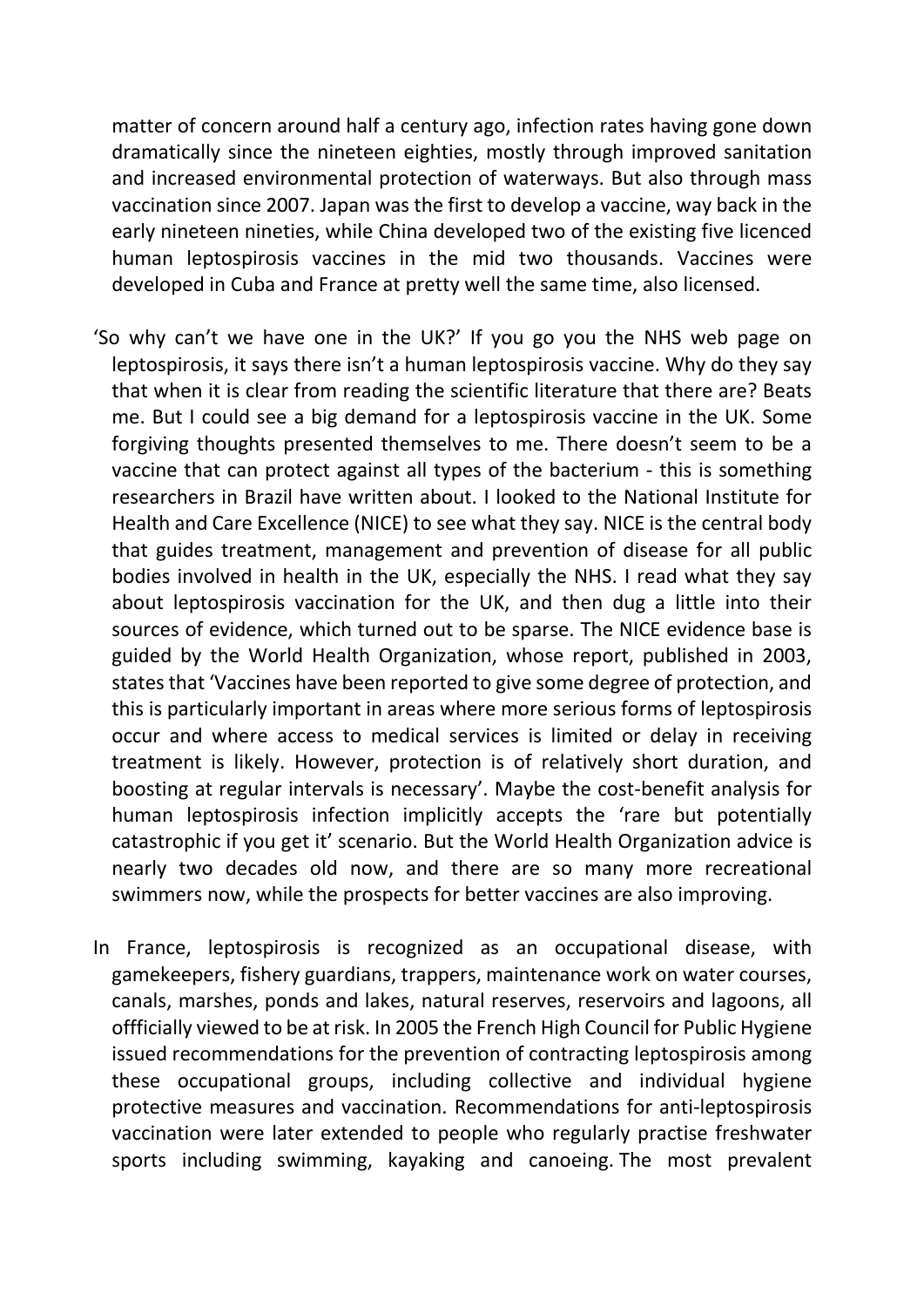leptospirosis causing species in France is *Leptospira interrogans,* the same as in the UK. The vaccine isn't fully effective, but then what vaccine ever is? The French authorities view such vaccination as being worth-while.

- The French vaccine is called 'Spirolept', and was initially developed with sewage workers in mind. A comparison with swimming in inland waters of the UK was hard to miss. In the UK, authorities openly and brazenly permit the open dumping of sewage into its rivers. In fact, there were over 400,000 acts of dumping sewage into UK rivers in 2020, often raw and untreated, as well as the dumping of sewage illegally and in breach of contract. There is a real need to clean up the rivers in this country. From a swimmers perspective, that is a nobrainer - swimmers need environmental protection too. I think it's shocking that The Environment Agency, which manages UK rivers, openly says that overflows are 'not a sign that the system is faulty', but that they are 'a necessary part of the existing sewerage system'. The Environment Agency is a non-departmental public body, accountable to the UK Parliament through government ministers. So the government agency that regulates the UK waters, which is accountable to Parliament via government ministers, sees the inland waters of this country as an open sewer. Does that potentially put river swimmers in the UK in the same or similar leptospirosis risk category as sewage workers?
- In China, well, they have been cleaning up their act, cleaning up their lakes and rivers since the nineteen nineties, and they have been vaccinating against leptospirosis since the two thousands. Chairman Mao's self-promotional swims (actually they were mostly float-downs) of the Pearl River, the Xiang River and the Yangtze River between 1956 and 1966 would have carried some risk of leptospirosis as well as a range of other water-born infections. The big rivers of China at that time were said to have been filthy with contamination of all kinds, including visible signs of human and animal faeces, and probably invisible levels of rat and livestock urine rich in *Leptospira*. These days, China's President Xi Jingping, who according to China's People's Daily, likes to swim a kilometer each day 'if there is time', would have much lower health risk than Chairman Mao if he cared to swim in the Yangtse River. France has similar problems of pollution and contamination of inland waters to China and the UK, but has been cleaning up across recent decades. The River Seine is currently undergoing a clean-up, and it is intended that the river be swimmable by the time of the 2024 Paris Olympic Games.
- In the UK, not everyone thinks that the rivers should be considered part of the sewage system. A policy briefing to the UK Parliament, released in September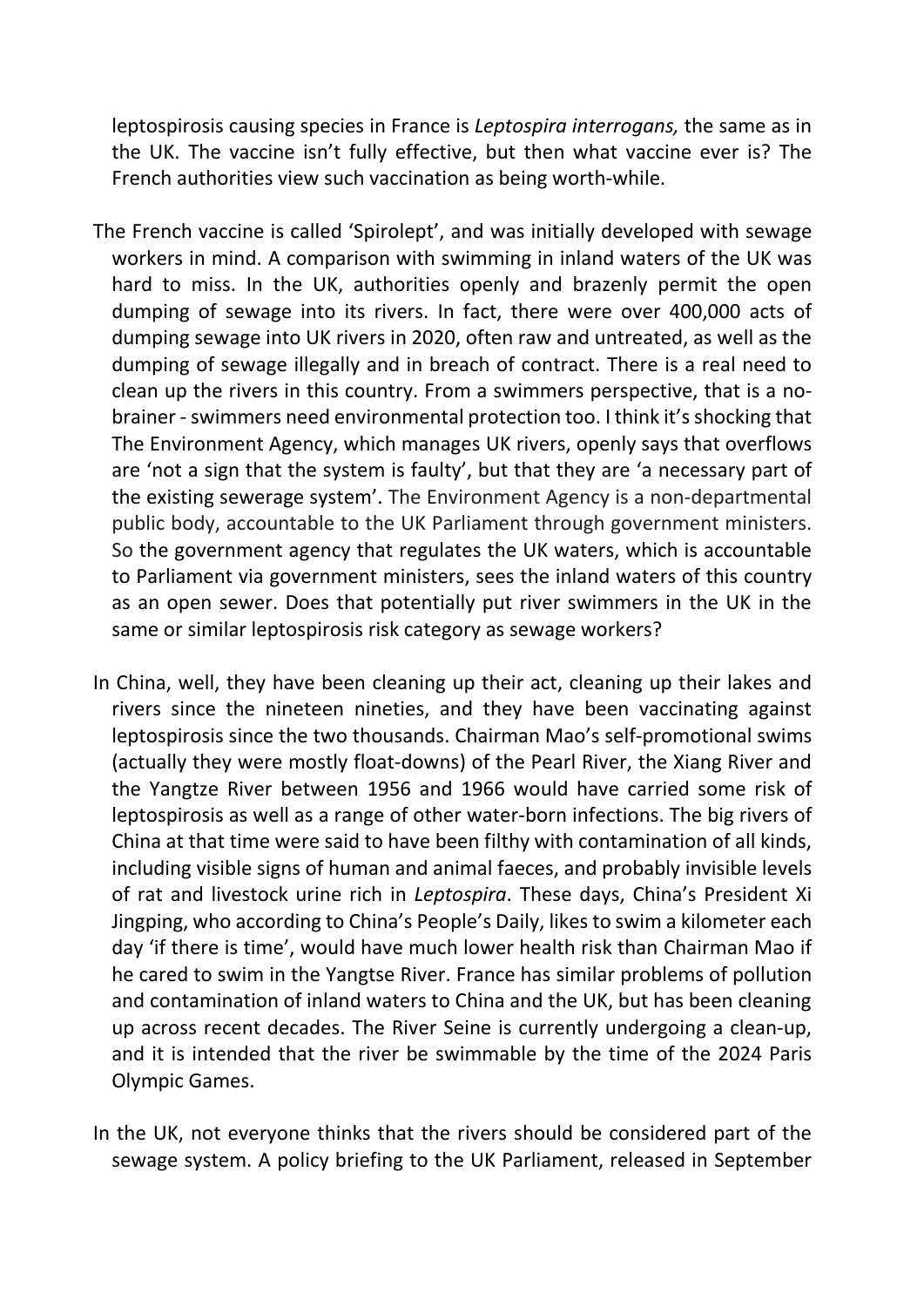2021, on sustainable land management, states that agriculture causes around a third of all river and lake pollution, and that in 2020, only 16% of England's waters - and only 14% of rivers - met the criteria under the Water Framework Directive for good ecological status. Good ecological status is what the European Union (the UK has retained this Directive since Brexit) would want all inland waters to have – to be clean biologically and chemically. Knowing the nature and scale of the problem is a good start, even though there is a lot to be done.

Much of this I learned in retrospect, after reading, re-reading, reading between the lines and asking questions of people who might know some of the answers, or at least know where to look. In the day clinic I was pretty well done for now. And there we were, the senior registrar and me, talking about leptospirosis and me. I thanked him for his time and patient explanations. And said that I looked forward to knowing more when the results of next set of blood tests were available, which would be in a week's time. Risks- life is full of them. Did I take unnecessary risks in swimming in the River Thames? Probably not. Did I know the disease risks involved? Well, not as much as I know now. Did anyone blame me for taking unnecessary risks? No, they didn't. That was that for now, except to get home now and rest and to digest what had happened, what was done, what was said, and what was not said.

## **Post-script**

Over a week later, I got into the water again, at Oxford's outdoor Hinksey Pool. Chlorinated, clean of leptospirosis. This was the first day I felt the urge, only a gentle one as I woke up, to get back in the water. It was clear blue water, poolside, twenty four and a half degrees Celsius on that day, the Indian summer extending the season as so often it does in the UK, almost to the point where you can depend on it happening. I eased myself in, and swam an old man's breaststroke, slow and easy, my muscles soaking up the gentle movement in silken water like blotting paper soaking up an ink spill. My mind drifted as often it does when I am swimming. I recalled the days, the years and the decades when I used a fountain pen, writing texts long-hand, one sentence after another, each one following from the previous one in logical sequence, coming to the end of a sequence of thought at the full stop of the paragraph. The computer, the laptop, has largely disconnected me from this logical parcelling of thought. I try to replicate it when I am writing something for formal academic publication though. The past practice of having done so serves me well. The process of completing a thought before writing it down, without correction, is something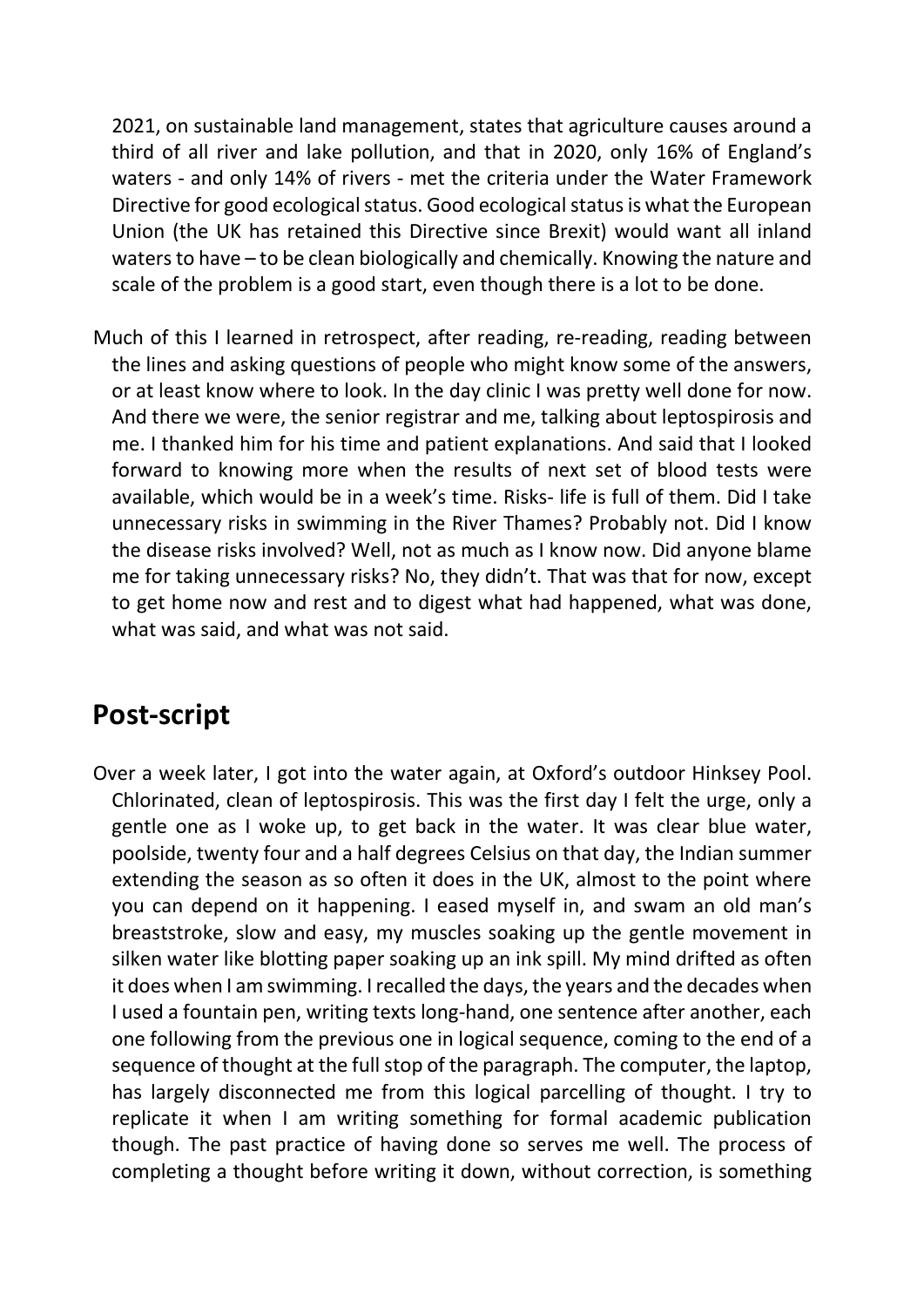that is probably lost to most people, I muse. I couldn't say for sure. But this parcelling into units of meaning to be shared with a reader (initially a fictional one, or someone whose work and writing I respect, either known to me or fictional) is fundamental to turning loosely milling thoughts into structured readable text. Like the spider-scrawl note-taking that has shaped this account in retrospect, I am surprised at how coherent it is, now that it is becoming a story, an opera, Leptospirosis and Me. I have people, colleagues, who have commented on how fast I can write; I put it down to having learned to write, and persisting with writing with, a fountain pen. I learned in my early adult life that you have to care for a fountain pen to make it talk. In a similar way, I think you have to care for your swimmers body, to make it work, mind and body. Which is what I was doing with this return to swimming, in this first postleptospirosis swim. Exhausted but swimming.

- A few days later again, I was at the side of Lake Hardwick, watching Anne and Ilyan swimming eight hundred meter loops in this – fresh – water. Ilyan tried to tempt me, "Are you not going in? The water is so clean". No, I am not, I dare not go in. I would be ashamed of myself if I were to contract this vile disease again. I know the risk is so small, but. But if you are the one… I imagine I would be onto medical services like a shot with the very first sign of fever, the very first shivers. But how would I separate the effects of post-swimming exposure to cold water from that of the disease? Better not to even think about swimming in the lake while my body sorts itself out.
- I would imagine the Emergency A Crew at the JR would be much less forgiving a second time around. I had asked the senior registrar if or when I might be able to get into open water for winter. "When you are ready", was the sage advice. "Take it easy until you know…" was the advice from a very eminent swimmer a yet a few more days later. More words, this time from a German swimmerfriend, a week or so yet later again - "It will come". I know it will.
- This brush with leptospirosis, with the emergency medical services has helped me learn more about choice, risk, and judgement. It is my choice to swim in open water. I know it's a passion, but nonetheless, I could find other passions. I do an activity that is very healthy, but one that also carries a risk, with very low odds, I grant you. I can't ignore the fact that I have had malaria three times, all because of work-related risk. Again, I could have tried to work in places with lower severe health risk. The caregivers I came into contact with were uniformly supportive, or at least non-judgemental. I know several medical doctors who regularly swim in open water, so the practice is not so strange to medicine as a whole, I think.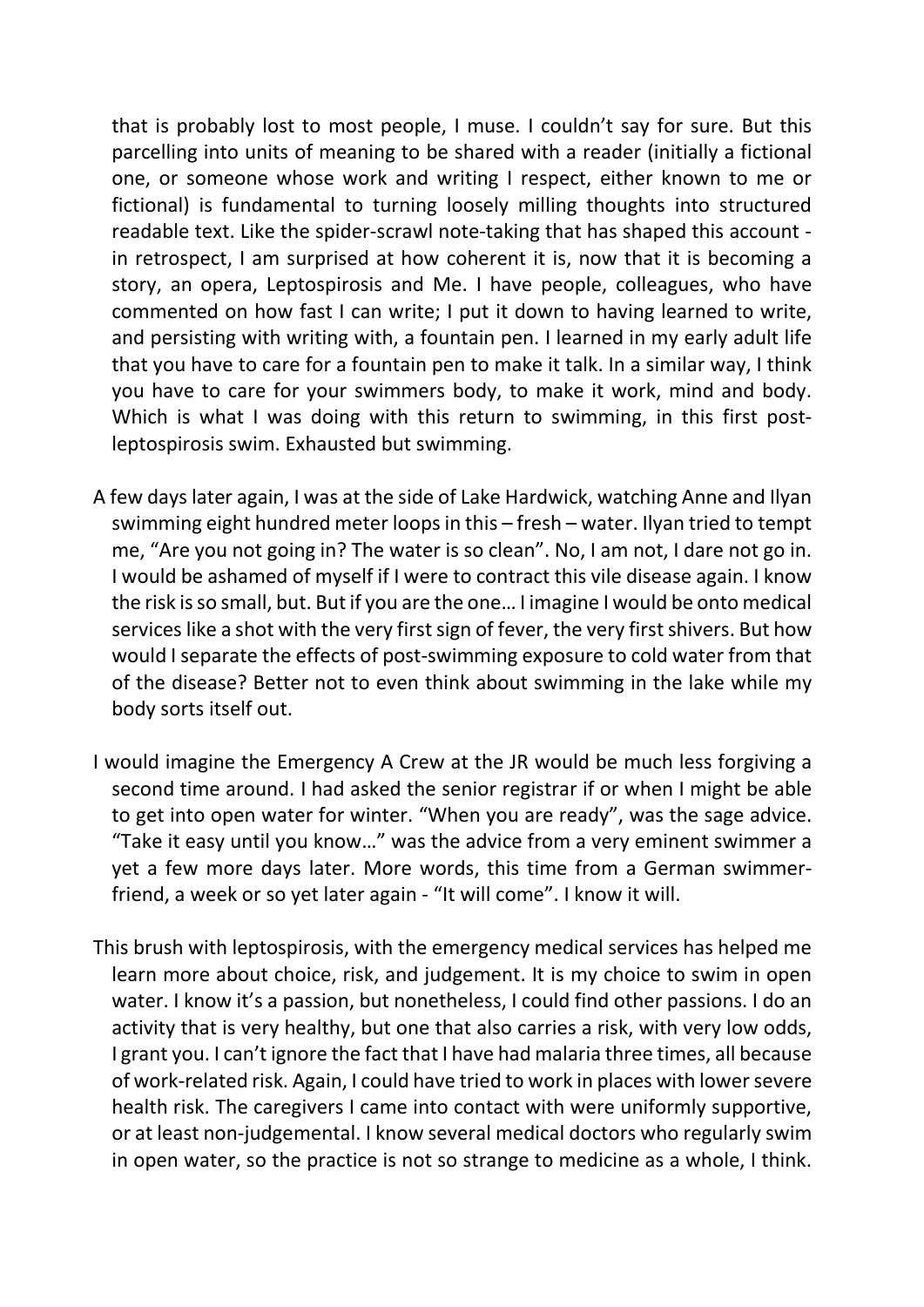Their support, or lack of judgement, might have something to do with my position as a scientist colleague and professor at the same university, but this hasn't stopped me feeling concerned about being judged for having made some wrong choices and being blamed for getting it wrong. If I can take avoiding action so that I don't get struck by lightning, or find myself in a car-accident, I think I should be able to do the something about avoiding leptospirosis into the future. When I was in the pharmacy just earlier, I bought some waterproof plasters – on the packet, one of the two selling points was 'Ideal for swimming'. Even a sticking-plaster fix is something in the right direction, but it doesn't fix the state of the rivers in the UK. That is much more political, but even there it is possible to be involved locally. There is a conversation about river swimming ongoing in Oxford, and contamination and infection are part of it. This is a bid to gain 'bathing river' status for the city, which if granted would require constant bacterial monitoring of the waters. This would make it only the second river in the UK with such bathing water status. Whether it happens or not, this is contestation of an implicit view that rivers of the UK can be regarded as part of the sewage system.

Paul Garner, in his blog post on 'Long Covid' in the British Medical Journal, said that he stopped his constant monitoring of symptoms. Instead he spent time seeking joy, happiness, humour, laughter. This is what I am doing, as I move towards 'becoming ready'. Three weeks after my 'night at the opera', I was by the River Thames at Port Meadow, guarding a picnic while friends from London were swimming upstream and down. It was another beautiful warm Indian summer day, and I had had my old-man's swim in the Hinksey open air pool already that morning. The leptospirosis conversation continued that afternoon - we talked about near-death experiences, about sepsis, about being so happy to see everyone, about how good life can be when you can keep it simple. About how it is (mostly) impossible to protect yourself against a lightning strike such as leptospirosis infection - but you can use common sense and take precautions. Back in the village, there had been another River Thames swimmer in hospital with leptospirosis just recently, but much less severely infected than me. There had been a third Thames swimmer locally who had experienced a transient high fever just a few days later - this subsided quickly, although the account of it was quite dramatic. Could it have been leptospirosis, just further down the iceberg, just above the water's surface? How would you know?

The rhetoric of choice is something that shapes everyone's life, and I am in a position of privilege to have many choices open to me. With open water swimming, I know I should exercise that privilege carefully. I know the risks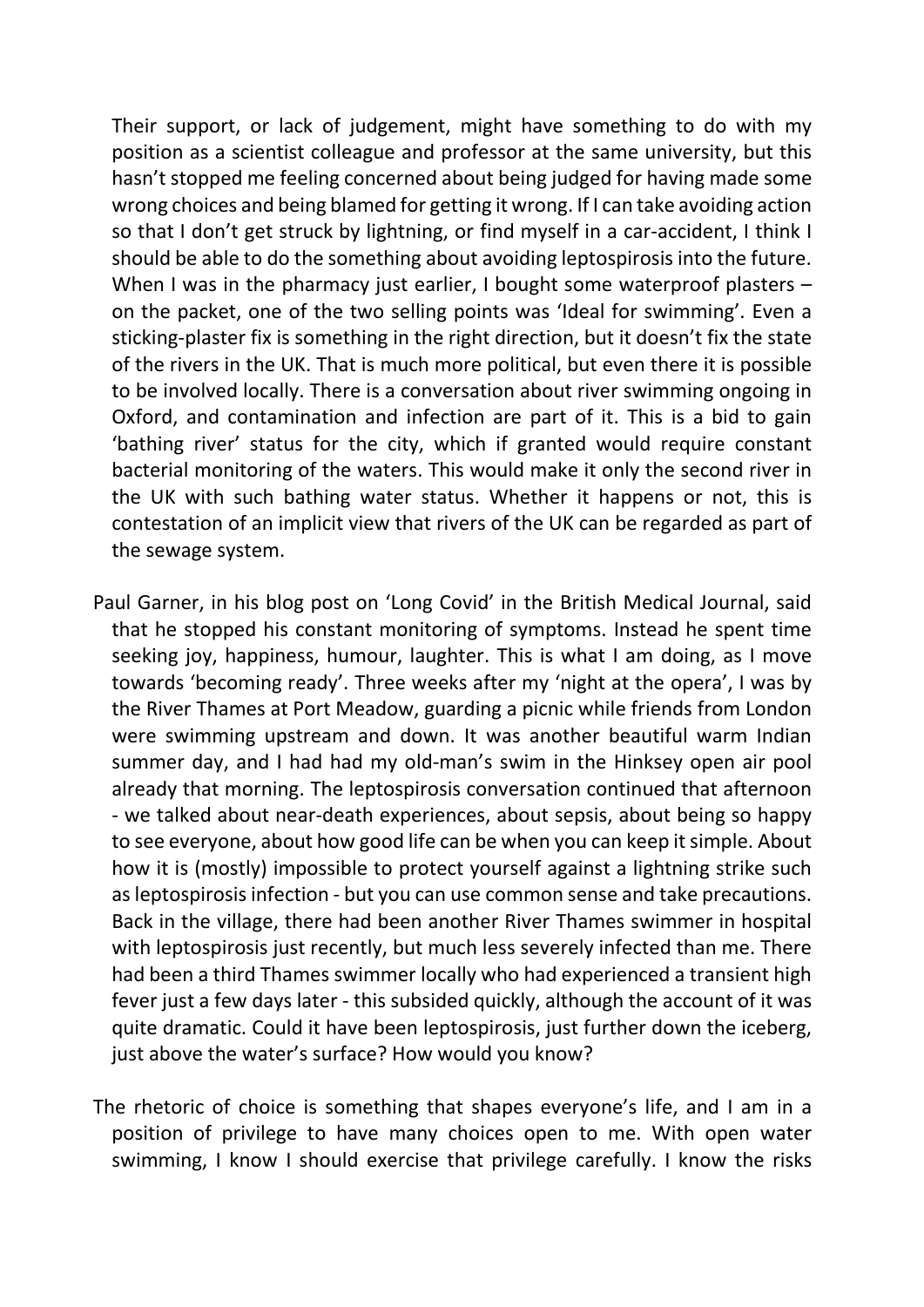beyond knowing them in writing, they are writ upon my flesh. So how should I enact that knowledge – do a risk assessment, identify circumstances and conditions under which I will not swim? Maybe make some decisions about the type of water I should and should not swim in? I was doing this already, by having my first swim outdoors in a lido with chlorinated water. A couple of weeks ago I was on one of Scottish Islands, swimming in the ocean every day. Again, decisions made. Life itself involves risk, and it can't be avoided. But there was a time when cars didn't have seat belts, and people died because of that. Seatbelt use is now taken for granted, it has been for decades, and there is moral pressure applied from others if you don't put yours on. Is there an equivalent of the seat belt for open water swimming? No there isn't; only waterproof sticking plasters - it is very patchy. Inland waters are increasingly used for recreational purposes, and medical services pick up emergencies such as me. Maybe we should investigate the possibility of vaccination against *Leptospira interrogans*? In the longer term, there is knowledge at the policy briefing level of the scale of pollution in the UK inland waters, and groups are pushing for bathing status for some UK rivers. It is all encouraging to know.

- Open water swimming is overwhelmingly physically and mentally healthy  $-$  so many people picked up swimming outdoors during the lock-downs of the COVID-19 pandemic – but it carries risk. I would rather know about risks and mitigate them through knowledge, than to be stalking knowledge with a dagger in the dark, hoping to ambush it and kill it, like I thought I was that night on the night wards.
- Up to the end of the summer season, I continued to swim at the Hinksey pool three times a week, and became accepted as a regular. I met there a Serbian who spoke eloquently about the cleanness of the rivers for swimming in his country. I met a woman who extolled the beauty of swimming in a lake in Tibet. Scratch the surface, and everyone has a story to tell. Scratch it by the water, and the story may well include swimming. I can't stop being a swimmer nor a medical anthropologist, even while recovering from illness. My feverish scribbles were seeking meaning through the shiver-fevers of swimming-induced leptospirosis and its aftermath. Beyond my own sense-making, I hope this account will help inform the conversation about what is acceptable disease risk in relation to open water swimming.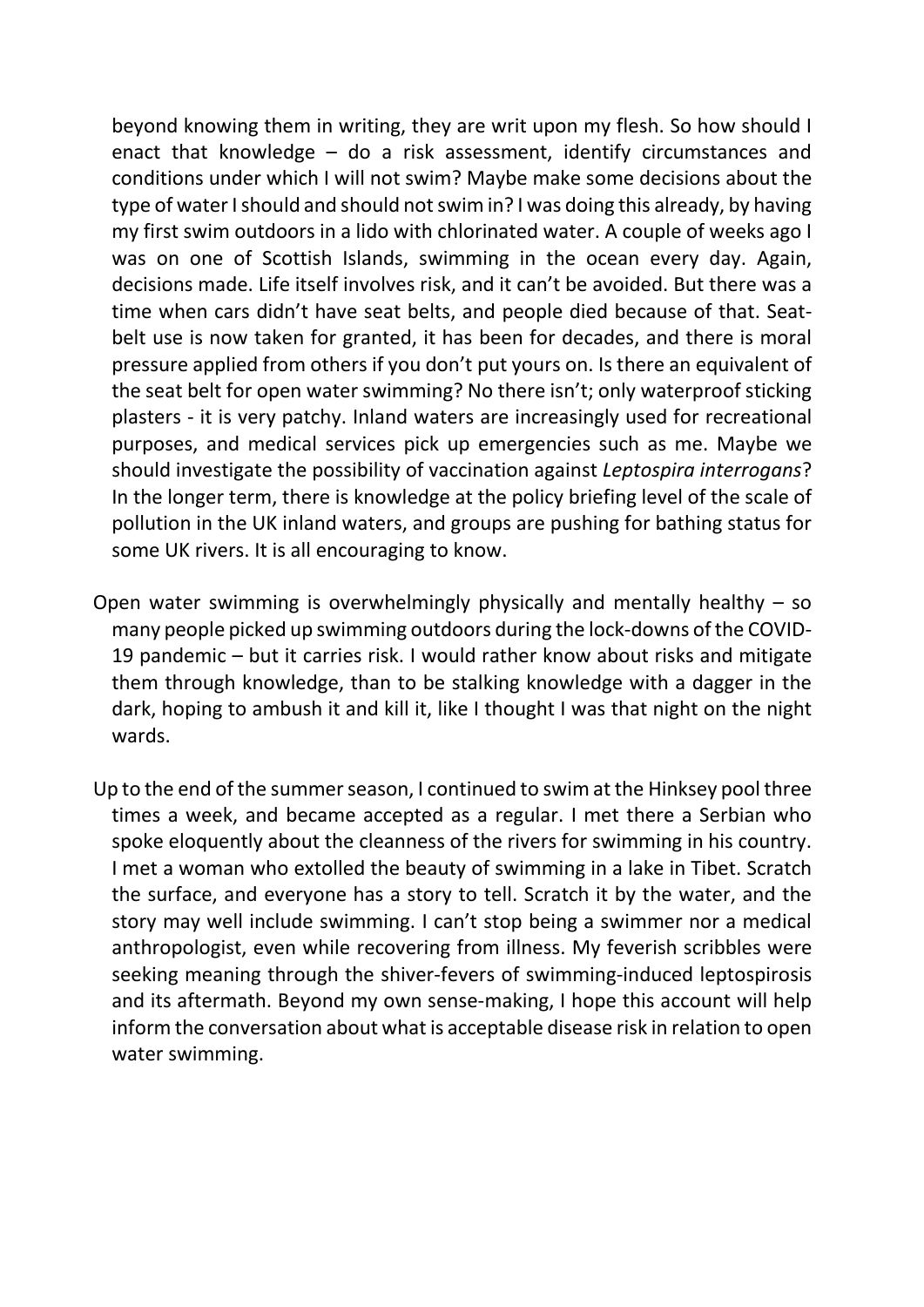#### **Resources**

#### **The Preamble**

Aronson, J,K. (2000). Autopathography: the patient's tale. British Medical Journal, 321(7276): 1599-1602. doi: [10.1136/bmj.321.7276.1599.](https://dx.doi.org/10.1136%2Fbmj.321.7276.1599)

Couser, G. T. (1997). Recovering bodies: Illness, disability, and life-writing. Madison, WI: University of Wisconsin Press.

Easom, N., Arnold, A., Moore, D. (2014). Leptospirosis and its complications. In Challenging Concepts in Infectious Disease and Clinical Microbiology, edited by A. Arnold and G.E. Griffin, pages 45-56. Oxford: Oxford University Press.

Garner, P. (2021). On his recovery from long covid. January 25<sup>th</sup>, 2021.

[https://blogs.bmj.com/bmj/2021/01/25/paul-garner-on-his-recovery-from-long](https://blogs.bmj.com/bmj/2021/01/25/paul-garner-on-his-recovery-from-long-covid/)[covid/](https://blogs.bmj.com/bmj/2021/01/25/paul-garner-on-his-recovery-from-long-covid/)

Hall-Clifford, R. (2015). Autopathographies: how 'sick lit.' shapes knowledge of the illness experience. Journal of the Anthropological Society of Oxford 7: 355-369. Public Health England (2018). Leptospirosis.

<https://www.gov.uk/guidance/leptospirosis>

Wurtzel, E. (1995). Prozac Nation. London: Quartet.

## **The Night Wards**

Beckett, S. (1953). Waiting for Godot (play).

Caroll, L. (1865). Alice's Adventures in Wonderland (story).

Conrad, J. (1899). Heart of Darkness (novel).

Dante Alighieri (1320). Inferno (poem – first of three parts of 'The Divine Comedy').

Keats, J. (1819). What Can I do to Drive Away (poem).

Mozart, W.A. (1791). The Magic Flute (opera, libretto by E. Schikaneder).

Shakespeare, W. (1594). Titus Andronicus (play, first known performance).

Wolz, C. (1975). Dance in the Noh Theatre. The World of Music 17: 26-32.

## **The Day Clinic**

BBC News. (2021). Sewage discharged into rivers 400,000 times in 2020. 31<sup>st</sup> March.<https://www.bbc.co.uk/news/science-environment-56590219>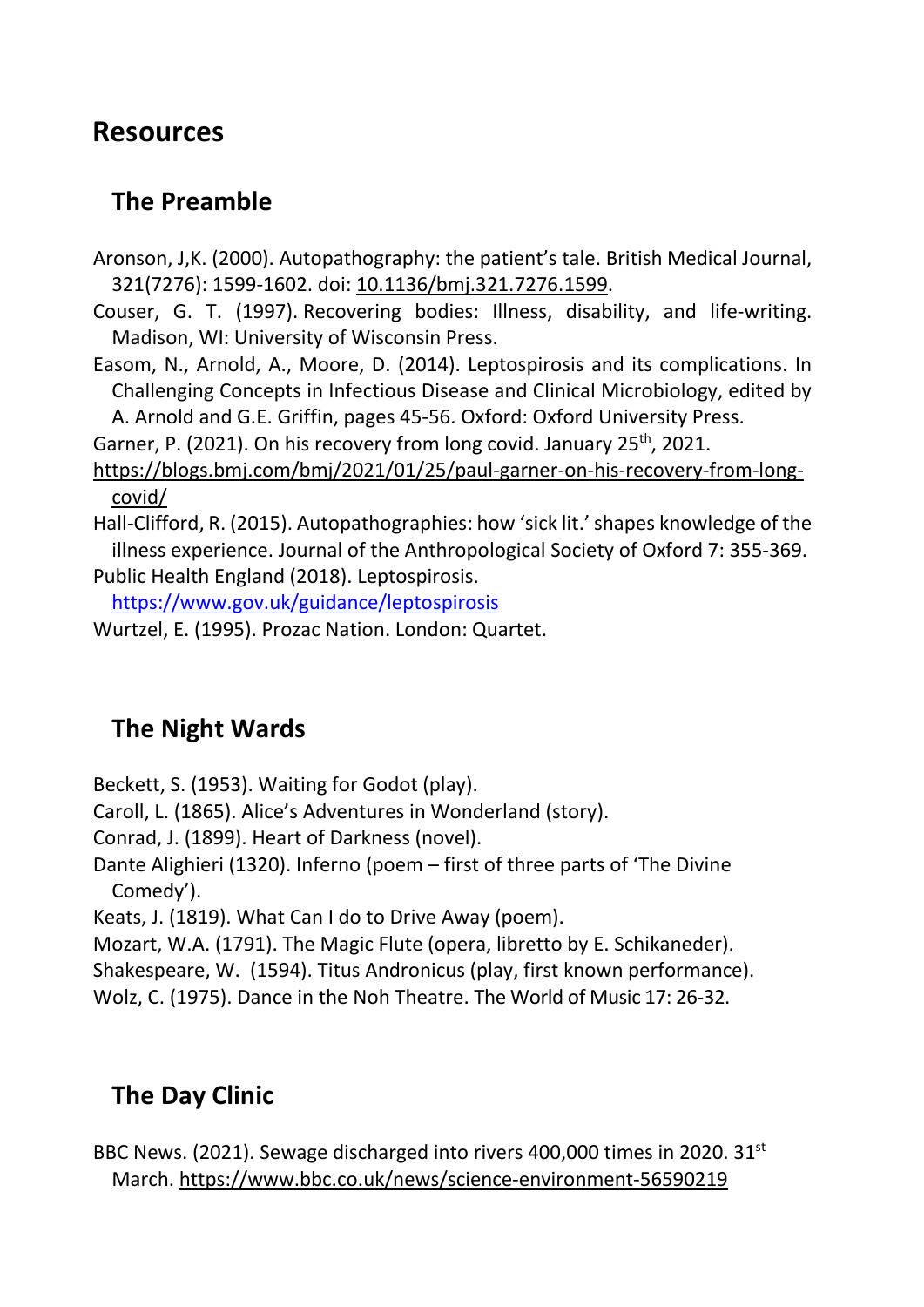- BBC News. (2021). Water companies illegally dumping sewage in England and Wales' rivers. 12<sup>th</sup> April.<https://www.bbc.co.uk/news/uk-56721660>
- Costa, F., Hagan, J.E., Calcagno, J., Kane, M., Torgerson, P., Martinez-Silveira, M.S., Stein, C., Abela-Ridder, B., Ko, A.I. (2015). Global Morbidity and Mortality of Leptospirosis: A Systematic Review. PLoS Neglected Tropical Diseases. <https://doi.org/10.1371/journal.pntd.0003898>
- Donkersley, P., Carver, L., Wentworth, J. (2021). Sustainable land management: managing land better for environmental benefits. POSTbrief 42. London: UK Parliament.
- Forbes, A.E., Zochowski, W.J., Dubrey, S.W., Sivaprakasam, V. (2012). Leptospirosis and Weil's disease in the UK. QJM: An International Journal of Medicine 105: 1151-62. doi:10.1093/qjmed/hcs145

Graham, K. (1908). Wind in the Willows. London: Methuen.

- Grassmann, A.A., Souza, J.D., McBride, A.J.A. (2017). A universal vaccine against leptospirosis: Are we going in the right direction? Frontiers in Immunology 8: 256.<https://www.frontiersin.org/article/10.3389/fimmu.2017.00256> doi:10.3389/fimmu.2017.00256
- [Guillois, Y.,](https://www.eurosurveillance.org/search?value1=Yvonnick+Guillois&option1=author&noRedirect=true) [Bourhy, P.](https://www.eurosurveillance.org/search?value1=Pascale+Bourhy&option1=author&noRedirect=true), [Ayral, F.,](https://www.eurosurveillance.org/search?value1=Florence+Ayral&option1=author&noRedirect=true) [Pivette, M.,](https://www.eurosurveillance.org/search?value1=Mathilde+Pivette&option1=author&noRedirect=true) [Decors, A.,](https://www.eurosurveillance.org/search?value1=Anouk+Decors&option1=author&noRedirect=true) [Aranda Grau,](https://www.eurosurveillance.org/search?value1=Jos%C3%A9+H%C3%A9ctor++Aranda+Grau&option1=author&noRedirect=true)  [J.H.,](https://www.eurosurveillance.org/search?value1=Jos%C3%A9+H%C3%A9ctor++Aranda+Grau&option1=author&noRedirect=true) [Champenois, B.,](https://www.eurosurveillance.org/search?value1=Beno%C3%AEt+Champenois&option1=author&noRedirect=true) [Malhère, C.,](https://www.eurosurveillance.org/search?value1=C%C3%A9lia+Malh%C3%A8re&option1=author&noRedirect=true) [Combes, B.,](https://www.eurosurveillance.org/search?value1=Beno%C3%AEt+Combes&option1=author&noRedirect=true) [Richomme, C.,](https://www.eurosurveillance.org/search?value1=C%C3%A9line+Richomme&option1=author&noRedirect=true) [Le Guyader,](https://www.eurosurveillance.org/search?value1=Marine+Le+Guyader&option1=author&noRedirect=true)  [M.](https://www.eurosurveillance.org/search?value1=Marine+Le+Guyader&option1=author&noRedirect=true), [King, L.A.,](https://www.eurosurveillance.org/search?value1=Lisa+Antoinette+King&option1=author&noRedirect=true) [Septfons, A.](https://www.eurosurveillance.org/search?value1=Alexandra+Septfons&option1=author&noRedirect=true) (2016) An outbreak of leptospirosis among kayakers in Brittany, North-West France. Eurosurveillance 23(48): pii=1700848[.https://doi.org/10.2807/1560-7917.ES.2018.23.48.1700848](https://doi.org/10.2807/1560-7917.ES.2018.23.48.1700848)
- Koay, T.K., Nirmal, S., Noitie, L., Tan, E. (2004). An Epidemiological Investigation of an Outbreak of Leptospirosis Associated with Swimming, Beaufort, Sabah. Medical Journal of Malaysia 59: 455-459.
- Haake, D.A., Levett, P.N. (2015). Leptspirosis in humans. Current Topics in Microbiology and Immunology 387: 65-97.
- Haake, D.A., Dundoo, M., Cader, R., Kubak, B.M., Hartskeerl, R.A., Sejvar, J.J., Ashford, D.A. (2002). Leptospirosis, water sports, and chemoprophylaxis. Clinical Infectious Diseases 2002; 34:e40–3.
- Howley, E.K. (2020). Chairman of the rivers The strange swimming history of Mao Zedong. Outdoor Swimmer 9th April. [https://outdoorswimmer.com/blogs/chairman-of-the-rivers-the-strange](https://outdoorswimmer.com/blogs/chairman-of-the-rivers-the-strange-swimming-history-of-mao-zedong)[swimming-history-of-mao-zedong](https://outdoorswimmer.com/blogs/chairman-of-the-rivers-the-strange-swimming-history-of-mao-zedong)
- Jayasundara, D., Senavirathna, I., Warnasekara, J., Gamage, C., Siribaddana, S., Kularatne, S.A.M., et al. (2021). 12 Novel clonal groups of *Leptospira* infecting humans in multiple contrasting epidemiological contexts in Sri Lanka. PLoS Neglected Tropical Diseases 15(3): e0009272.

<https://doi.org/10.1371/journal.pntd.0009272>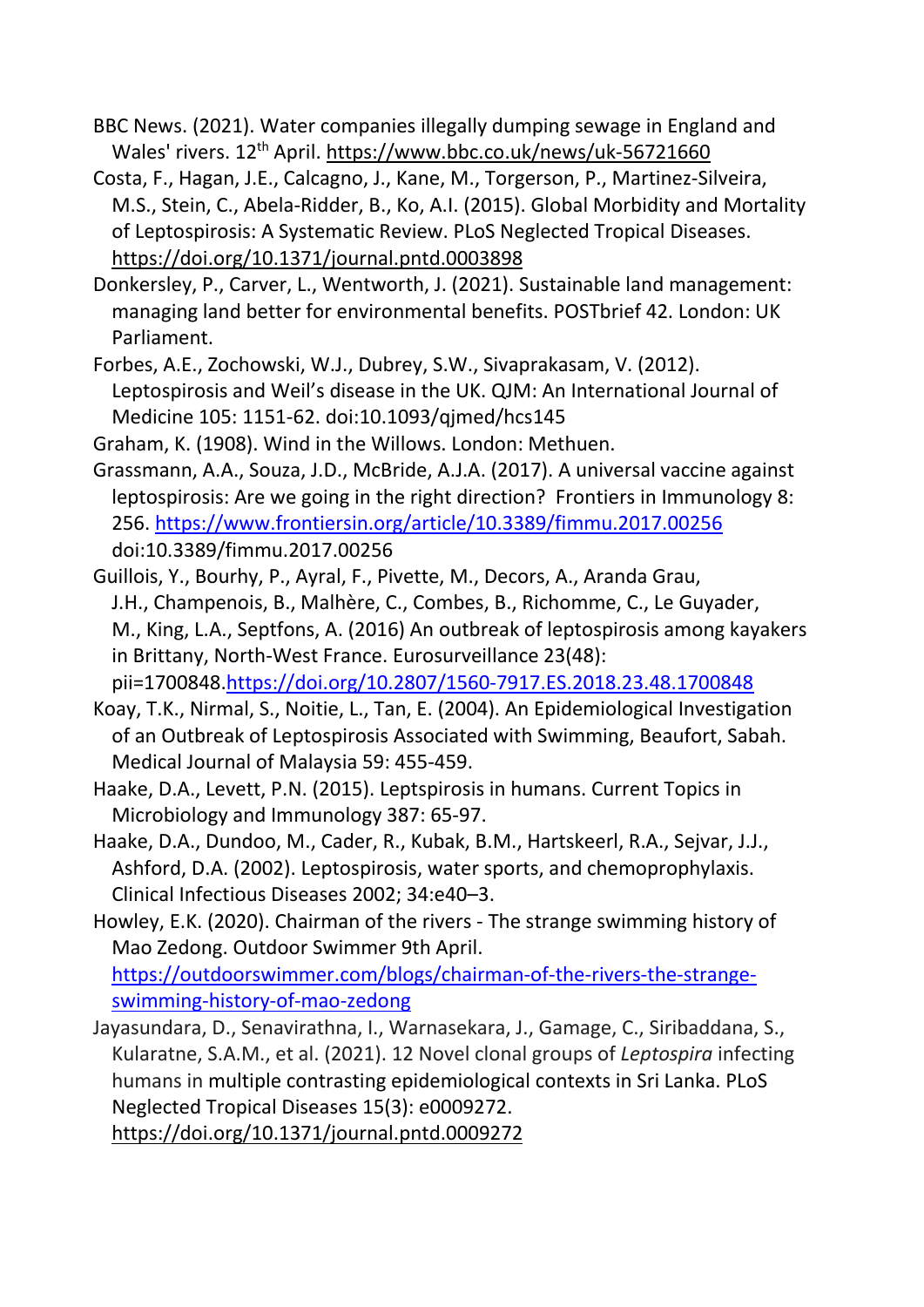Jensen, P.M., Magnussen, E. (2016). Is it too cold for Leptospira interrrogans transmission on the Faroese Islands? Infectious Diseases 48: 156- 160.

- Matias, G., Taylor, R.J., Haguinet, F., Schuck-Paim, C., Lustig, R.G., Fleming, D.M. (2016). Modelling estimates of age-specific influenza-related hospitalisation and mortality in the United Kingdom. BMC Public Health 16:481. doi 10.1186/s12889-016-3128-4.
- Mwuachui, M.A., Crump, L., Hartlskeerl, R., Zinsstag, J., Hattendorf, J. (2015). Environmental and behavioural determinants of leptospirosis transmission: a systematic review. PLoS Neglected Tropical Diseases 9(9): e0003843. doi:10.1371/journal.
- Public Health England (2016). Leptospirosis Enhanced Surveillance Protocol. [https://assets.publishing.service.gov.uk/government/uploads/system/uploads](https://assets.publishing.service.gov.uk/government/uploads/system/uploads/attachment_data/file/577125/Leptospirosis_Enhanced_Surveillance_Protocol.pdf) [/attachment\\_data/file/577125/Leptospirosis\\_Enhanced\\_Surveillance\\_Protocol](https://assets.publishing.service.gov.uk/government/uploads/system/uploads/attachment_data/file/577125/Leptospirosis_Enhanced_Surveillance_Protocol.pdf) [.pdf](https://assets.publishing.service.gov.uk/government/uploads/system/uploads/attachment_data/file/577125/Leptospirosis_Enhanced_Surveillance_Protocol.pdf)
- Public Health England (2016). Zoonoses: Uk Annual Reports. <https://www.gov.uk/government/publications/zoonoses-uk-annual-reports>
- Public Health England (2019). List of zoonotic diseases. [https://www.gov.uk/government/publications/list-of-zoonotic-diseases/list-of](https://www.gov.uk/government/publications/list-of-zoonotic-diseases/list-of-zoonotic-diseases)[zoonotic-diseases](https://www.gov.uk/government/publications/list-of-zoonotic-diseases/list-of-zoonotic-diseases)
- Rodriguez-Gonzalez, I., Fillonneau, C., Blanchet, B., Suard, I., Catilina, P., Andre-Fontaine, G. (2004). Etude de l'efficacité du vaccin Spirolept contre la leptospirose par la protection passive de rongeurs de laboratoire. [Médecine et](https://www.sciencedirect.com/journal/medecine-et-maladies-infectieuses)  [Maladies Infectieuses](https://www.sciencedirect.com/journal/medecine-et-maladies-infectieuses) 34:196-200. doi: 10.1016/j.medmal.2004.02.006.
- Toureur, J., Juliat, A. (2019). Enjeux de sante publique pour l'homme: actualities sur la leptospirose et sa prevention. En G. Guedon (coordinateur), pages 17-20. Les Rongeurs Aquatiques Envahissants. Enjeux Territoriaux et Sanitaires. Actes du Colloque National – Espace René Cassin. Fontenay-le-Comte – Vendée, POLLENIZ Edition.
- Verma, R., Khanna, P., Chawla, S. (2013). Whole-cell inactivated Leptospirosis vaccine. Future prospects. Human Vaccines and Immunotherapy 9: 763-765. doi: [10.4161/hv.23059](https://dx.doi.org/10.4161%2Fhv.23059)
- Warnasekara, J., Koralegedara, I., Agampodi, S. (2019). Estimating the burden of leptospirosis in Sri Lanka; a systematic review. BMC Infectious Diseases 19, 19. <https://doi.org/10.1186/s12879-018-3655-y>
- World Health Organization. (2003). Human leptospirosis : guidance for diagnosis, surveillance and control. Geneva: World Health Organization.

Xu, Y., Ye, Q. (2018). Human leptospirosis vaccines in China. Human vaccines and Immunotherapeutics *14:* 984–993.

<https://doi.org/10.1080/21645515.2017.1405884>